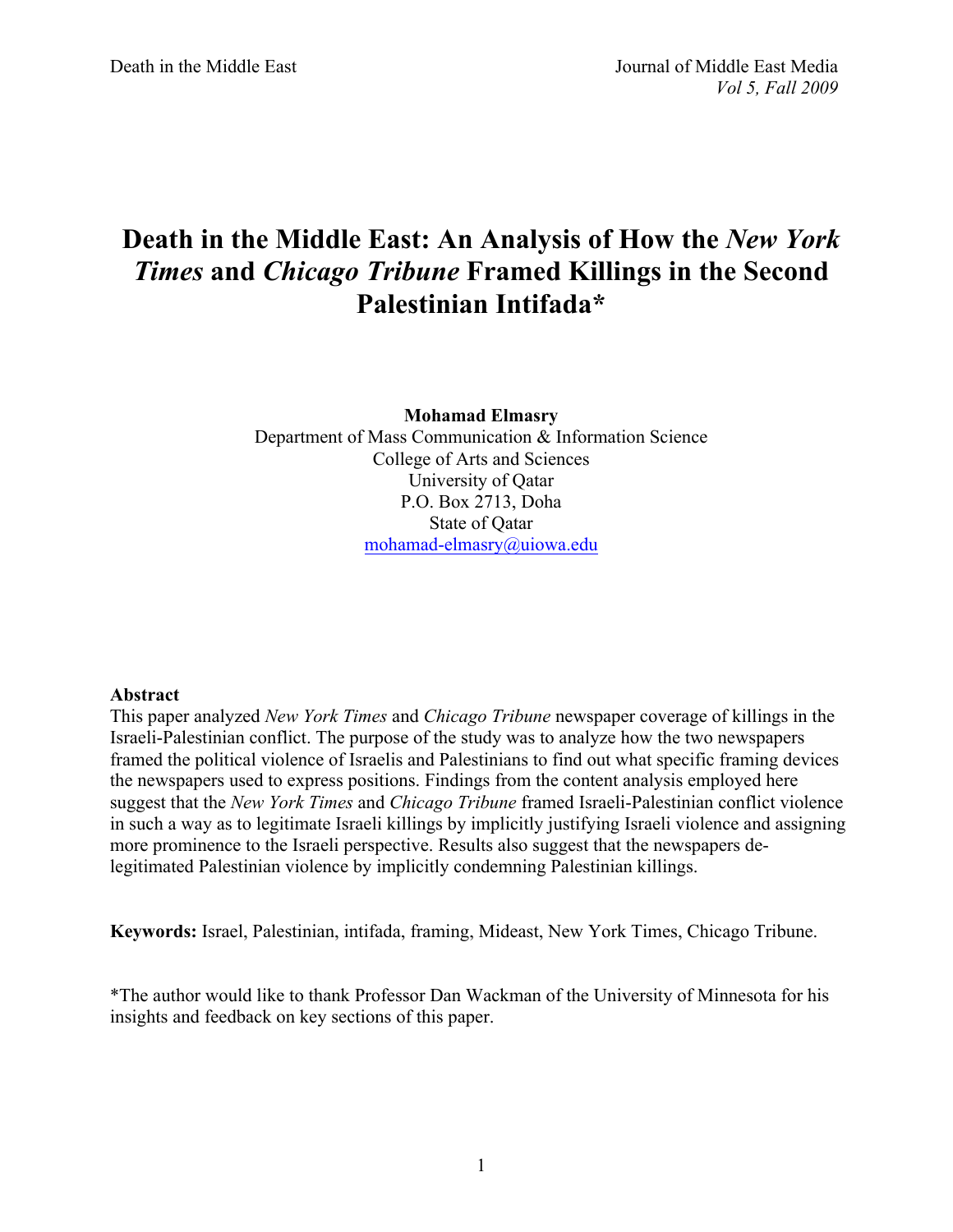#### INTRODUCTION

The conflict between the Israelis and Palestinians remains one of the most important quandaries for world affairs because of its far-reaching implications. Already having produced several wars, the conflict remains arguably one of the greatest threats to world peace and stability. Combined, the tension that the conflict creates between Israel and neighboring Arab states and the anti-American sentiments that rise out of America's support for Israel (see Telhami, 2002; Khalidi, 2004; Kimmerling, 2003), bring with them the lasting threat of war.

The United States is at the political center of the Israel-Palestinian conflict (Chomsky, 1999; Khalidi, 2004; Kimmerling, 2003). Not only has America been the key mediator between the two sides in recent decades, it also has a very close relationship with Israel, providing Israel with diplomatic and military support that includes large amounts of annual aid (Chomsky, 1999; Telhami, 2002). Israeli Scholar Shibley Telhami says:

> America *is* a key player in the Arab-Israeli issue. The American commitment to Israel… often pits the United States against all others in international organizations (Telhami, 2002, p. 178).

One factor thought to have some bearing on outcomes in the Israeli-Palestinian conflict is American media coverage. Press coverage in the United States can impact the conflict through its influence on American public opinion about United States Middle East policies. Public opinion is key because in a democracy such as America's, government policies cannot develop and thrive without general, tacit public support. By all accounts, Americans recognize the importance of the Israel-Palestine conflict. A Pew Research Center news interest index published during the earlier stages of the second Palestinian *intifada* (uprising) called the Israeli-Palestinian conflict "one of the most closely followed foreign news stories not directly involving Americans in the [index's] history" (Pew Research Center, 2002).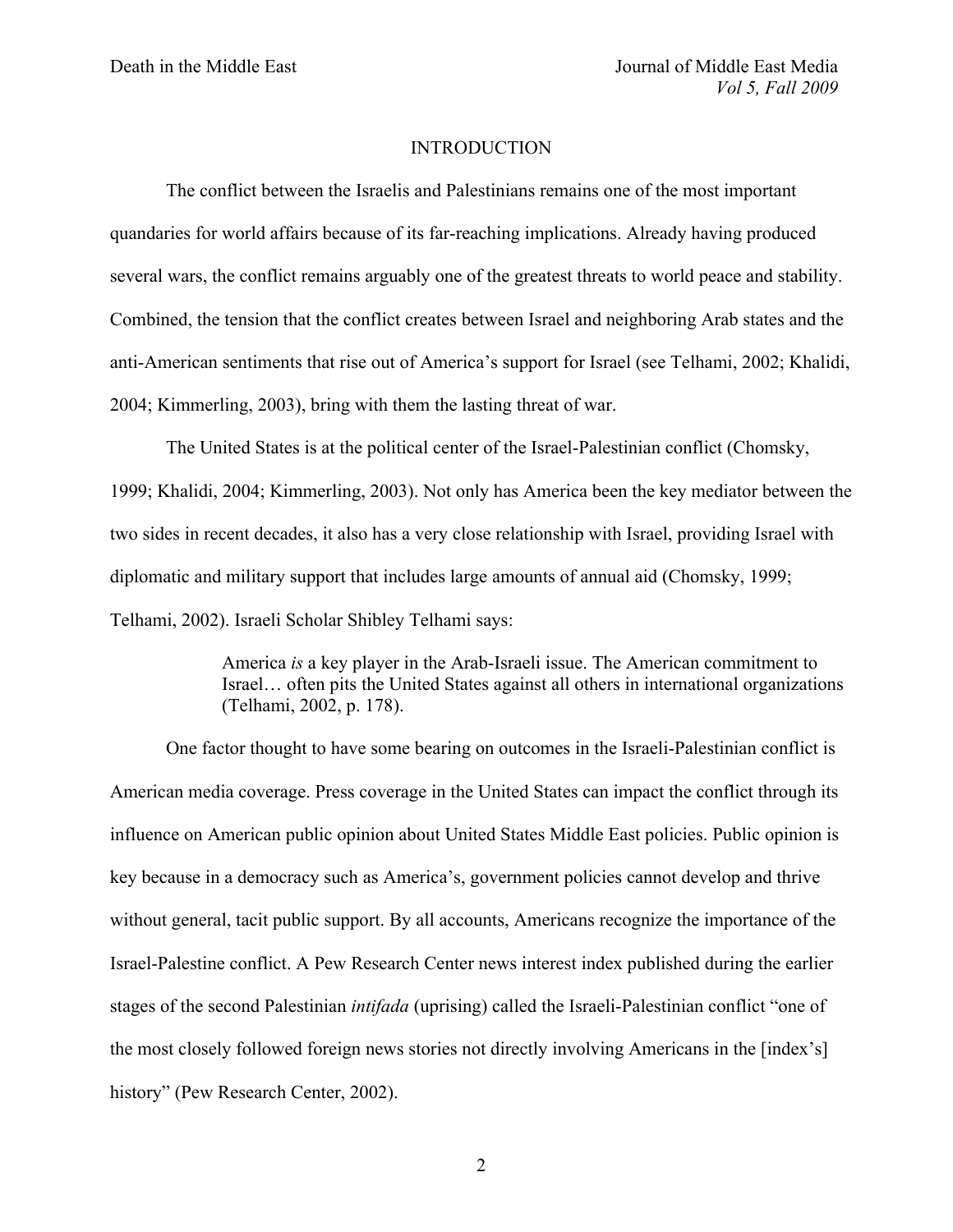A sizeable body of scholarly research and commentary about American media coverage of the conflict has been produced, most of it attempting to assess the extent and direction of bias. Not surprisingly considering America's close relationship with Israel and American media's tendency to support official government positions (Herman and Chomsky, 2002), the overwhelming preponderance of research evidence suggests that American news coverage sharply favors Israel (see Dunsky, 2008/2001; Friel and Falk, 2007; Viser, 2003; Ross, 2003; Ackerman, 2001b). This research attempts to add more depth to this growing body of research through its detailed examination of *New York Times* and *Chicago Tribune* coverage of Israeli and Palestinian killings. The study's contribution lies in its clarification of *how* two elite American newspapers express their pro-Israel positions and, perhaps more importantly, delineation of a conceptual framework which can be applied more generally to analyses of violent political conflicts.

Specifically, this research content analyzes *New York Times* and *Chicago Tribune* newspaper coverage of killings in the Israeli-Palestinian conflict from about one-year before to one-year after September 11, 2001, a time span covering roughly the first two years of the second Palestinian *intifada* (uprising). The purpose of the study is to analyze how the newspapers frame the violent actions of Israelis and Palestinians to find out what specific framing devices are employed. Coverage of killings specifically was studied because of the likelihood that the position of a newspaper will manifest itself most clearly in the context of violence.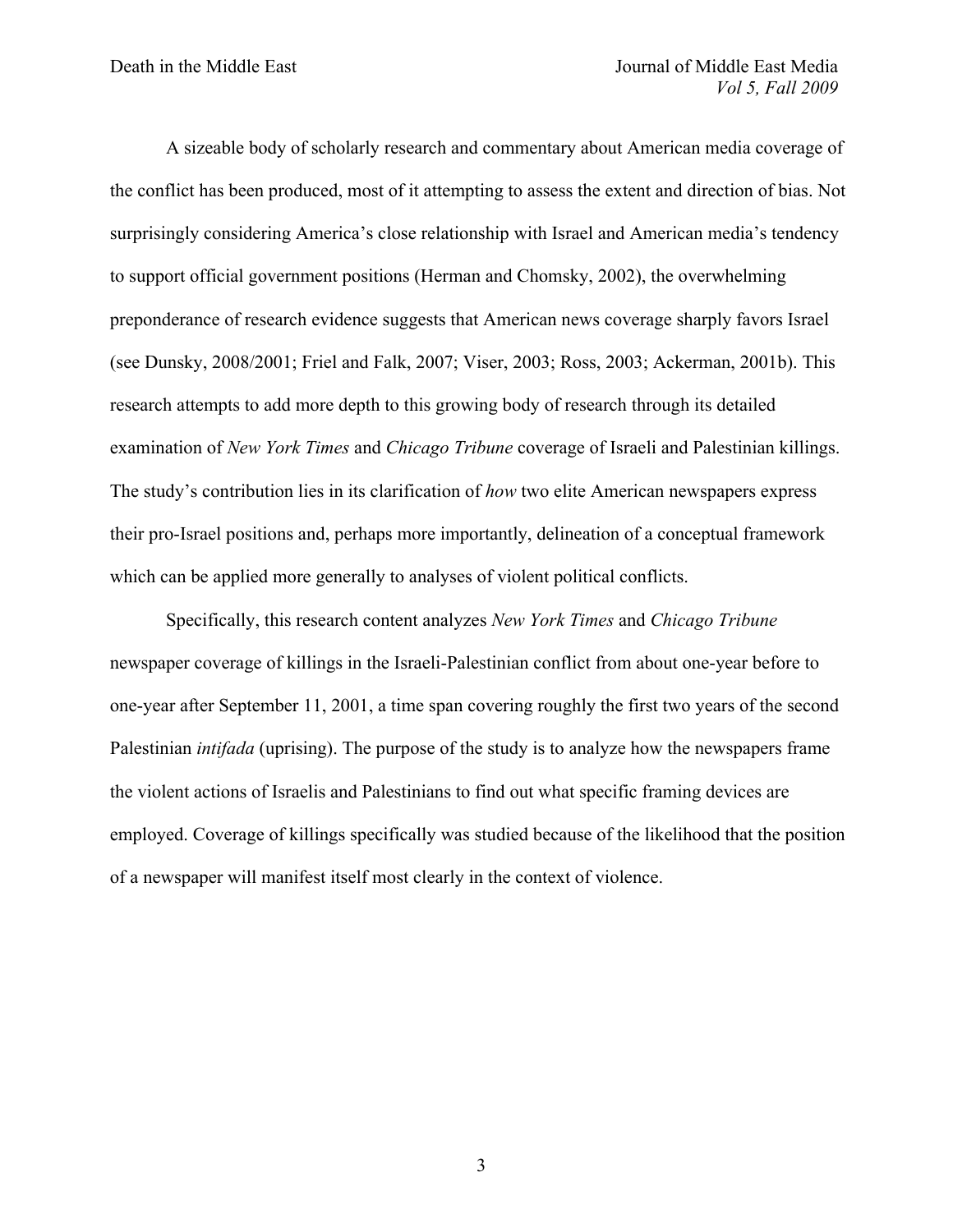#### ISRAELI-PALESTINIAN CONFLICT MEDIA COVERAGE

A fair amount of empirical research and commentary about American press coverage of the Israeli-Palestinian conflict exists. The majority of scholars and observers have concluded that American news media have historically framed the conflict in a way that sharply favors Israel. Some evidence exists, however, of more balanced coverage surrounding Anwar Sadat's visit to Israel in the late 1970's (see Adams and Heyl, 1981; and Asi, 1981) and around the time of the first Palestinian intifada in the late 1980's (see Noakes and Wilkins, 2002). Analyses of coverage since the second intifada have almost unanimously concluded that coverage has been pro-Israeli (Dunsky, 2008; Friel and Falk, 2007; Viser, 2003; Ross, 2003; Ackerman, 2001a; and Ackerman, 2001b).

#### **Coverage in the 1970's**

Although research has found that American press coverage of the Israel-Palestinian conflict has generally favored Israel, studies of 1970's coverage show that more balanced coverage was provided toward the end of that decade around the time of Egyptian President Anwar Sadat's visit to Israel. Specifically, studies found that coverage at that time was less positive (but still not generally negative) toward Israel, very positive toward Sadat and Egypt, less negative (but still not positive) toward Palestinians, and negative toward non-Egyptian Arabs.

According to a content analysis of American network news programs in the 1970's by Adams and Heyl (1981), coverage of the Arab-Israeli conflict changed directions near the end of the decade and coverage of Israel became less positive. A 1981 study by media scholar Morad Asi content analyzed American weekday newscasts at three points in time—1973, 1976/77, and 1979 (after the Sadat visit)—and confirmed the findings of Adams and Heyl. Bagneid and Schneider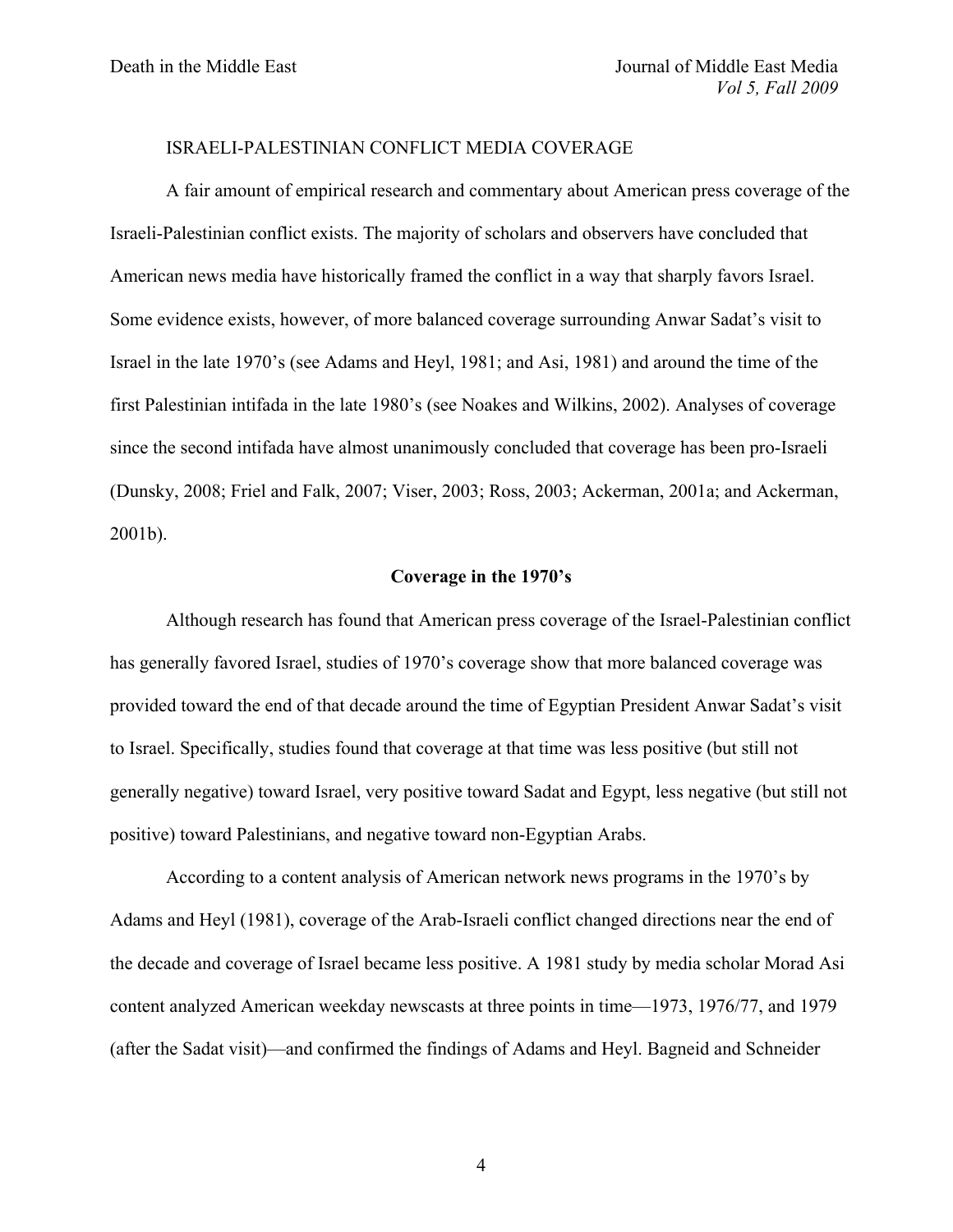(1981) studied Sadat's visit to Israel and confirmed the positive coverage of Sadat, but concluded that coverage of Israel also remained, for the most part, positive.

#### **Coverage Since the First Intifada**

More recent studies have analyzed American press coverage of the conflict since the first *intifada* broke out in 1987. Studying *New York Times* coverage of the conflict at three different time periods — December 1987 through December 1988, September 10, 2000 through September 10, 2001, and September 11, 2001 through December 11, 2001 — Viser (2003) found that the paper has become increasingly pro-Israeli as time has gone by. Specifically, the newspaper has used a higher percentage of Israeli sources and more Israeli end quotes and personalized Israeli deaths more than Palestinian deaths.

A study by Noakes and Wilkins (2002) found that *New York Times* and Associated Press frames of Palestinians during the years 1984 to 1998 became less negative during and after the first Palestinian uprising, which began in 1987.

A Fairness and Accuracy in Reporting (FAIR) study by Ackerman analyzed National Public Radio's coverage of deaths during the early stages of the second Palestinian intifada. The study found that during the six-month sample period Israeli deaths were significantly more likely to be reported than Palestinian deaths, and that only 20% of Palestinian children deaths were covered compared to 89% of Israeli children deaths (Ackerman, 2001a).

Ross' (2003) framing analysis of *New York Times* editorial coverage of the second intifada before and after September  $11<sup>th</sup>$  concluded that editorials tended to frame Palestinians as aggressors, Israelis as victims, and "depersonalize Palestinians."

Dunsky's (2008) analysis found that from 2000 – 2004 American news coverage of the Israeli-Palestinian conflict closely mirrored official US policy. Dunsky suggests that America's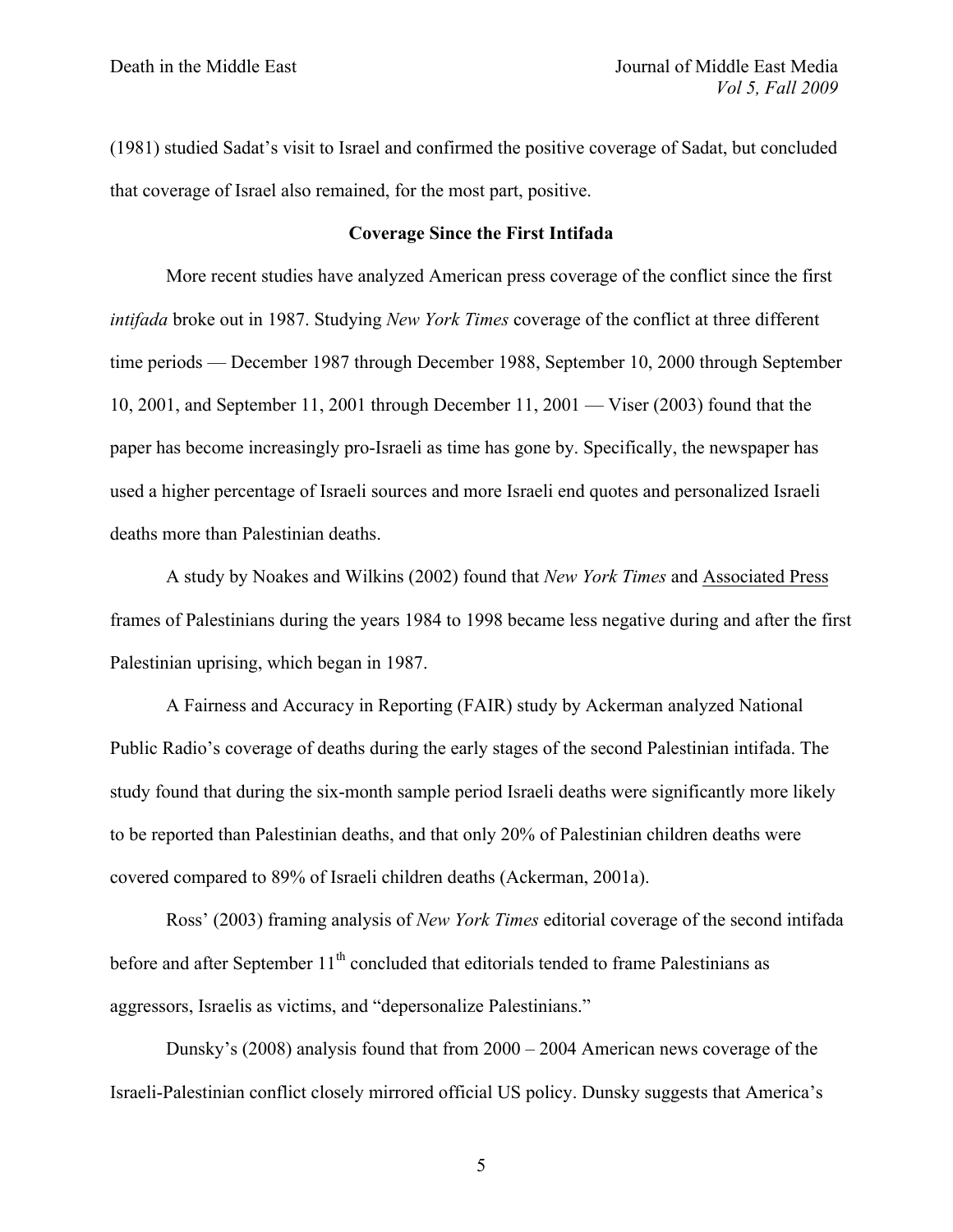pro-Israel policy bias went largely unaccounted in American news. The analysis also revealed that American news largely neglected essential issues like Palestinian refugees and Israeli settlements, and that American news reports of violence did not accurately reflect the conditions on the ground because they were taken uncritically from official Israeli government sources. Dunsky's findings confirm what other analysts have noted – an absence of context that favors Israel. For example, Findley (1995) and Lee and Solomon (1990) refer specifically to American media's ignoring of Israeli abuses of Palestinians. Ackerman (2001b) and Dunsky (2001), meanwhile, mentioned more broadly the absence of general context in coverage of the conflict, including the American press's tendency to explicitly mention Israeli reasons for fighting while ignoring Palestinian reasons.

Friel and Falk's 2007 book *Israel-Palestine On Record* focuses exclusively on how *New York Times* news reports and editorials talked about the conflict from 2000 to 2006. The analysis found that the Times highlighted Israeli civilian deaths while largely ignoring Palestinian civilian deaths, supported the Israeli contention that its military incursions are acts of self-defense, failed to hold Israel and the United States accountable for repeated violations of international law, and ignored Palestinian rights and claims to international law.

#### **Structural Explanations**

The relative one-sidedness expressed by the American press in its coverage of the Israel-Palestine conflict may be surprising to observers who conceive of the United States press as an independent watchdog which seeks 'truth' and covers events objectively. However, scholars examining the government-press dynamic in America have noted that the American press does not always act independently of the government and, in fact, usually supports and protects government interests and the official government line (Altschull, 1995; Bennett, 2007; Jamieson and Waldman, 2003; Donohue, Tichenor, and Olien, 1995; Herman and Chomsky, 2002). American press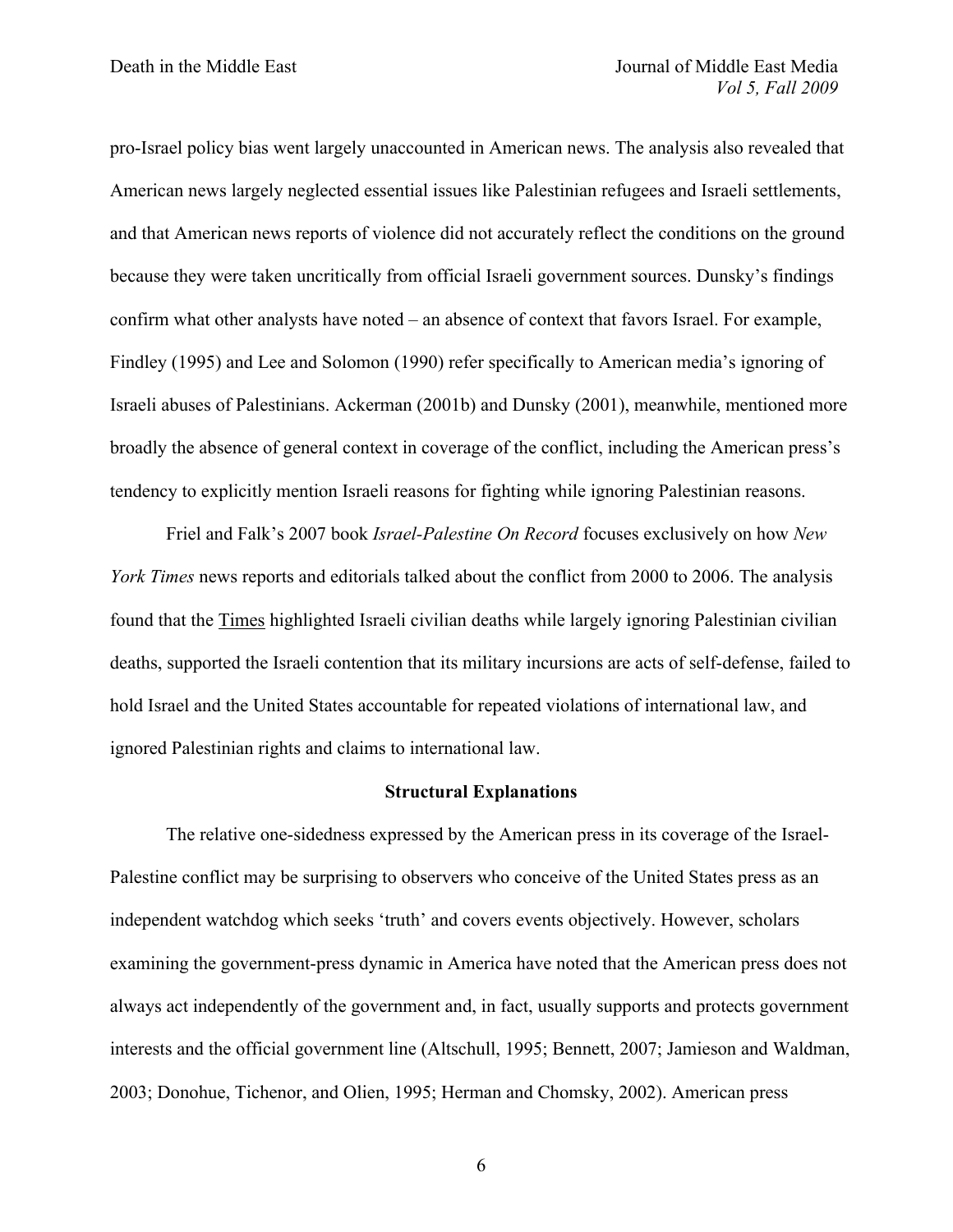acquiescence is more pronounced on foreign issues, about which the American public tends to have less knowledge, and during times of crisis (Jamieson and Waldman, 2003). Given the power wielded by the Israel lobby in the United States (Mearsheimer and Walt, 2008) and resultant United States pro-Israel policy biases (Mearsheimer and Walt, 2008; Findley, 1995), the American press's historic support for Israel is not surprising.

Many structural factors explain the American press's support of the government, including a deeply entrenched propaganda system which ensures that news conforms to the interests of power brokers (Herman and Chomsky,  $2002$ );<sup>1</sup> vast government public relations efforts (Bennett, 2007; Altschull, 1995); patterned routines of news work (see Schudson, 1997; Berkowitz, 1997; Gans, 1979; and Tuchman, 1978); and the fact that journalists cannot divorce themselves from their values, which often match the values of those in power (Gans, 1979).

 $1$  Herman and Chomsky's (2002) "propaganda model" explains how a set of five filters – consolidation of media ownership, the press's reliance on advertising as a revenue source, the symbiotic relationship between journalists and elite sources, continuous criticism of the media by the government and other power brokers, and the creation of enemy as a control mechanism - ultimately determine what news is "fit to print."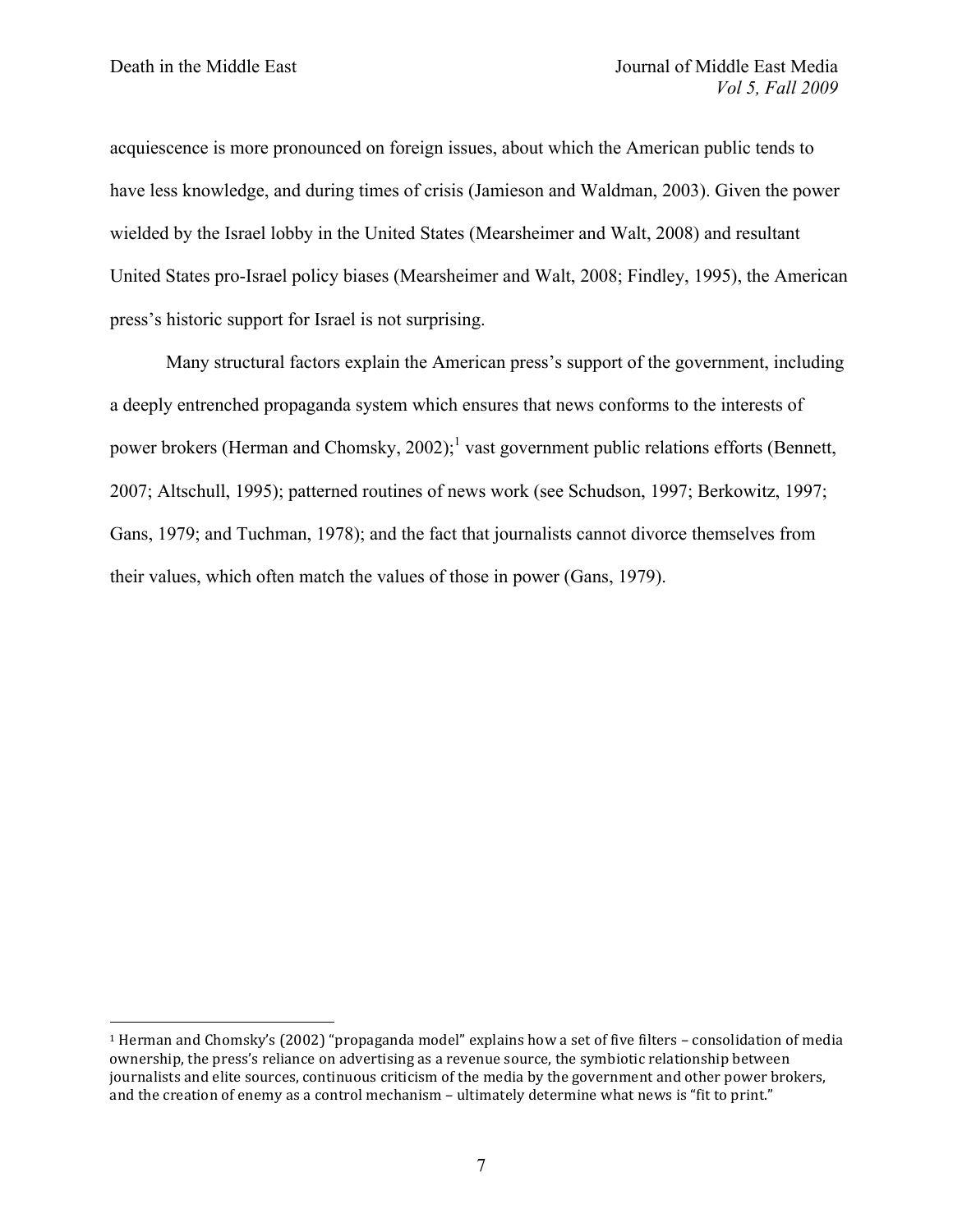#### THEORETICAL FRAMEWORK

Ameer (2009) draws from Parsons (1986) to argue that military conflicts are often diplomatic struggles for legitimation. The side that is able to succeed in legitimating its perspective gains the authority to define its opponent as aggressor and itself as victim.

A primary contribution of this research is its delineation of a conceptualization of legitimation and de-legitimation, which this section will detail. The conceptualization of legitimation and de-legitimation can facilitate understanding of American news coverage of the Israeli-Palestinian conflict and other violent political conflicts. Prior to describing the conceptualization, media framing theory will be discussed briefly. Media framing is an important concept because legitimation and del-legitimation are expressed through the media framing process.

#### **Media Framing**

Media Framing theory can offer important insights into how American media create and express pro-Israel positions. Media framing suggests that the way information is packaged and presented can define problems and issues and provide coherence and meaning for communication receivers (see Gamson and Modigliani, 1987; Valkenburg et al., 1999). According to Gamson (1989), manifest content is given meaning and coherence through framing.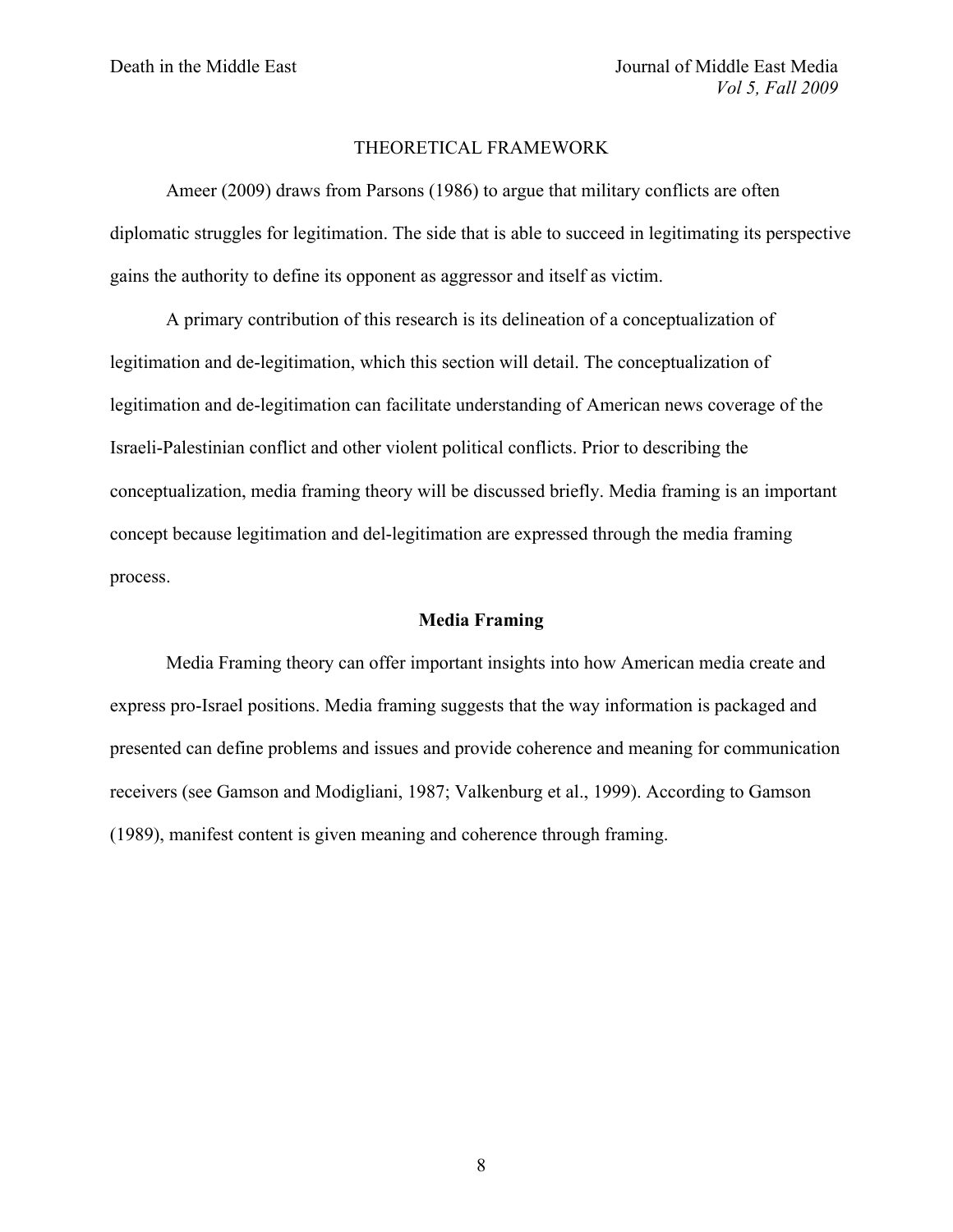Media scholar Robert Entman (1993) described framing as a process that plays itself out through the use of various textual devices such as metaphors, catchphrases, associations, depictions, placement and repetition. In the following oft-cited quote Entman explains clearly how the framing process proceeds:

> Framing essentially involves selection and salience. To frame is to select some aspects of a perceived reality and make them more salient in a communicating text… Texts can make bits of information more salient by placement or repetition, or by associating them with culturally familiar symbols (Entman, 1993, p. 53).

Entman also suggested that frames have at least four locations in the communication process: the communicator, the text, the receiver, and the culture. For the purposes of this study, the location that is of most importance is the text. The text, says Entman, "contains frames, which are manifested by the presence or absence of certain keywords, stock phrases, stereotyped images, sources of information, and sentences" (1993, p. 52). Using this description of the role of text in producing a frame as a basis, this study considers a frame to be the outcome of a process. As such, this study focuses not only on specific frames produced by the newspapers, but also on other techniques employed in reports as part of the overall framing process. For example, use of keywords and information sourcing will be analyzed because, as Entman indicated, they are part of the larger framing process.

#### **Legitimation: A Conceptual Framework**

Although framing does not always imply a lack of fairness or balance in coverage, certain frames can be used to unfairly characterize people or events or express support for people or events. The argument here is that when media framing *does* act to create either unfairly negative portrayals or enthusiastically positive ones, it does so through a process of legitimation and/or delegitimation. Legitimation, in this conception, refers to the act of making something – violent acts,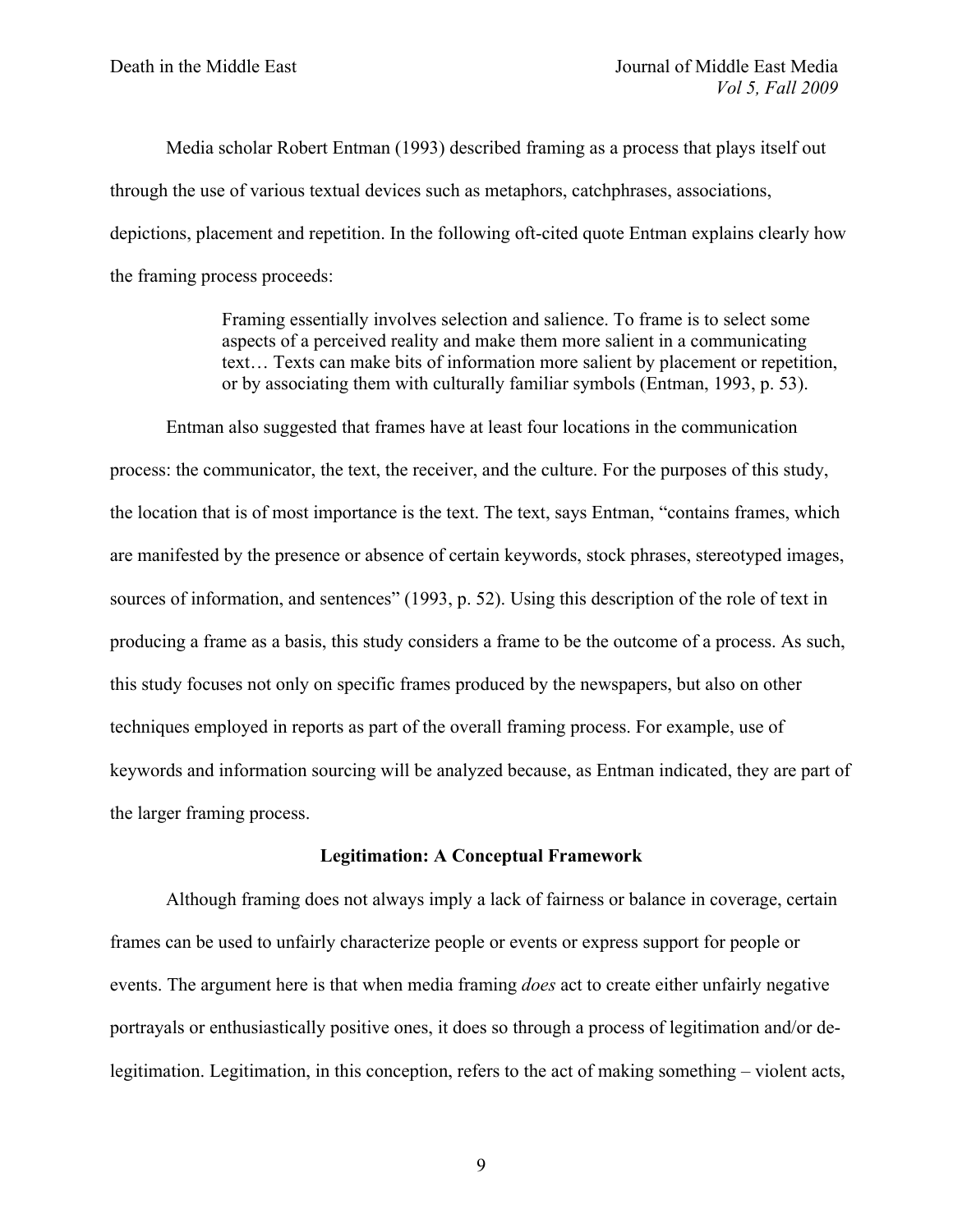for the purposes of this study – valid, justifiable, reasonable and right. To de-legitimate is to suggest that something is evil, criminal and unacceptable. In this sense, then, it is through legitimation and de-legitimation that media present favorable or unfavorable views about people and events.

#### Types of Legitimation

It is proposed here that in covering violent actions, specifically killings, media will often legitimate violent actions by resorting inevitably to three types, or forms, of legitimation/delegitimation. The first type of legitimation is *justification*. That is, media will tend to legitimate some killings by making them seem justifiable through a process of implicit or explicit justification. For example, as will be shown below, a killing that is framed as self-defense is justified and, therefore, legitimated. The second type of legitimation/de-legitimation, *condemnation,* represents a form of de-legitmation. Media will de-legitimate some killings by implicitly condemning them by describing them as unnecessarily aggressive, criminal or cruel. The third type of legitimation is *prominence*, which refers to media's legitimizing of a particular perspective or point of view by making it more prominent than another. Allowing one side to voice itself more than another side, or giving more importance to stories expressing a particular point of view, are two of the ways to assign prominence.

*Justification:* As this section has so far argued, in coverage of violence there are three major types of legitimaton/de-legitimation, two of which represent forms of legitimation and one which represents a form of de-legitimation. The first type of legitimation/de-legitimation is justification, which legitimates acts of violence by making the perpetrators and/or their action seem justified. This is done in four major ways, or stated differently, there are four major indicators of justification.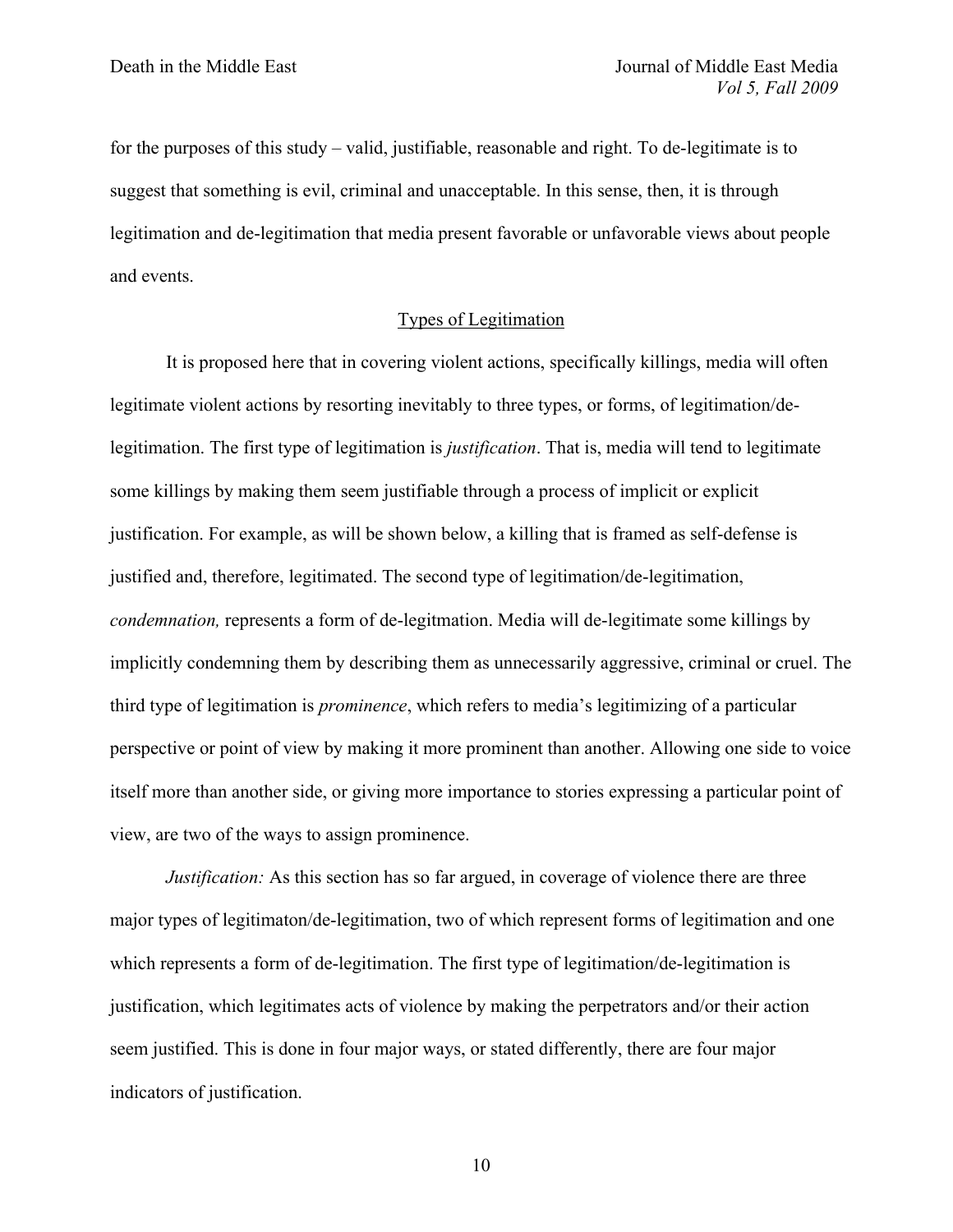- 1. Self-Defense
- 2. War
- 3. Explicit Rationale
- 4. Accident

#### Self-Defense

The first indicator of justification is self-defense, which refers to a situation in which someone *needed* to kill in order to prevent serious injury or death from being inflicted upon him/herself or others. When media frame an act of killing as an act of self-defense, they offer a particularly powerful justification for the killing because self-defense is, perhaps, one of the few universally acceptable reasons for killing. Sometimes, but not always, catchwords such as "retaliation" and "response" are used to signal a self-defense/security frame. However, media frequently frame acts of violence as acts of self-defense/security without using such keywords. Consider the following example:

> The uprising took two more lives Sunday when Israeli soldiers shot two Palestinians, one of whom allegedly was trying to plant a roadside bomb at a Jewish settlement near Jerusalem (Dellios, 2000b).

The sentence makes clear that had the Palestinians not been killed, a roadside bomb would have placed Israeli settlers in grave danger. The implication — that the violent act was carried out in self-defense/security — is clear. In this way, the killings are justified.

#### War/battle

Another indicator of justification is war, which describes a violent situation which was participated in equally by two or more consenting sides. When media talk about killings as having occurred during war or in a battle, they justify the killings implicitly because warfare is considered (by many people) to be a justifiable expression of violence, or at least not nearly as criminal as violence perpetrated by murderers, vigilantes, or terrorist groups. Although the violence of war is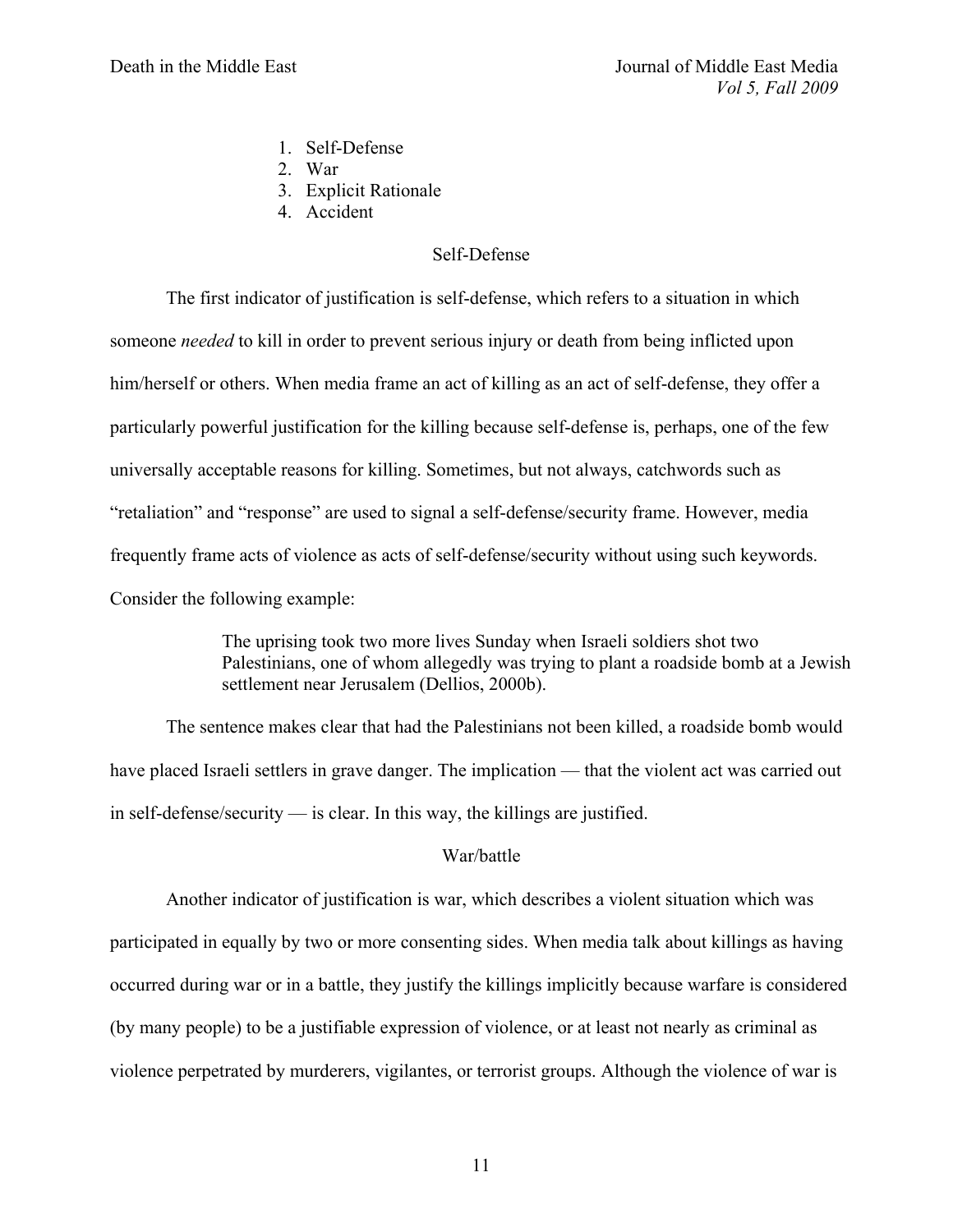not as universally accepted as self-defense, many people will likely consider an equal battle as an inevitable political reality which sometimes can not be avoided, even by good, well-intentioned people. War violence is especially likely to be justifiable in the eyes of observers when they do not fully understand the context of the struggle or know, for example, which side started the conflict and why the sides are fighting in the first place. Since many Americans do not understand the complexities of the Israel-Palestine conflict (see Christison, 2001), war frames are likely to serve as justifications of violence for many news consumers. The following example will illustrate the way a war/battle frame can implicitly justify acts of violence.

At least one Palestinian was killed in a firefight (Torriero, 2001).

In this example, "firefight" signals that two consenting sides are engaged in battle. The killing is thus framed as an act of war and the death as a casualty of war.

Media also use specific terminology<sup>2</sup> when referring to a particular side in a conflict as though the side is taking part in a war and their actions are war-time engagements. This way of talking about a side in a conflict can create the impression that killings committed by that side are consequences of war. For example, terms such as "troops", "army", and "military incursion" indicate that a war is taking place and can serve to justify killings in the same way done by the war/battle frame just described. This section of a May 4, 2002 *New York Times* article uses war terminology:

> Israeli soldiers launched a raid today…, underscoring that Israeli military operations in the West Bank have not ended (Chivers, 2002).

 $2 \text{ Media}$  use such terminology (to refer to a particular side) not only in their discussion of specific acts of violence committed, but rather more generally in their descriptions of other news and events.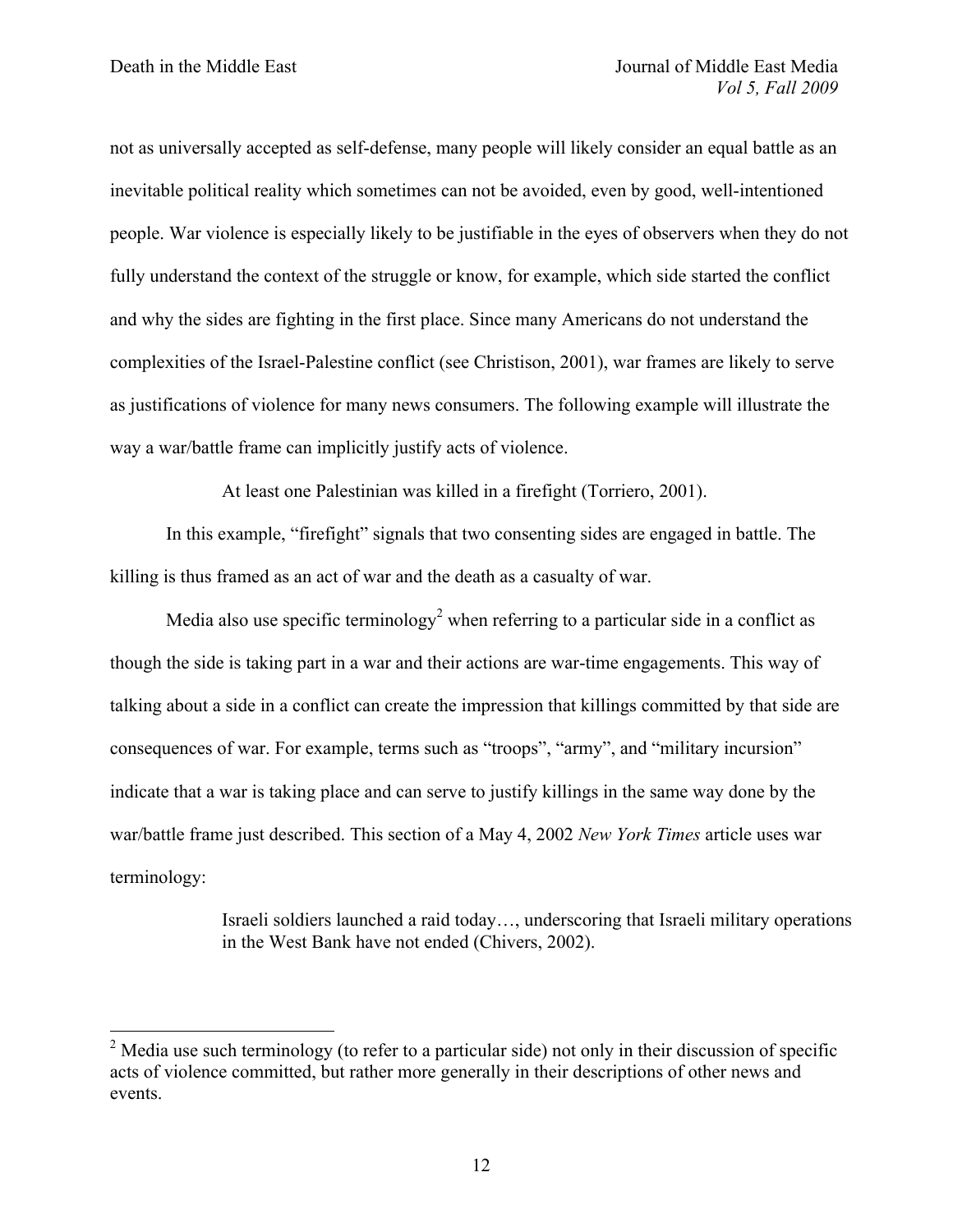This passage contains several references that are suggestive of war. "Israeli soldiers,"

"raid", and "military operations" evoke images of war and act, therefore, to legitimate violence through justification.

# Explicit Rationale

News reports sometimes mention a specific reason why a killing operation was carried out. Providing explicit rationale serves in most cases to legitimate killings because specific reasons give an understanding that killings were not committed haphazardly. The following example illustrates:

> A suicide bomber blew himself up today… The bomber… left a note saying he was trying to avenge the killings last week of five Palestinian children by an Israeli bomb… (Bennet, 2001a).

In this example, the article's clear mention of an explicit rationale — to avenge previous killings of children — could allow readers to sympathize with the killer's position by giving them some understanding why the killer did what he did.

# Accident

Another way for media to justify killings is by framing them as accidents, which describe

seemingly unintentional acts. For instance, in the following example Israel intended to kill a

"militia leader", but killed other people by mistake:

The Israeli army attacked a Palestinian militia leader with a helicopter gunship Thursday, missing him but killing two others… (Dellios, 2001b).

In this example, the attack was on the militia leader, who was the intended target. Readers

would probably recognize a "militia leader" as a fair target. The implication is that, since the

"militia leader" was the target, the two people killed must have been killed mistakenly. Such a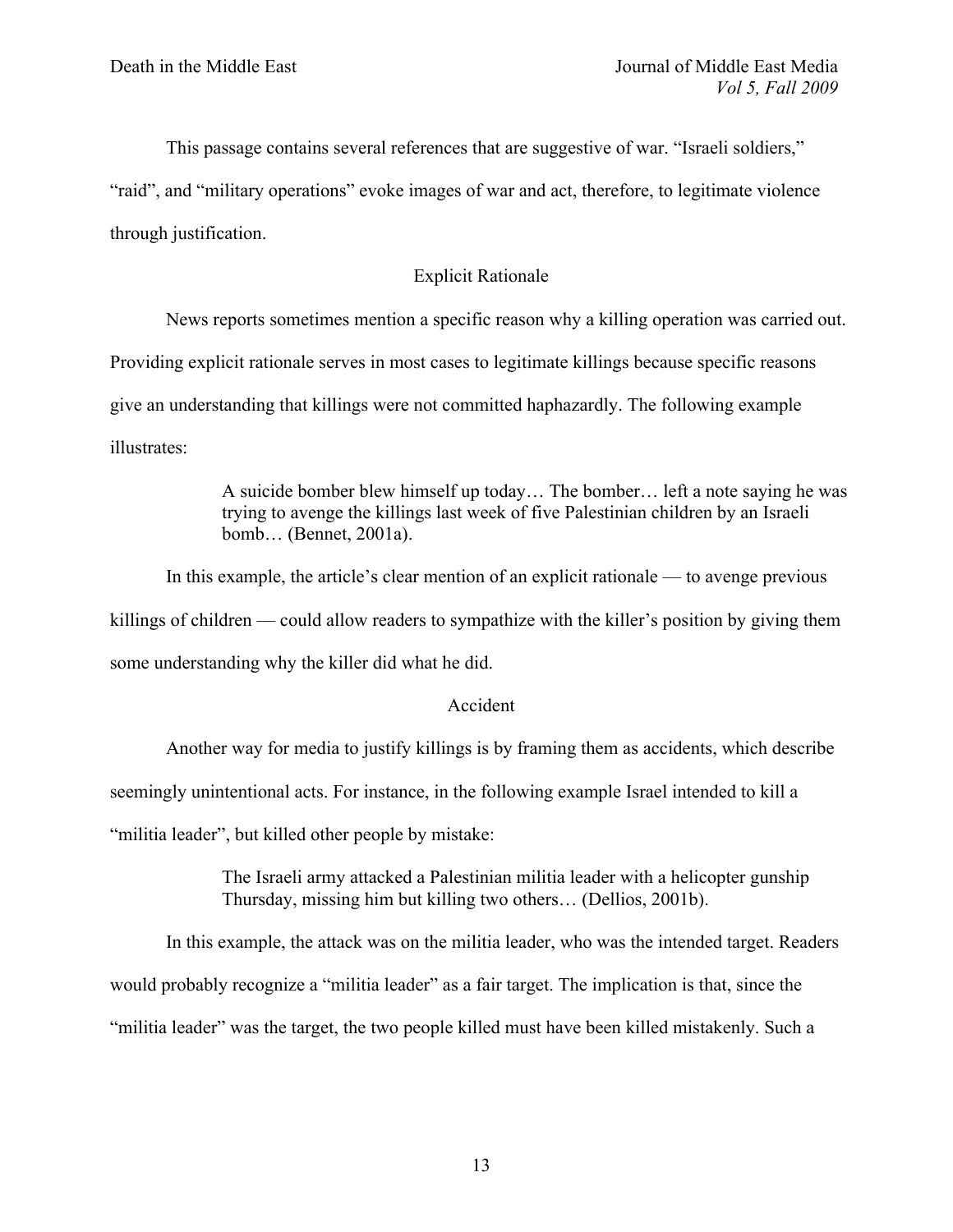killing is likely to seem like a forgivable mistake in the minds of many readers because people generally excuse others for things done unintentionally.

*Condemnation:* Condemnation is the second type of legitimation/de-legitimation and constitutes a type of de-legitimation. Condemnation refers to the explicit or implicit declaration that something is wrong and unacceptable. There are four major indicators of condemnation:

- 1. Aggression
- 2. Criminality
- 3. Cruelty
- 4. Humanization

#### Aggression

Media condemn, and therefore de-legitimate, killings by attributing aggression to the violent actions and those who carry them out. Aggressiveness is characterized by the unnecessary initiation of hostilities for no (stated) reason. Consider the following:

> In the continuing violence, a 15-year-old Palestinian youth was killed near the Jewish settlement of Netzarim on Wednesday. Palestinian hospital officials said the youth was passing by the settlement when he was shot by soldiers without reason (Dellios, 2001a).

The Israeli-perpetrated killing described here is framed as an act of aggression. First, it is

pointed out early on that the person killed was a youth and that he was only "passing by." Second,

Palestinian sources claim he was shot "without reason."

#### **Criminality**

The press may also condemn killings and killers by attributing criminality. Criminality

represents a powerful form of de-legitimation because people generally denounce criminal actions.

Media attribute criminality through the use of specific terminology related to crime. Words such as

"terrorist," "extremist," and "fundamentalist," help to de-legitimate violence because of their

criminal connotations. Consider this example: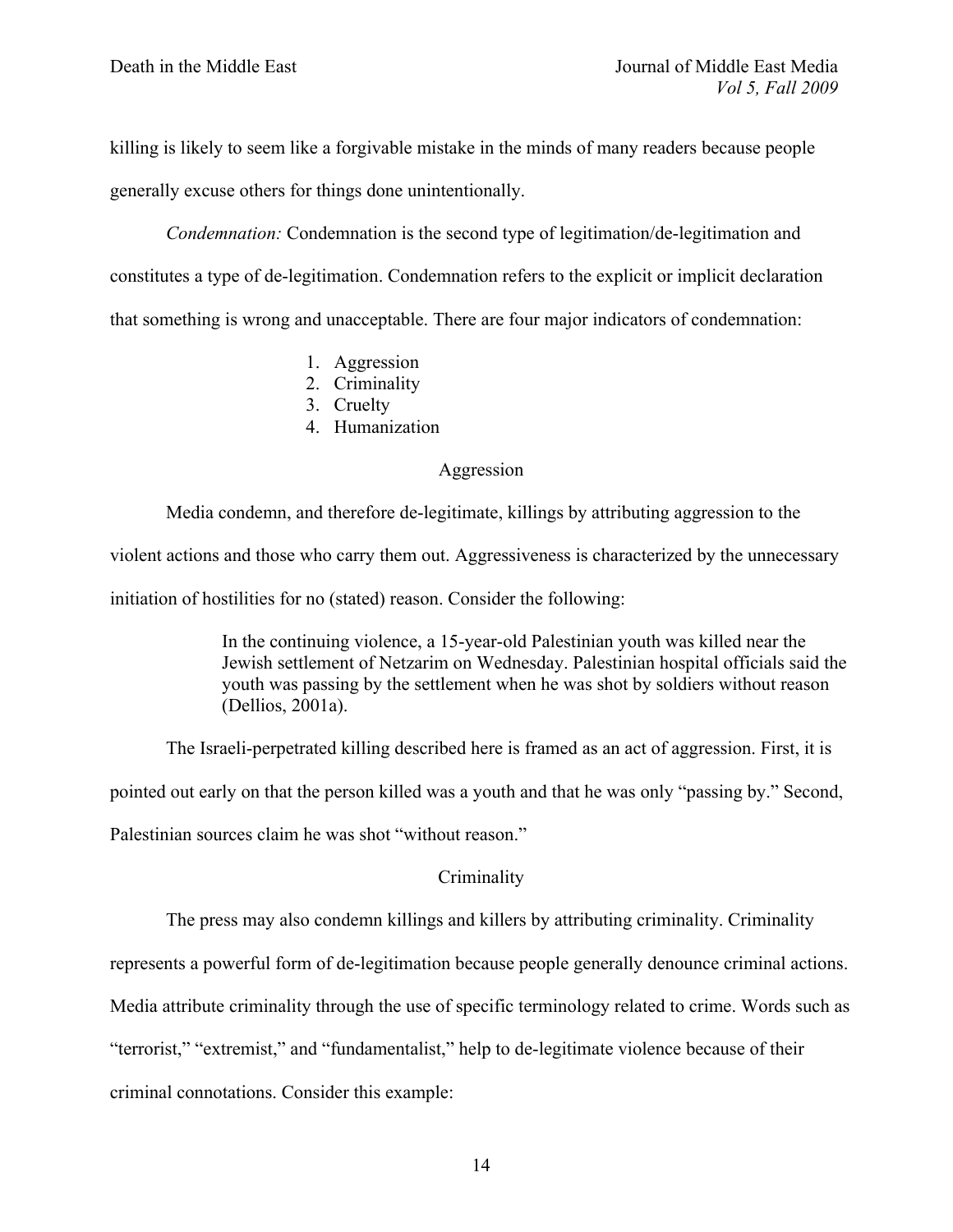The remote-controlled bomb, which Israeli officials blamed on Palestinian terrorists, flung the bus into a storefront… (Dellios, 2000a).

"Terrorism" is a commonly used de-legitimating term that indicates criminal activity. Here, the word "terrorists" signals that a crime was committed.

#### **Cruelty**

Media can also condemn, and therefore de-legitimate, killings and killers by attributing a high degree of cruelty. Media condemn killings in this way through the use of specific terminology indicating cruelty. Words such as "savage", "barbaric" and "massacre" indicate the unusually cruel nature of killings. Consider the following:

> 'We didn't expect them to be as savage as this,' Hameid said Dellios, 2001c).

## Humanization

Finally, the press may also de-legitimate violence by humanizing slain people in news reports and, in so doing, condemning their killers. Providing personal details about slain people – including name, information about family life, hobbies, and occupation –serves to indirectly condemn and de-legitimate killers because it highlights the simple humanity of the deceased people and their similarities with consumers of news. Such attention to personal details could logically generate sympathy on the part of news consumers. The following excerpt offers an example of humanization:

> Killed in the explosion was Hanan Levy, 53, a lawyer who often ate lunch in the area near the explosion. Ayelet Hashahar-Levy, mother of a 3-year old child... was also killed (Sontag, 2000).

*Prominence:* Prominence is the third type of legitimation/de-legitimation and can constitute a powerful type of legitimation. Prominence refers to the press's ability to make one perspective or point of view stand out more than others.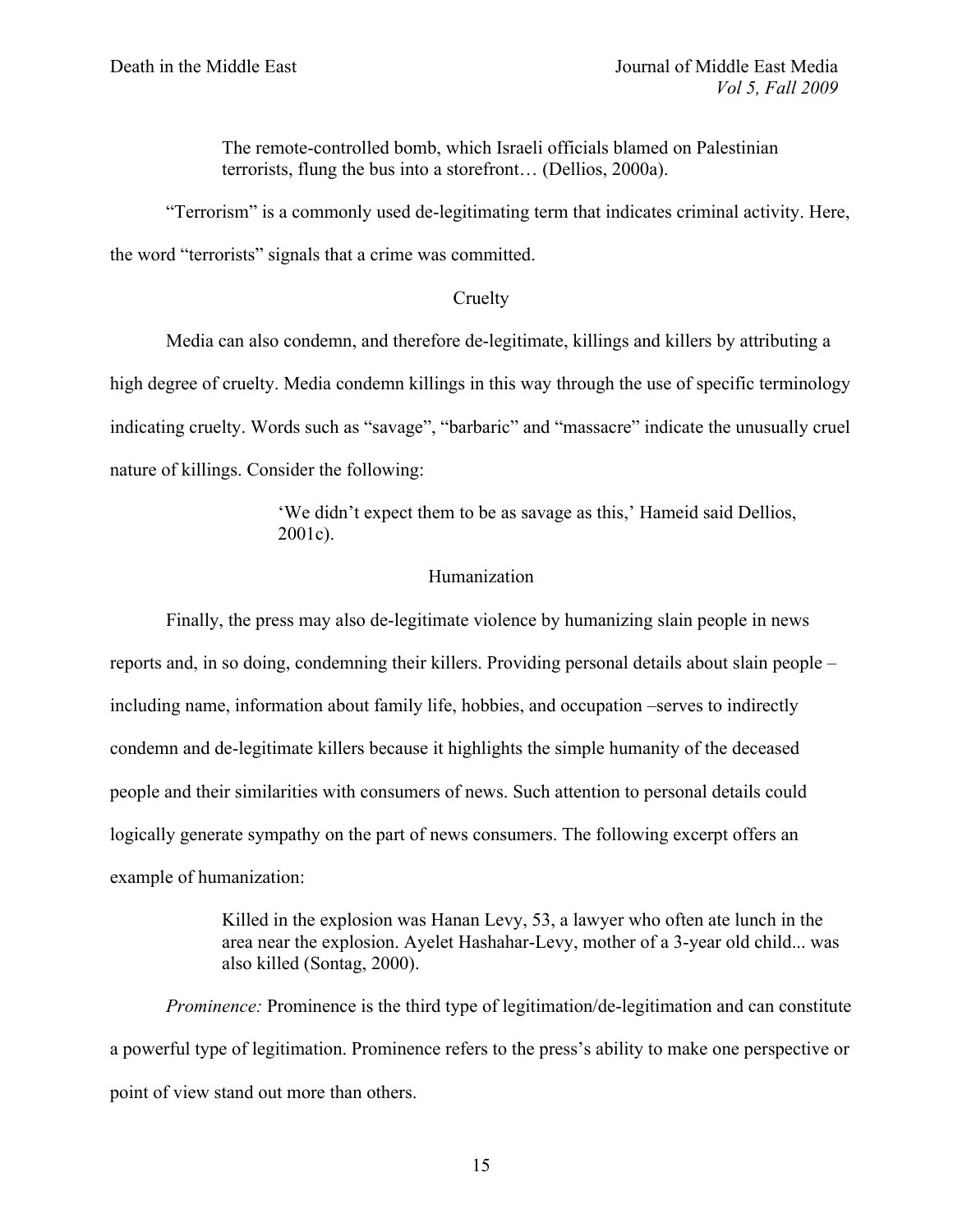It is important to make a distinction between this type of legitimation/de-legitimation and the other two types previously discussed. Whereas justification and condemnation deal specifically with killings, prominence refers in some cases to coverage about specific killings and in other cases to general coverage about a particular side in an ongoing violent conflict. When media assign prominence to a particular point of view by allowing it to be expressed more clearly than another point of view, they show preference for and legitimate that point of view. Media use certain reporting conventions to express this form of legitimation. The following are indicators of prominence:

- 1. Sourcing
- 2. Placement of coverage

#### Sourcing

Media make one side's perspective more prominent than another by allowing it to voice itself more. More specifically, quoting one side consistently more often than another side can serve to legitimate the perspective of the more regularly quoted side.

## Placement of Coverage

Media can legitimate one side in a conflict by displaying news about it more noticeably. Placing articles on the front page, for example, assigns a certain level of importance to a story and shows a newspaper's concern for it. Within a story, placing information higher up (in the headline, or the lead paragraph, for example) signals its importance. For example, a November 30, 2001 *New York Times* article covers the deaths of four Israelis and two Palestinians. While three of the four Israeli deaths are mentioned in the headline and the lead paragraph, the two Palestinian deaths are not mentioned until the story's  $11<sup>th</sup>$  paragraph (Bennet, 2001b).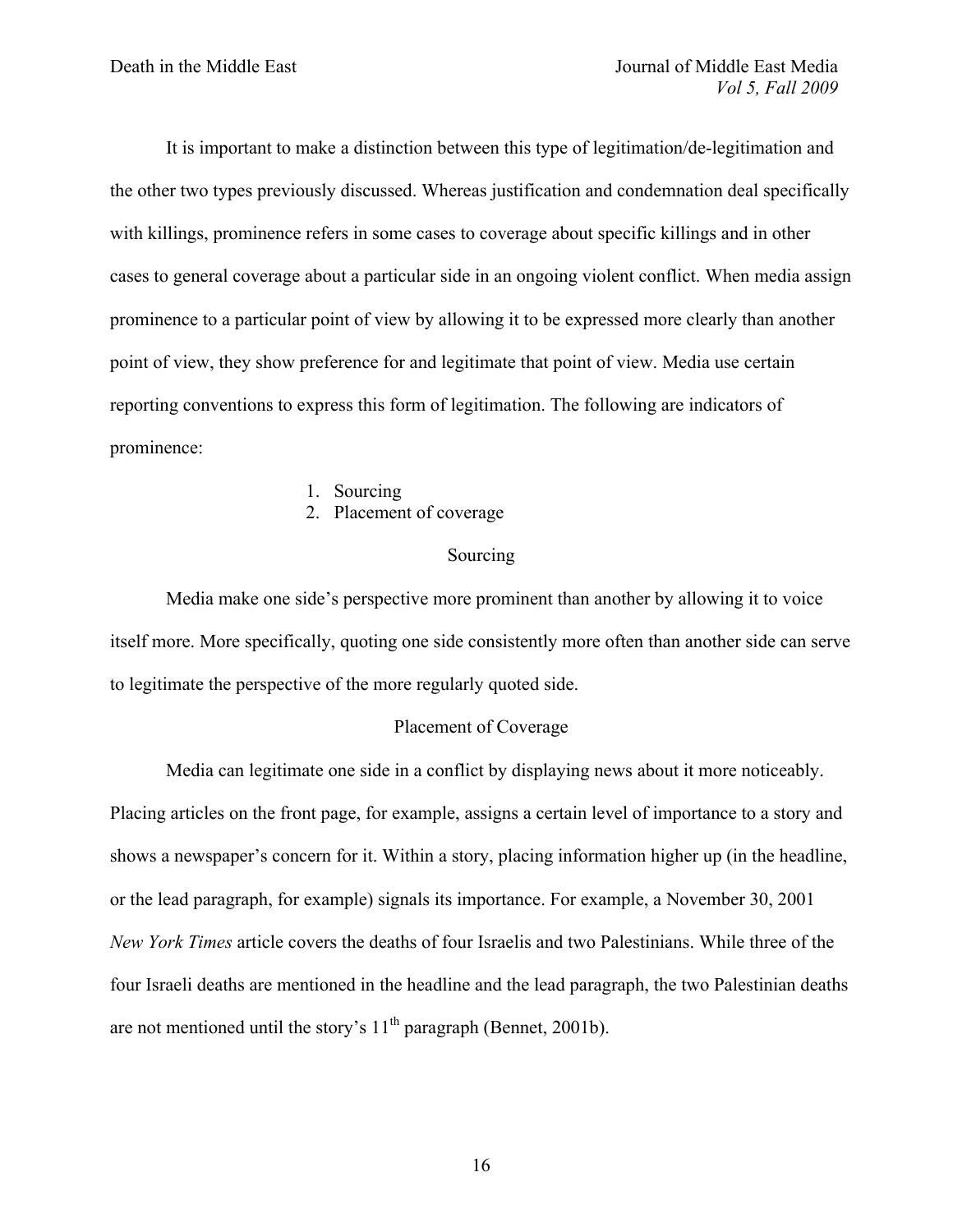In summary, when media project bias, they do so through legitimation and de-legitimation. Legitimation/de-legitimation of violent acts is of three types: justification, condemnation, and prominence, and each of these comes with multiple indicators. These forms of legitimation are expressed through the media framing process.

With all this in mind, and in light of past research indicating a pro-Israeli bias in American media, the following hypotheses are put forth:

- **- H1**: Through a combination of elements of the framing process, the *New York Times* and *Chicago Tribune* will legitimate Israeli killings through justification more often than Palestinian killings.
- **- H2**: Through a combination of elements of the framing process, the two newspapers will de-legitimate Palestinian killings through condemnation more often than Israeli killings by describing Palestinian killings as unnecessarily aggressive and criminal and by humanizing Israeli deceased people.
- **- H3**: Through the use of certain reporting conventions, the two newspapers will legitimate the Israeli side more often than the Palestinian side by assigning more prominence to the Israeli perspective than the Palestinian perspective.

#### METHODOLOGY

In order to assess legitimation and de-legitimation of violence in *New York Times* and *Chicago Tribune* newspaper coverage of the ongoing intifada, a content analysis was employed. The *New York Times* and *Chicago Tribune* were selected because of their general influence as two of the largest American newspapers and because of their geographic and political diversity. Coverage studied spans from September 30, 2000, the day after the outbreak of the second intifada, to August 25, 2002. This 696-day period represents nearly the first two years of the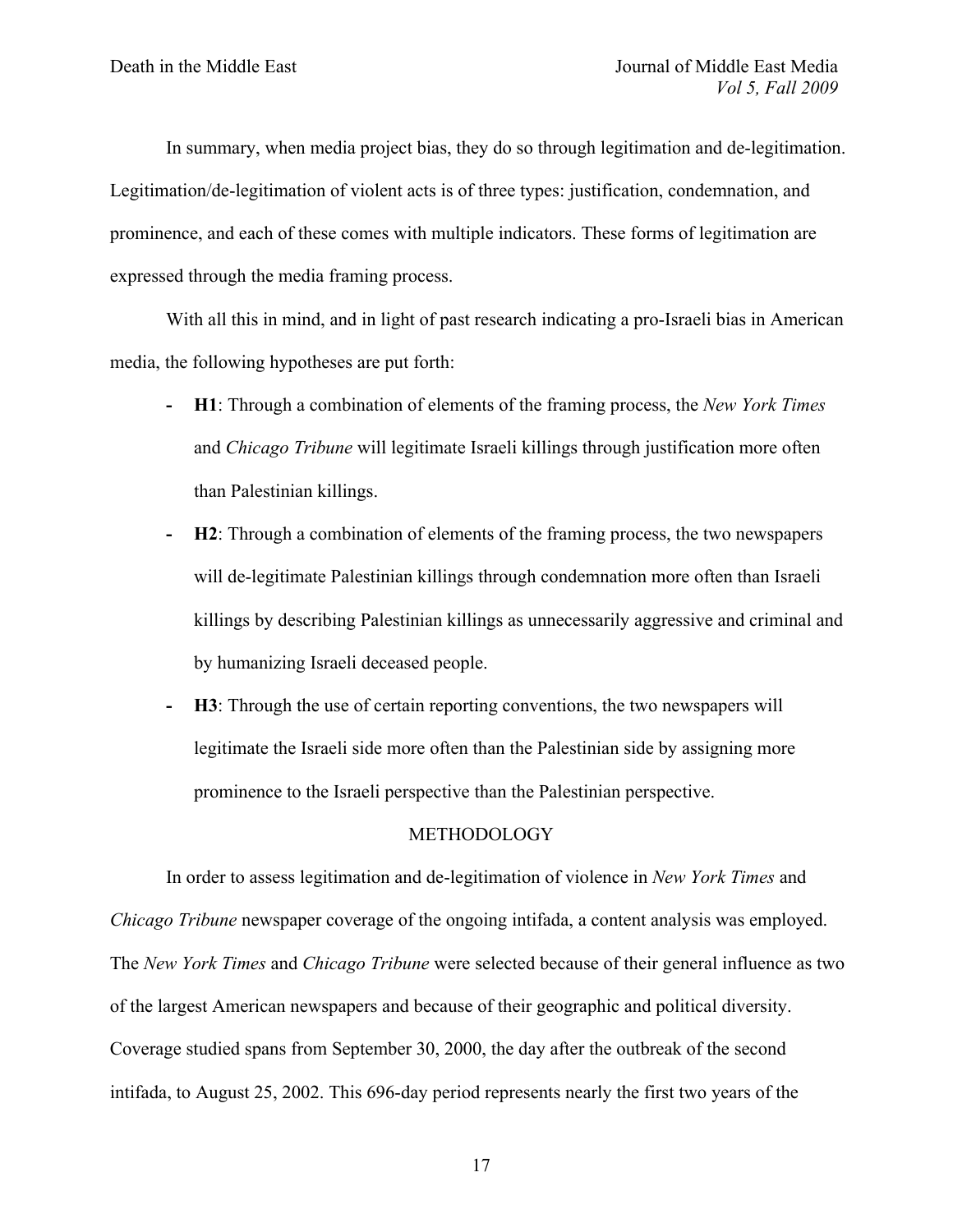uprising and includes 348 days on either side of the September 11, 2001 attacks. It was desired to retrieve articles on both sides of the September  $11<sup>th</sup>$  attacks because doing so would balance out any changes in coverage patterns that may have been caused by the historic and potentially catalytic event.

## **Identifying and Selecting 'Death Days'3**

In order to identify articles that covered Israeli-Palestinian killings, documentation of all Israeli-Palestinian conflict related deaths taking place during the nearly two years in question was obtained using a Middle East Policy Council data file. The 'death days' (as indicated by the file of deaths) were considered a starting point from which to search for newspaper coverage of Israeli and Palestinian deaths.

The file of deaths was broken down into categories of 'death days' in order to facilitate analysis and cross-comparison. Three broad categories were created:

- 1. **'Israeli only' death days** = days on which only an Israeli(s) died
- 2. '**Palestinian only' death days** = days on which only a Palestinian(s) died
- 3. **'Both' death days** = days on which at least one on each side was killed.

Since, according to the file of deaths, the number of days on which only an Israeli(s) died were few, the entire population of 'Israeli only' death days (**n= 34**) was selected for analysis. The file of deaths indicated a very high number of 'Palestinian only' death days (n=351). Since comparing such a high number with only 34 'Israeli only' death days would not make for a fair comparison, and furthermore since including such a large population of death days would make any analysis unruly, a random sample of **87** 'Palestinian only' death days was taken. Finally, as to the 'both' death days category, all days producing at least one Israeli death *and* at least one

 $3 A$  'death day' is a day on which someone in the Israeli-Palestinian conflict was killed.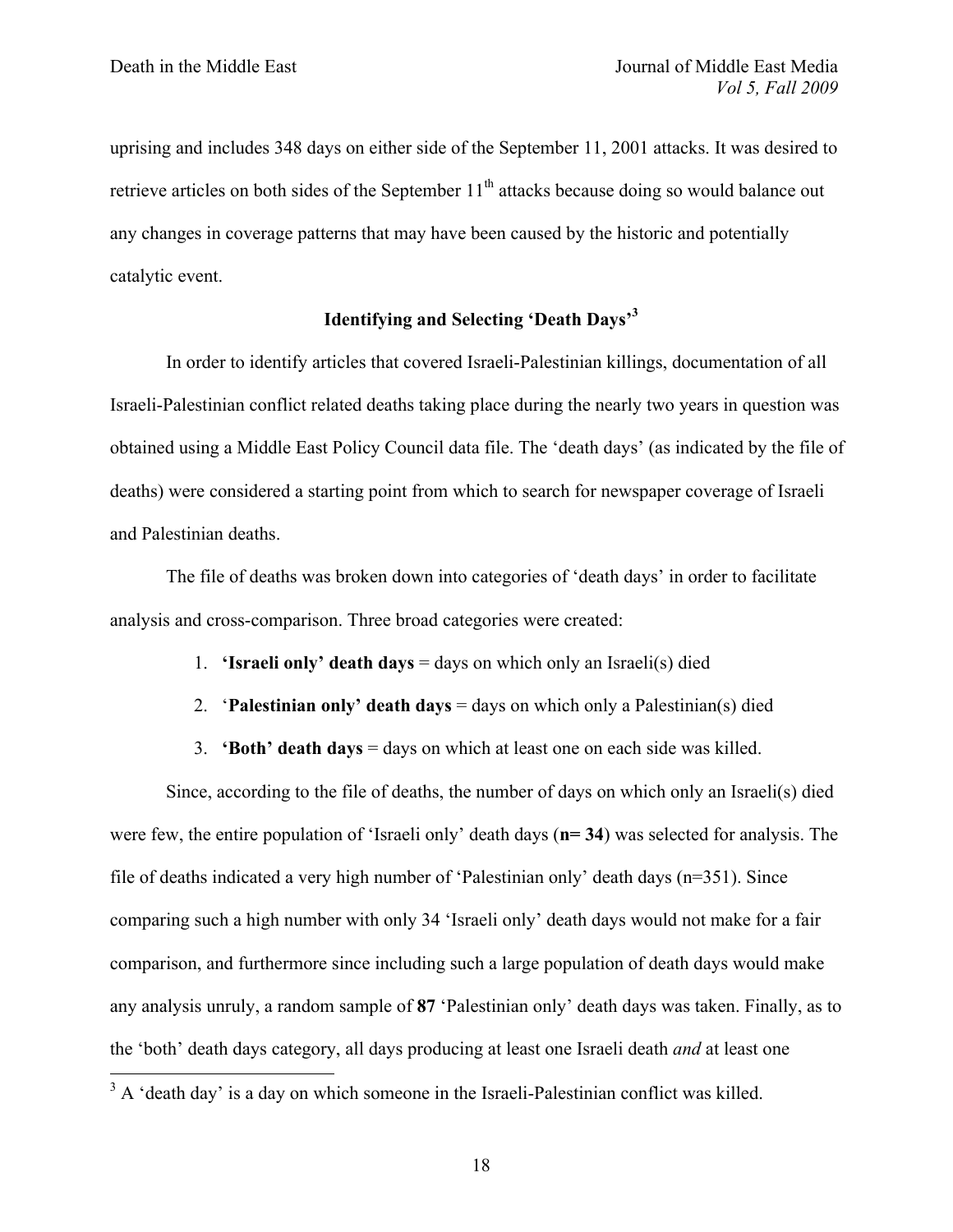Palestinian death were selected for analysis (**n=145**). The entire population of 'both' death days was selected because the researcher desired to make the final sample of articles as large as possible and because a 'both' death day offers perhaps the best comparison of coverage of Israeli and Palestinian death and violence. The total number of death days considered for coverage was 266  $(87 + 34 + 145)$ .

#### **Article Selection and Retrieval**

Electronic newspaper databases (Lexis Nexis for the *New York Times* and Proquest for the *Chicago Tribune*) were searched on the days following death incidents. In all cases, the searches sought to identify the one article in each newspaper that came closest to summarizing the previous day's Israeli-Palestinian violence.

In the case of the *New York Times*, a search of the newspaper's index preceded the Lexis Nexis search. The index was read in advance of Lexis Nexis searches in order to assist in selecting only one of the sometimes several *New York Times* articles published daily about the conflict. Searches of 266 *New York Times* editions identified a total of 217 articles covering the previous day's Israeli-Palestinian deaths. Six articles were not accessible, leaving a total of 211 *New York Times* articles for analysis.

The Proquest searches of 266 *Chicago Tribune* editions identified a total of 153 articles covering the previous day's death(s). In all, then, 364 articles covering death, 211 from the *New York Times* and 153 from the *Chicago Tribune*, were analyzed.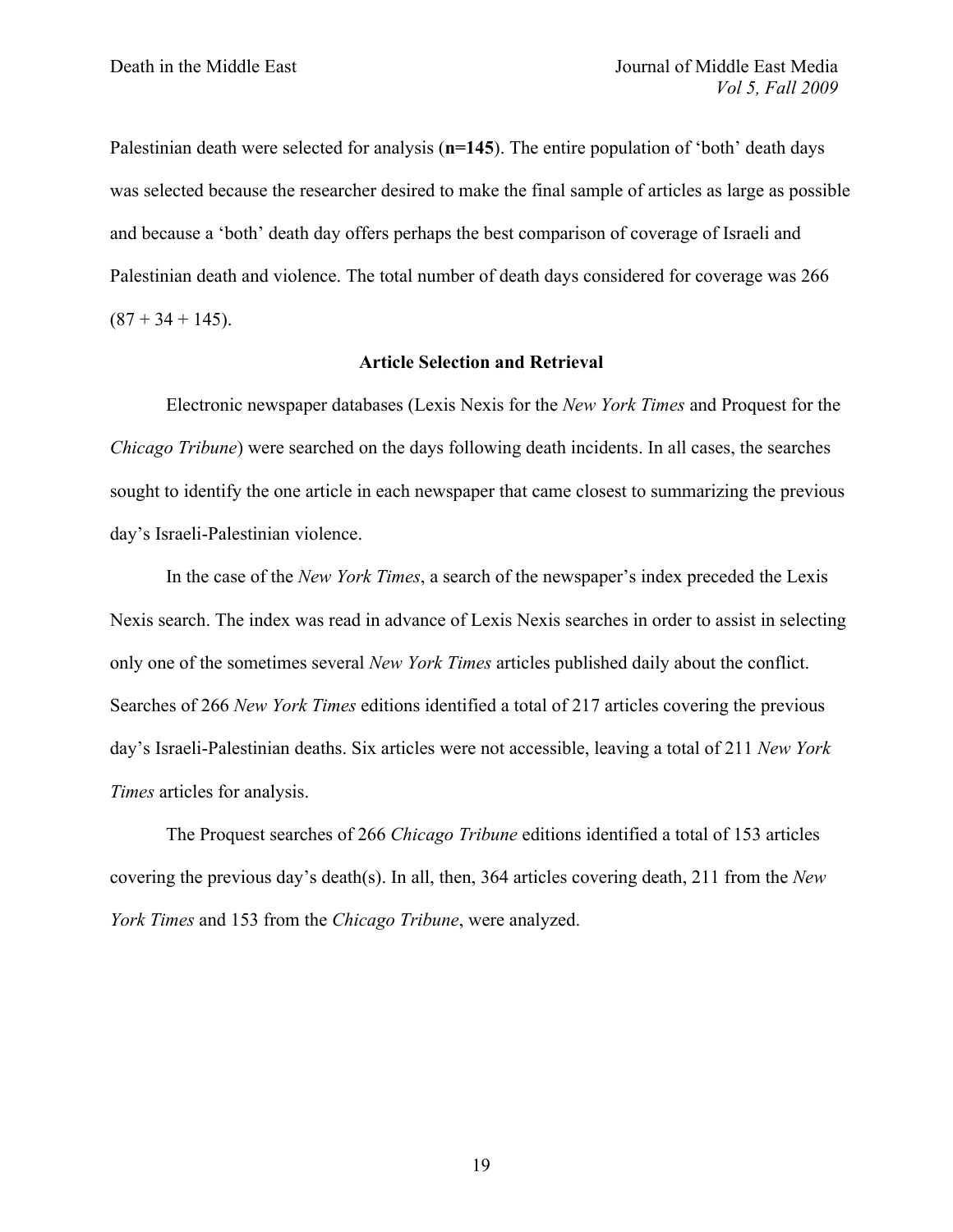#### **Coding**

A coding scheme (see appendix) was designed to measure all the indicators of justification, condemnation, and prominence. Two undergraduate coders were trained extensively on the coding scheme. Initial reliability tests conducted on about 20% of the coded material demonstrated lower than desired inter-coder reliability scores. The coders were re-trained on the coding scheme until they became proficient and agreement levels were acceptable. In general, intercoder reliability was acceptable for all 15 variables (see Appendix 2).

Two intercoder reliability measures—percentage agreement and scott's pi—were used to assess reliability. For 9 of the 15 variables, both percentage agreement and scott's pi statistics reached acceptable levels.<sup>4</sup> One variable ( $#14$ ) produced a slightly lower than desired percent agreement score (79%), but achieved an acceptable level of scott's pi (.61). Since there were three content categories, and because scott's pi was acceptable, this variable was kept in the study. Two variables — 20/35/37, and 25/42/46 — produced good percentage agreement scores, but lower than desired scott's pi scores. Both of these variables were kept because percentage scores were acceptable and because scott's pi does not give an appropriate measure of reliability for these variables.<sup>5</sup> Three variables —  $22/39/43$ ,  $23/40/44$ , and  $24/41/45$  — produced lower than desired reliability scores on both percent agreement and scott's pi. For two reasons, however, the decision was made to keep these three variables in the study. First, the general direction of all three

 <sup>4</sup> According to Shoemaker (2003), .60 constitutes an acceptable scott's pi. For the purposes of this study, 85% percent agreement was considered acceptable.

<sup>&</sup>lt;sup>5</sup> Researchers (see Holsti, 1969; Lombard, et al., 2002; and Schiff, 2004) have demonstrated that scott's pi is in some cases not an adequate measure of reliability because it produces an overly conservative result. In dichotomous coding, which was used almost exclusively in this analysis, scott's pi often requires near perfect agreement. Schiff (2004) says, "In coding schemes where a content category is absent 90 percent of the time, coders would have to agree in 97 percent of the cases to reach the 80 percent level of *pi*." In this study, variable 25/42/46 provides an illustrative example of why scott's pi is not always an appropriate measure by itself. For this variable, the coders agreed on 89% of the time, but scott's pi was just .51.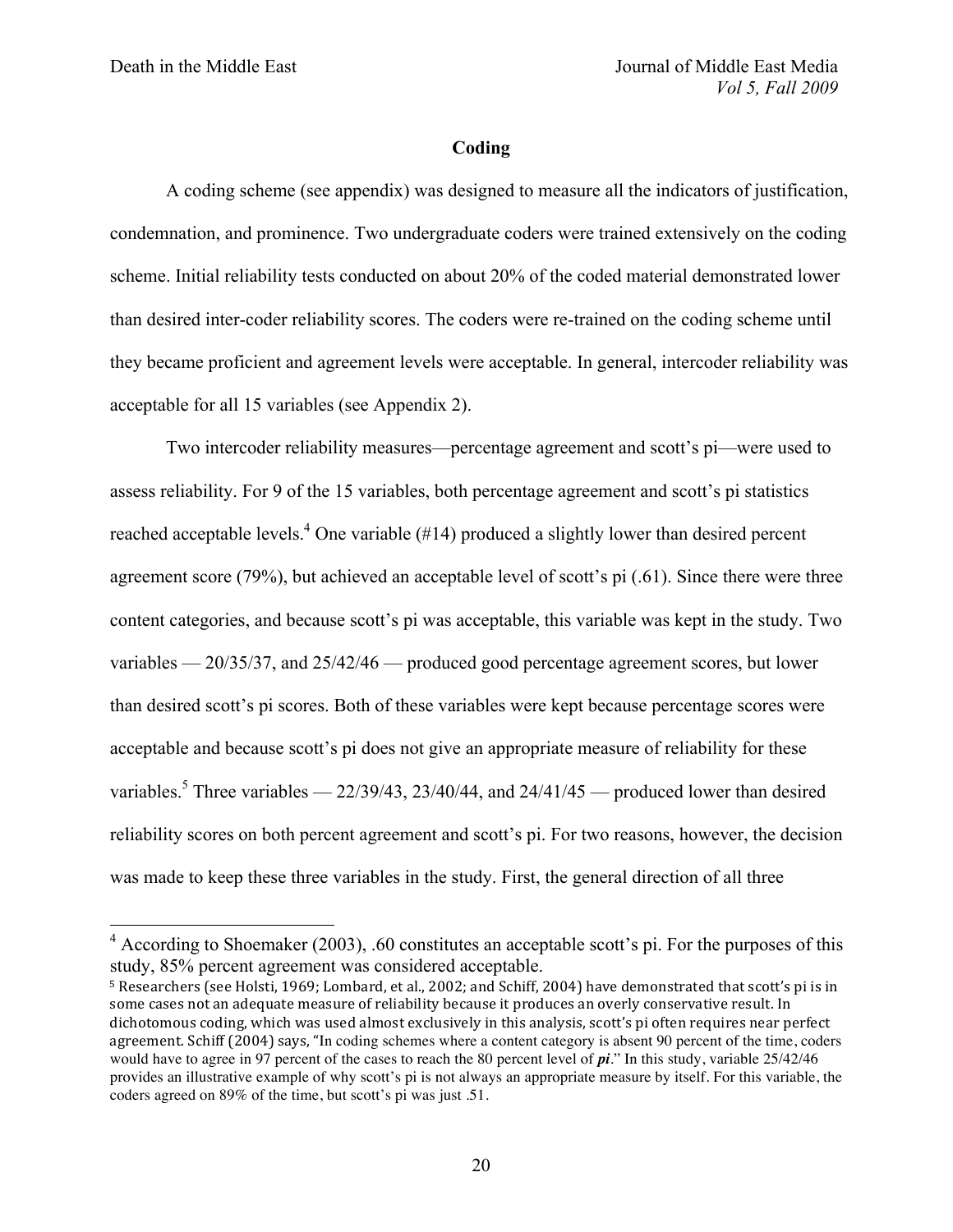variables was toward intercoder agreement, with all three producing percent agreement scores greater than 70% and two producing scott's pi measures considered nearly "adequate" by Shoemaker (2003). Second, coding errors on 25-30% of articles on the final coded sample (if we assume coder disagreement would translate equally to errors on the final sample) would be unlikely to alter the general thrust of the results since all three variables ultimately produced drastic statistical differences between Israeli-perpetrated and Palestinian-perpetrated killings. Since the final results are based on articles coded by each of the two coders, the stark differences mean that the two coders must have agreed on the on the whole of the sample, if not on individual articles  $<sup>6</sup>$ </sup>

## RESULTS

This section will present results of the content analysis. First, instances when newspaper articles covered *either* an Israeli or a Palestinian death will be compared. Second, results of the analysis of articles covering 'both' death days (i.e. days on which at least one Palestinian *and* one Israeli death occurred) will be presented.

## **Results Part I - 'Palestinian Only' Versus 'Israeli Only' Death Days**

On days in which only Palestinians were killed, Israeli killers and killings were generally justified by the newspapers and the Palestinian deaths were not highlighted. On days in which only Israelis were killed, Palestinian killers and killings were consistently condemned, and the fact that Israelis were killed was given high prominence.

 $6$  For example (as table 2 in the results section shows), Palestinian killings were condemned as acts of aggression in 95% of articles describing only Israeli deaths, compared to just 38% for Israeli killings in articles describing only Palestinian deaths. In order for such a stark difference to have been observed, each coder must have found that, on the whole, articles condemned Palestinians as aggressors and did not condemn Israelis as such.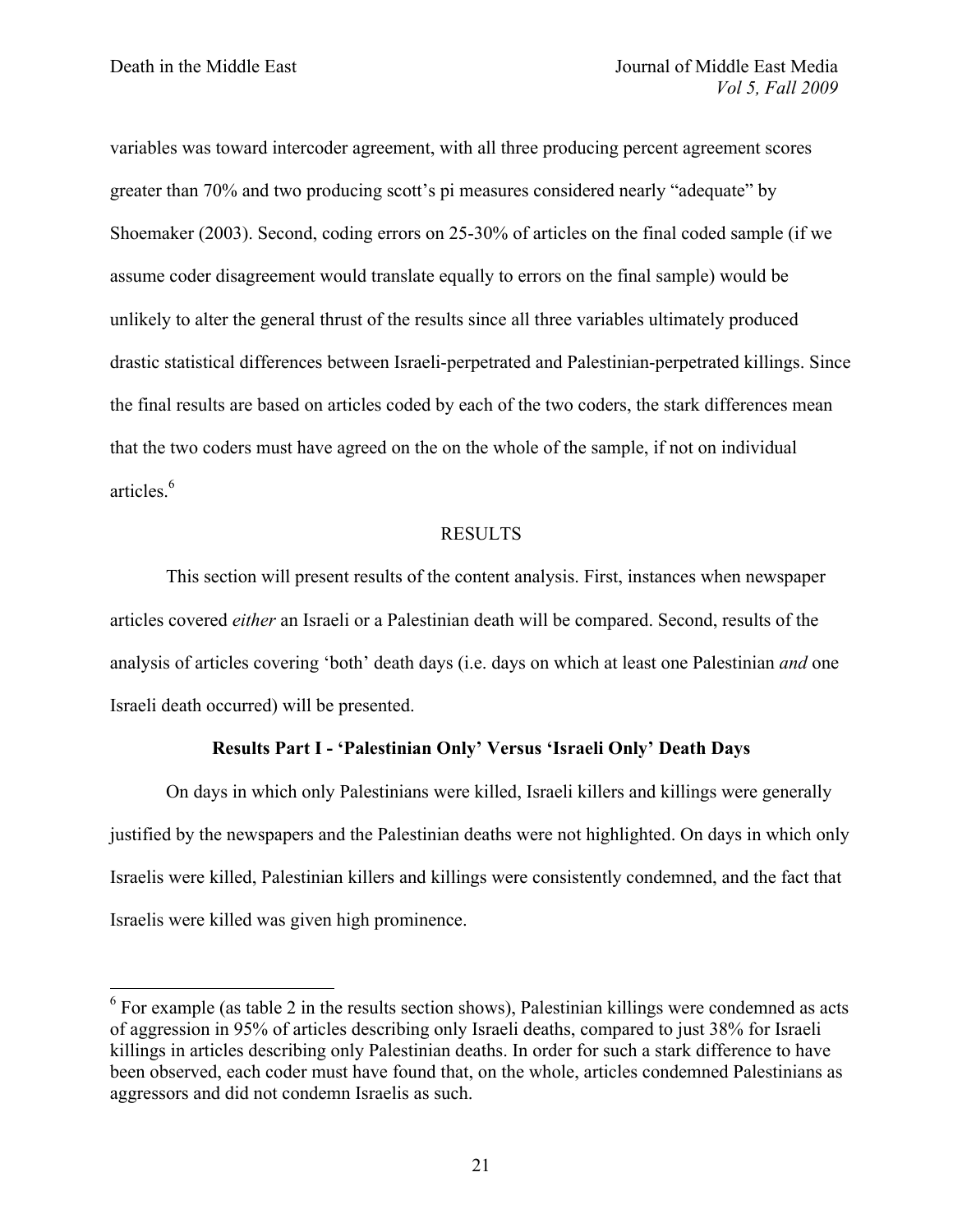## Justification

Hypothesis 1 predicted that the *New York Times* and *Chicago Tribune* would, through framing, provide justification for Israeli killings more than Palestinian killings. More specifically, it was expected that tests of each of the indicators of justification (self-defense, war, explicit rationale, and accident) would reveal a consistent pattern of legitimizing Israeli killings. As table 1 shows, hypothesis 1 was strongly supported.

*Table 1: Justification for Israeli and Palestinian killings (on days when only one side was killed)*

|               |                           | <b>Israeli</b>   | Palestinian             |              |
|---------------|---------------------------|------------------|-------------------------|--------------|
|               |                           | Killers/killings | <b>Killers/killings</b> | <b>Total</b> |
|               |                           | $n = 88$         | $n=58$                  | $N = 146$    |
|               | Self-                     |                  |                         |              |
|               | Defense/security          | $52\%*$          | $16\%*$                 | 38%          |
| <b>Frames</b> | War/battle                | 55%*             | $3\%*$                  | 34%          |
|               | <b>Explicit Rationale</b> | $63\%*$          | $29\%*$                 | 49%          |
|               | <b>Accident</b>           | $11\%*$          | $2\%*$                  | 8%           |
|               |                           |                  |                         |              |
| <b>Terms</b>  | War                       | $97\%*$          | 28%*                    | 71%          |

Self-Defense/security Frame:  $X^{2}$ =20.1 (df=1), p<.001, War/Battle Frame:  $X^{2}$ =40.5 (df=1), p<.001, Explicit Rationale:  $X^{2}=15.4$  (df=1), p<.001, Accident Frame:  $X^{2}=4.7$  (df=1), p<.031, War terminology:  $X^{2=78.1}$  (df=1), p<.001

As the table shows, there was a consistent pattern of implicitly and explicitly justifying Israeli killings on days when only Palestinians were killed. The opposite pattern was found for Palestinian killings on days when only Israelis were killed.

Fifty-two percent of articles covering Israeli killings used self-defense/security frames. Conversely, Palestinian killings were only framed as acts of self-defense/security in 16% of articles describing Palestinian killings  $[X^{2}=20.1 \text{ (df=1)}, p<.001]$ . Israeli killings were framed as acts of war in 55% of articles describing Israeli killings, while articles covering Palestinian killings almost never (3%) used a war frame  $[X^{2}=40.5$  (df=1), p<.001]. Also, articles covering Israeli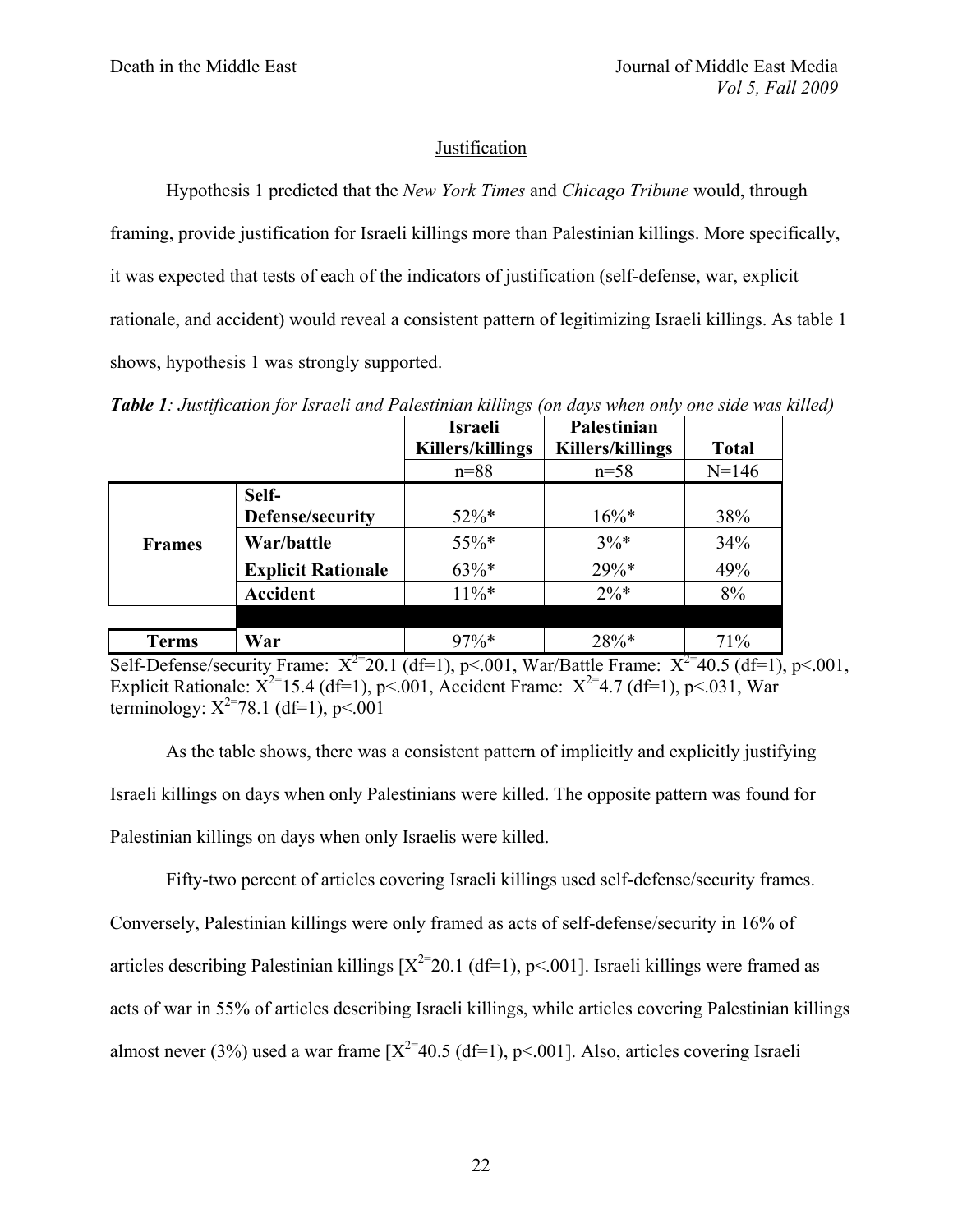killings usually (63%) provided explicit rationale, while such rationale was rarely (29% of articles) provided for Palestinian killings  $[X^{2=1}5.4$  (df=1), p<.001]. Although accident frames were rarely used by the newspapers to describe conflict killings, articles describing Israeli killings were more likely than Palestinian killings (11% to only 2%) to be framed as accidents  $[X^{2} = 4.7 \text{ (df=1)}]$ . p<.031].

The papers also used specific terms to justify Israeli killings more than Palestinian killings. War terminology was used in 97% of articles describing Israeli killings, but in only 28% of articles describing Palestinian killings  $[X^{2=78.1 \text{ (df=1)}}, p<.001]$ .

## Condemnation

Hypothesis 2 predicted that the newspapers would condemn Palestinian killings more often than Israeli killings. Table 2 indicates that hypothesis 2 was generally supported, although one indicator was not supported.

|               |                          | <b>Israeli</b>          | Palestinian            |              |
|---------------|--------------------------|-------------------------|------------------------|--------------|
|               |                          | <b>Killers/killings</b> | <b>Killers/kllings</b> | <b>Total</b> |
|               |                          | $n = 88$                | $n = 58$               | $n=146$      |
| <b>Frames</b> | <b>Aggression</b>        | $38\%*$                 | $95\%*$                | 60%          |
|               |                          |                         |                        |              |
|               | Criminality              | $6\%*$                  | $69\%*$                | 31%          |
| <b>Terms</b>  | <b>Degree of Cruelty</b> | 8%                      | 34%                    | 18%          |
|               | <b>Humanization</b>      | $28\%*$                 | $29%$ *                | 29%          |

*Table 2: Condemnation of Israeli and Palestinian killings (only one side was killed)*

Aggression Frame:  $X^{2}=47.9$  (df=1), p<.001, Criminal terminology:  $X^{2}=65.7$  (df=1), p<.001 Degree of Cruelty:  $X^{2}$ =16.3 (df=1), p<.001, Humanization: No significant difference

The table shows that on days when only one side or the other was killed, Palestinian killings were consistently condemned, while such condemnation was rare for Israeli killings. Both of the techniques used by media to express condemnation—framing and using specific terminology—revealed similar patterns of condemning Palestinian killings. Most notably, articles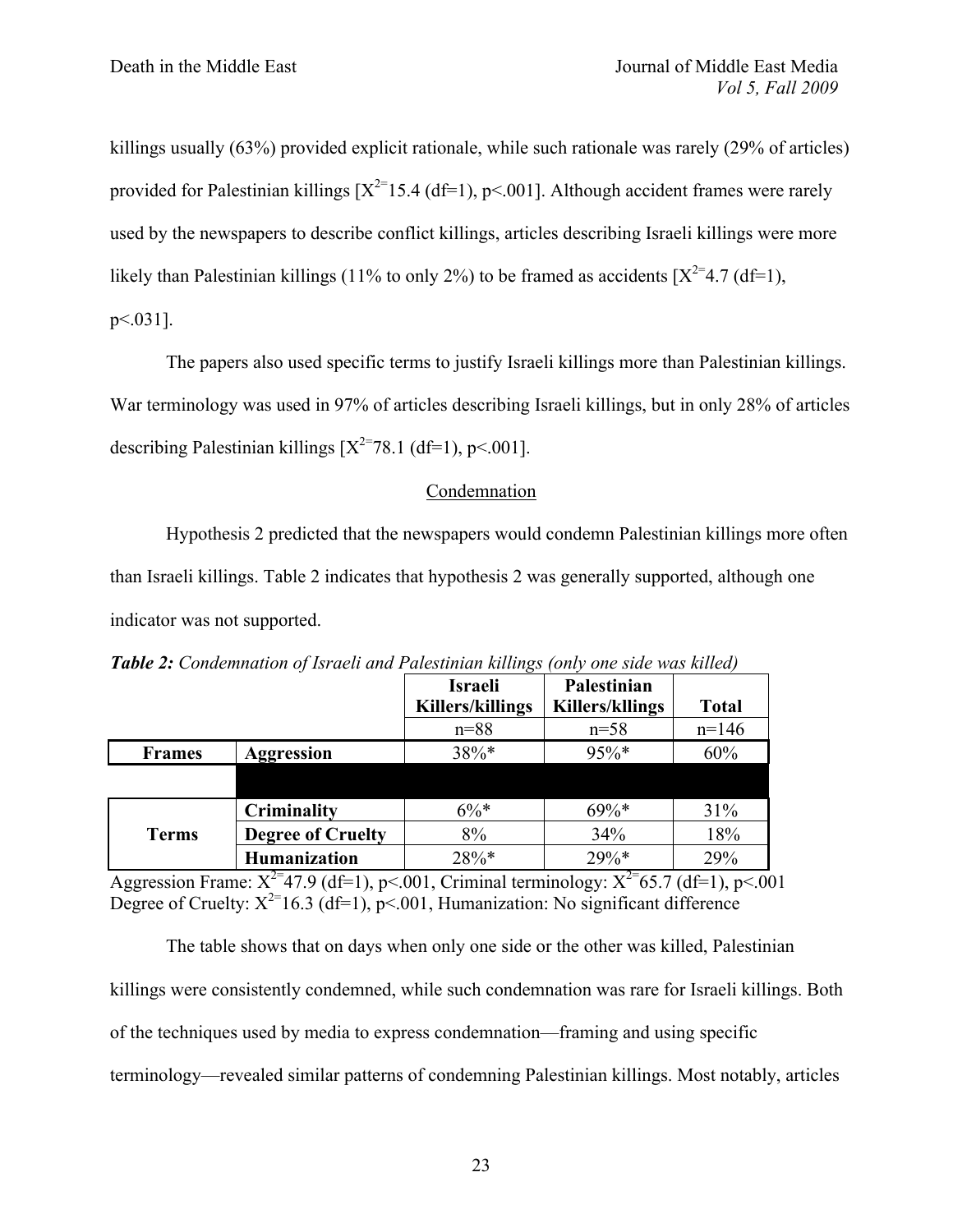almost always used an aggression frame to describe Palestinian killings (95%) and usually described Palestinian killers and killings with criminal terms (69%), while these patterns were much rarer for Israeli killings.

Palestinian killers and killings were also more likely to be described as cruel than Israeli killers and killings, which were almost never described as such. On days in which only Israelis were killed, Palestinian killers or killings were described with terms indicating cruelty in 34% of articles. On the other hand, on days in which only Palestinians were killed, Israeli killers or killings were described as being cruel in just 8% of articles reporting on Israeli killings  $[X^{2=1}6.3 \text{ (df=1)}]$ , p<.001]. Finally, the prediction that personal details would be provided about Israeli deceased more often than Palestinian deceased was not supported. There was no significant difference in the degree to which Israeli deceased (29%) and Palestinian deceased (28%) were humanized.

#### Prominence

Hypothesis 3 predicted that, through the use of certain reporting conventions, the two newspapers would legitimate the Israeli side by assigning more prominence to it than the Palestinian side. Specifically, it was predicted that Israelis would be quoted more than Palestinians and that Israeli deaths would be emphasized more than Palestinian deaths.

|                                 | <b>Israelis</b> | <b>Palestinians</b> |
|---------------------------------|-----------------|---------------------|
|                                 | $N = 89*$       | $n = 89*$           |
| Articles with 0 quotes          | $12\%$          | $21\%$              |
| <b>Articles with 1-2 quotes</b> | 36%             | $34\%$              |
| Articles with 3 or more         | $52\%$          | 45%                 |

*Table 3: Israeli and Palestinian quotes when Israelis killed Palestinians*

When Israelis kill Palestinians:  $X^{2}=2.6$  (df=2), p<.270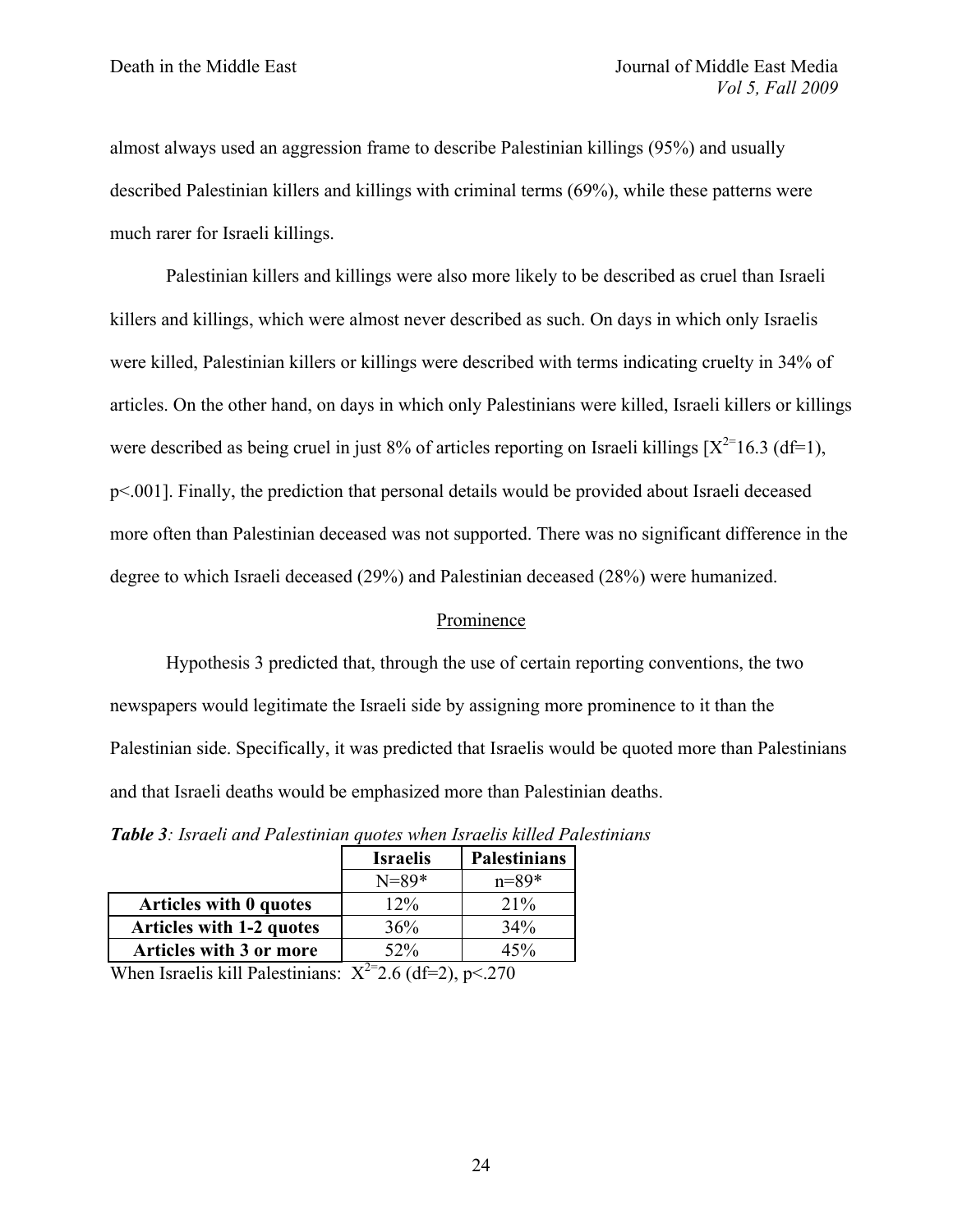|                                                              | <b>Israelis</b> | <b>Palestinians</b> |  |  |
|--------------------------------------------------------------|-----------------|---------------------|--|--|
|                                                              | $n=57*$         | $n=57*$             |  |  |
| <b>Articles with 0 quotes</b>                                | $7\%$           | 18%                 |  |  |
| <b>Articles with 1-2 quotes</b>                              | 25%             | 51%                 |  |  |
| Articles with 3 or more                                      | 68%             | <b>32%</b>          |  |  |
| When Palestinians kill Israelis: $X^{2}$ 15.5 (df=2), p<.001 |                 |                     |  |  |

*Table 4: Palestinian and Israeli quotes when Palestinians killed Israelis*

As tables 3 and 4 show, Israeli sources were quoted significantly more than Palestinian sources on days when Palestinians killed Israelis. However, no significant difference was found on days when Israelis killed Palestinians, indicating a possible movement toward more balance on such days. On these days, Israelis were quoted three or more times in 52% of articles and not quoted at all in 12% of articles. Palestinians were quoted three or more times in 45% of articles and were not quoted in 21%.

On days when Palestinians killed Israelis, the disparity in Israeli and Palestinian sources quotes was quite pronounced. On such days, Israelis were quoted three or more times in 68% of articles and were not quoted at all in just 7% of articles. Palestinians were quoted three or more times in 32% of articles and were not quoted at all in 18% of articles  $[X^{2=15.5}$  (df=2), p<.001]. Table 5 shows that the two newspapers used various reporting conventions to highlight Israeli deaths more than Palestinian deaths.

| $\sim$                          | <b>Israeli Killings</b><br>[Palestinian<br>deceased | <b>Palestinian killings</b><br>[Israeli deceased] |  |
|---------------------------------|-----------------------------------------------------|---------------------------------------------------|--|
|                                 | $n = 88$                                            | $N = 58$                                          |  |
| <b>Front Page</b>               | $29\%*$                                             | $60\%*$                                           |  |
| <b>Violence as Main Theme</b>   | $76\%*$                                             | $90\%*$                                           |  |
| <b>Deaths in Headline</b>       | $24%$ *                                             | $74\%*$                                           |  |
| <b>Deaths After Paragraph 5</b> | $40\%*$                                             | $9\%*$                                            |  |

*Table 5: Degree to which Israeli and Palestinian deaths were prominently displayed (on days when only one side or the other died)*

Front Page:  $X^{2}$ =13.6 (df=1), p<.003, Violence main theme:  $X^{2}$ =4.2 (df=1), p<.040, First Mention of Deaths:  $X^{2}=51.3$  (df=16), p<.001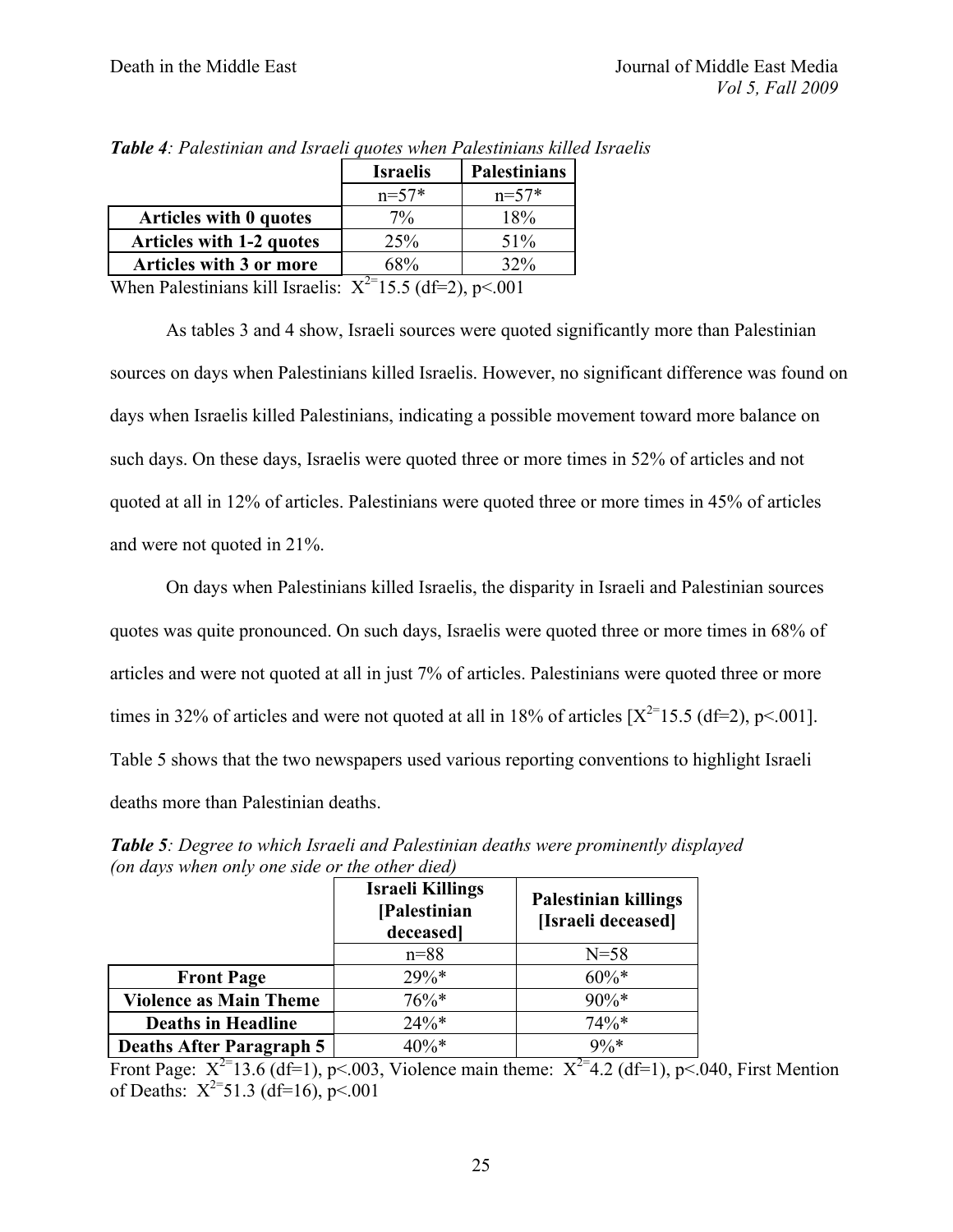On days when only Israelis were killed, the deaths made the front page 60% of the time while, in contrast, articles describing Palestinian deaths made the front page 29% of the time  $[X^{2=13.6}$  (df=1), p<.003]. Also, results reveal that although violence was the main theme of nearly all articles regardless of which side was the perpetrator, violence was more likely to be the main theme when Palestinians killed Israelis. When Palestinians killed Israelis, violence was the main theme 90% of the time, compared to 76% of the time when Palestinians were killed  $[X^{2}=4.2 \text{ (df=1)}]$ , p<.040]. Finally, findings also show that on days when only Israelis were killed, the Israeli deaths were reported in the headline 74% of the time and very rarely (9%) reported after an article's fifth paragraph. Conversely, on days when only Palestinians were killed, the Palestinian deaths were reported in the headline in just 24% of articles and were not mentioned until sometime after the fifth paragraph 40% of the time  $[X^{2=}51.3 \text{ (df=16)}, p<.001]$ .

## **Results Part II: 'Both' Death Days (days when both Israelis and Palestinians were killed)**

Articles covering both Israeli and Palestinian killings and deaths are thought to offer perhaps the best comparison of legitimation and de-legitimation of Israeli and Palestinian violence. In general, result show that articles reporting on both Israeli and Palestinian deaths legitimated the Israeli side and de-legitimated the Palestinian side in ways similar to articles covering only one side's deaths. On some variables the bias was more pronounced than on days when only one side was killed, and other variables indicated a movement toward more balanced coverage.

#### Justification

The data presented in table 6 shows support for hypothesis 1. The table shows that on days when both sides suffered casualties, the *New York Times* and *Chicago Tribune*, just as they had done in cases when only one side was killed, frequently offered justification for Israeli killings by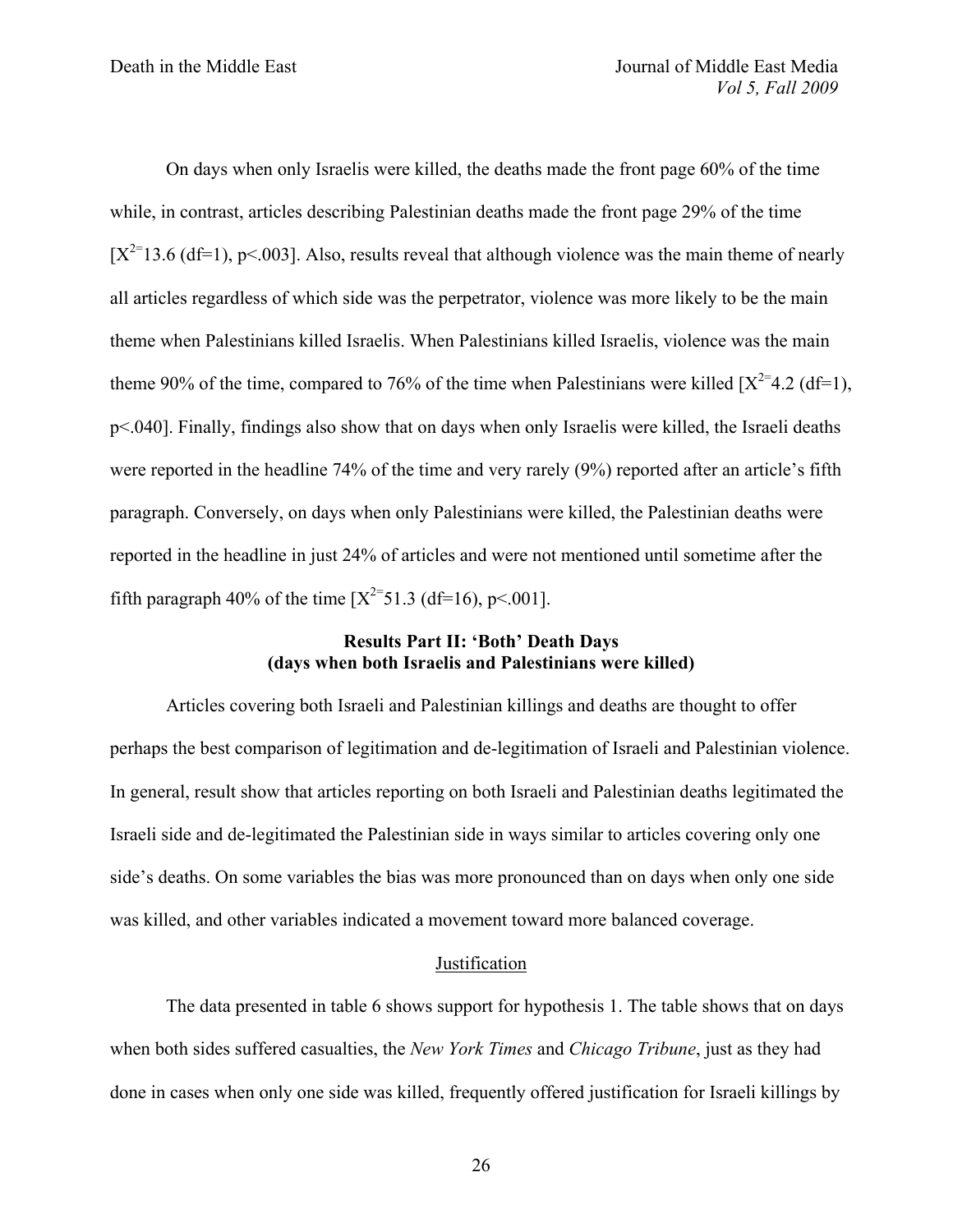using frames that explained Israeli killings as acts of defense and war. Again, the newspapers infrequently described Palestinian killings in such ways. The newspapers also offered very regular explicit rationales for Israeli killings, but not for Palestinian killings.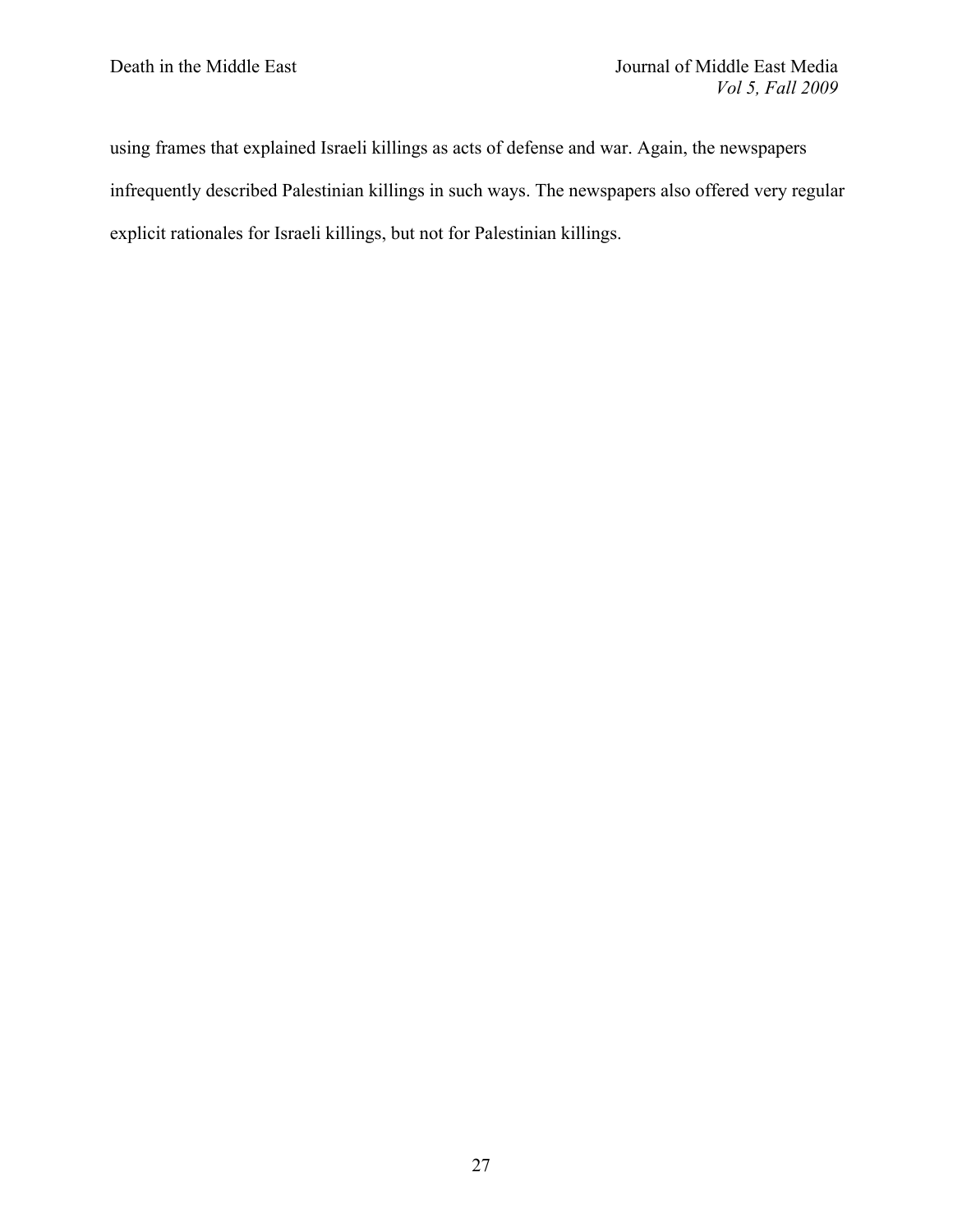|               | Days when both sides<br>suffered casualties |                                                                   |                                  |                               |                                                         |
|---------------|---------------------------------------------|-------------------------------------------------------------------|----------------------------------|-------------------------------|---------------------------------------------------------|
|               |                                             | <b>Israeli</b><br><b>Killers</b><br>(only)<br>one side<br>killed) | <b>Israeli</b><br><b>Killers</b> | Palestinian<br><b>Killers</b> | Palestinia<br>n Killers<br>(only one<br>side<br>killed) |
|               |                                             | $n = 88$                                                          | $N = 185$                        | $n=185$                       | $N=58$                                                  |
|               | <b>Self-Def/security</b>                    | 52%                                                               | 68%                              | 9%                            | 16%                                                     |
| <b>Frames</b> | War/battle                                  | 55%                                                               | 48%                              | 24%                           | 3%                                                      |
|               | <b>Explic. Rationale</b>                    | 63%                                                               | 67%                              | 20%                           | 29%                                                     |
|               | <b>Accident</b>                             | 11%                                                               | 14%                              | $2\%$                         | $2\%$                                                   |
|               |                                             |                                                                   |                                  |                               |                                                         |
| <b>Terms</b>  | War                                         | 97%                                                               | 97%                              | 48%                           | 28%                                                     |

*Table 6: Justification for Israeli and Palestinian killings (on days when both sides suffered casualties)*

More than two-thirds (68%) of articles framed Israeli killings as acts of selfdefense/security, while only 9% framed Palestinian killings as such. Also, in nearly half of articles (48%), the *New York Times* and *Chicago Tribune* used a war/battle frame to describe Israeli killings, compared with 24% for Palestinian killings. Two-thirds of articles offered explicit rationale for Israeli killings, while only 20% did for Palestinian killings. Israeli killings and killers were more likely (97%) to be described with war terms than Palestinian killings and killers (48%), but the disparity was not as large as on 'only' death days. It can be said that, compared with days when only one side was killed, when both sides suffered casualties the newspapers were more likely to describe Palestinians as being at war and Israelis as acting in defense.

#### Condemnation

Hypothesis 2, which predicted that Palestinian violence would be condemned, was supported across three of four indicators. One indicator—humanization suggested de-legitimation of Israeli killings.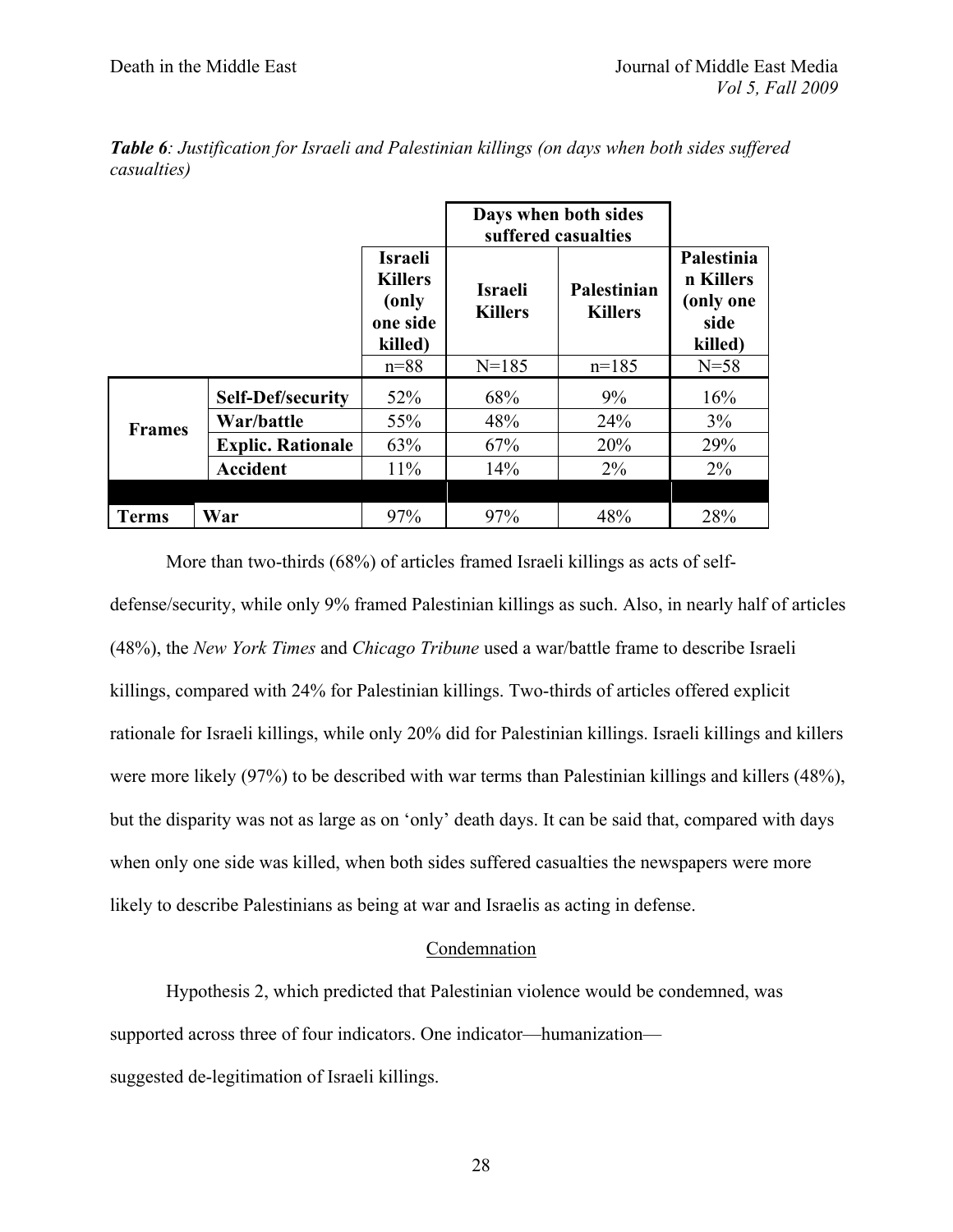|               |                     |                                                                        |                    | Days when both sides<br>suffered casualties |                                                                     |
|---------------|---------------------|------------------------------------------------------------------------|--------------------|---------------------------------------------|---------------------------------------------------------------------|
|               |                     | <b>Israeli</b><br><b>Killers/killings</b><br>(only one side<br>killed) | Israeli<br>killers | Palestinian<br><b>Killers</b>               | Palestinian<br><b>Killers/killings</b><br>(only one side<br>killed) |
|               |                     | $n = 88$                                                               | $N = 185$          | $N = 185$                                   | $N=58$                                                              |
| <b>Frames</b> | <b>Aggression</b>   | 38%                                                                    | 31%                | 85%                                         | 95%                                                                 |
|               |                     |                                                                        |                    |                                             |                                                                     |
|               | Criminality         | 6%                                                                     | 3%                 | 75%                                         | 69%                                                                 |
| <b>Terms</b>  | Dgre of cruel.      | 8%                                                                     | 11%                | 25%                                         | 34%                                                                 |
|               | <b>Humanization</b> | 28%                                                                    | 39%                | 30%                                         | 29%                                                                 |

*Table 7: Condemnation of Israeli and Palestinian killings (when both sides died)*

Table 7 shows that the two newspapers used an aggression frame to describe Palestinian killings in 85% of articles, and to describe Israeli killings in 31% of articles.

With respect to terminology used by the newspapers, Palestinian killers and killings were very often described in criminal ways (75% of articles) while Israeli killers or killings were almost never described in such ways (3% of articles). Additionally, although Palestinian killers or the killings they carried out were only infrequently described as being cruel (25% of articles), they were more likely to be described as such than Israeli killers or killings (11% of articles). Finally, the newspapers were slightly more likely to provide personal details about Palestinian deceased than Israeli deceased—the only instance in which the papers showed a tendency to de-legitimate Israeli killings.

Considered together, tables 6 and 7 show that on days when both sides suffered casualties, the *New York Times* and *Chicago Tribune* legitimated Israeli killings by implicitly and explicitly justifying them and de-legitimated Palestinian killings by condemning them. These patterns are very similar to those found on days when only one side was killed. However, there are some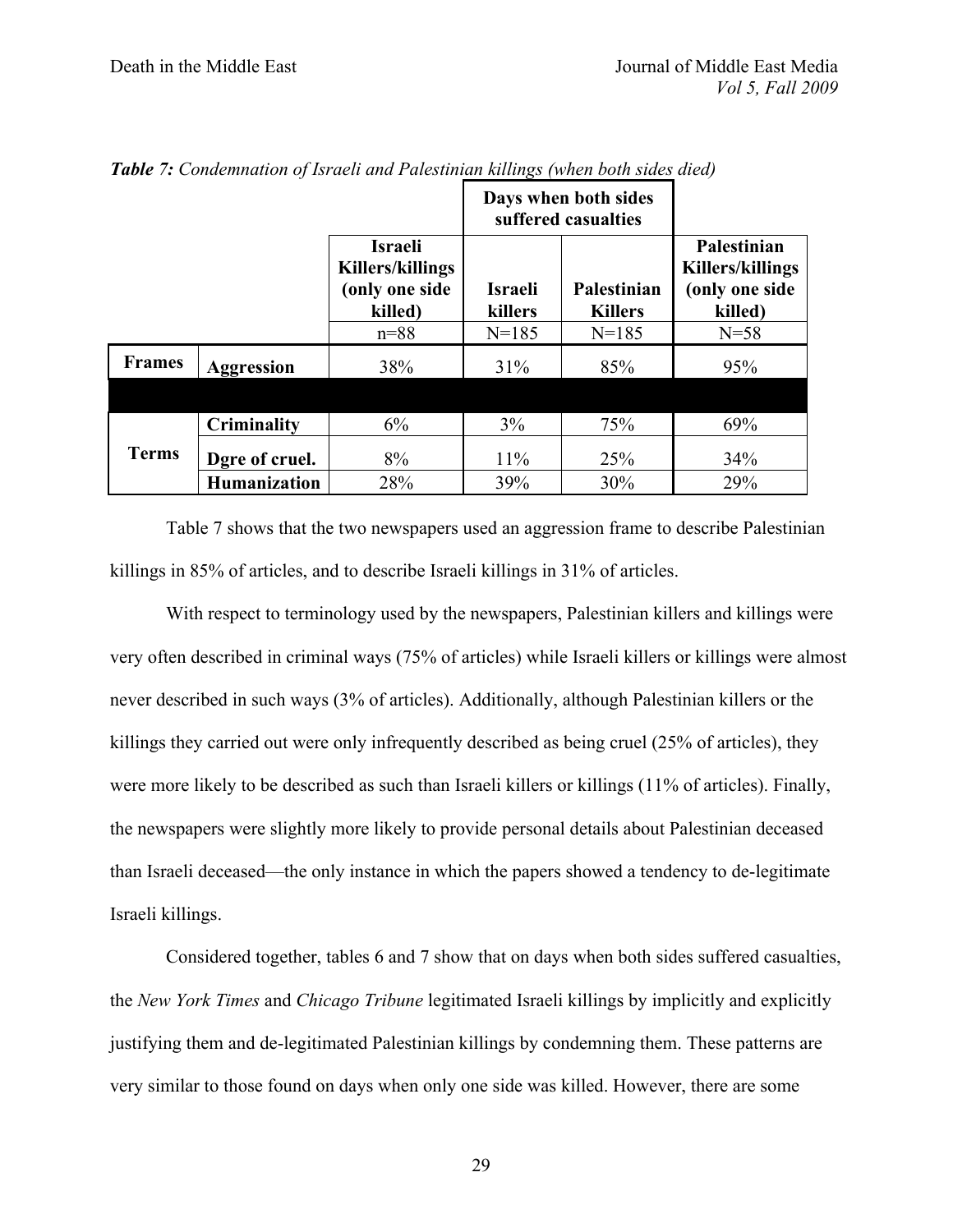differences compared to days when only one side was killed. First, Palestinians were more likely on days when both sides were killed to be described as taking part in a war. This is perhaps due to the fact that in articles that cover casualties on both sides, it is difficult to describe one side (Israel) as being in a war without at the same time suggesting that the other side is also at war. Aggression and self-defense indicators show that Palestinians were portrayed as the aggressors in the war, while Israelis were depicted most often as victims who acted violently only in defense.

#### Prominence

Hypothesis 3, which predicted that the *New York Times* and *Chicago Tribune* would use certain reporting conventions to legitimate the Israeli perspective by assigning it more prominence than the Palestinian perspective, was supported. Specifically, it was found that on days when both sides suffered fatalities, Israeli sources were quoted more often than Palestinian sources, and Israeli deaths were highlighted more.

|                                 | 'Both' Death Days |         | 'Palestinian Only'<br><b>Death Days</b> |          | 'Israeli Only'<br><b>Death Days</b> |        |
|---------------------------------|-------------------|---------|-----------------------------------------|----------|-------------------------------------|--------|
|                                 | <b>Israelis</b>   | Pals    | <b>Israelis</b>                         | Pals     | <b>Israelis</b>                     | Pals   |
|                                 | $N = 181$         | $n=181$ | $n = 89$                                | $N = 89$ | $N=57$                              | $n=57$ |
| <b>Articles</b><br>$w/0$ quotes | 10%               | 18%     | 12%                                     | 21%      | $7\%$                               | 18%    |
| $w/1-2$<br>quotes               | 30%               | 43%     | 36%                                     | 34%      | 25%                                 | 51%    |
| with 3 or<br>more               | 60%               | 39%     | 52%                                     | 45%      | 68%                                 | 32%    |

*Table 8: Number of Isr. and Pal. quotes on days when both sides suffered casualties*

Table 8 shows that when both sides suffered casualties, Israelis sources were quoted more often than Palestinian sources. Israelis were quoted three or more times in 60% of articles and were not quoted at all in only 10% of articles. Palestinians were quoted three or more times in 39% of articles and were not quoted at all in 18% of articles.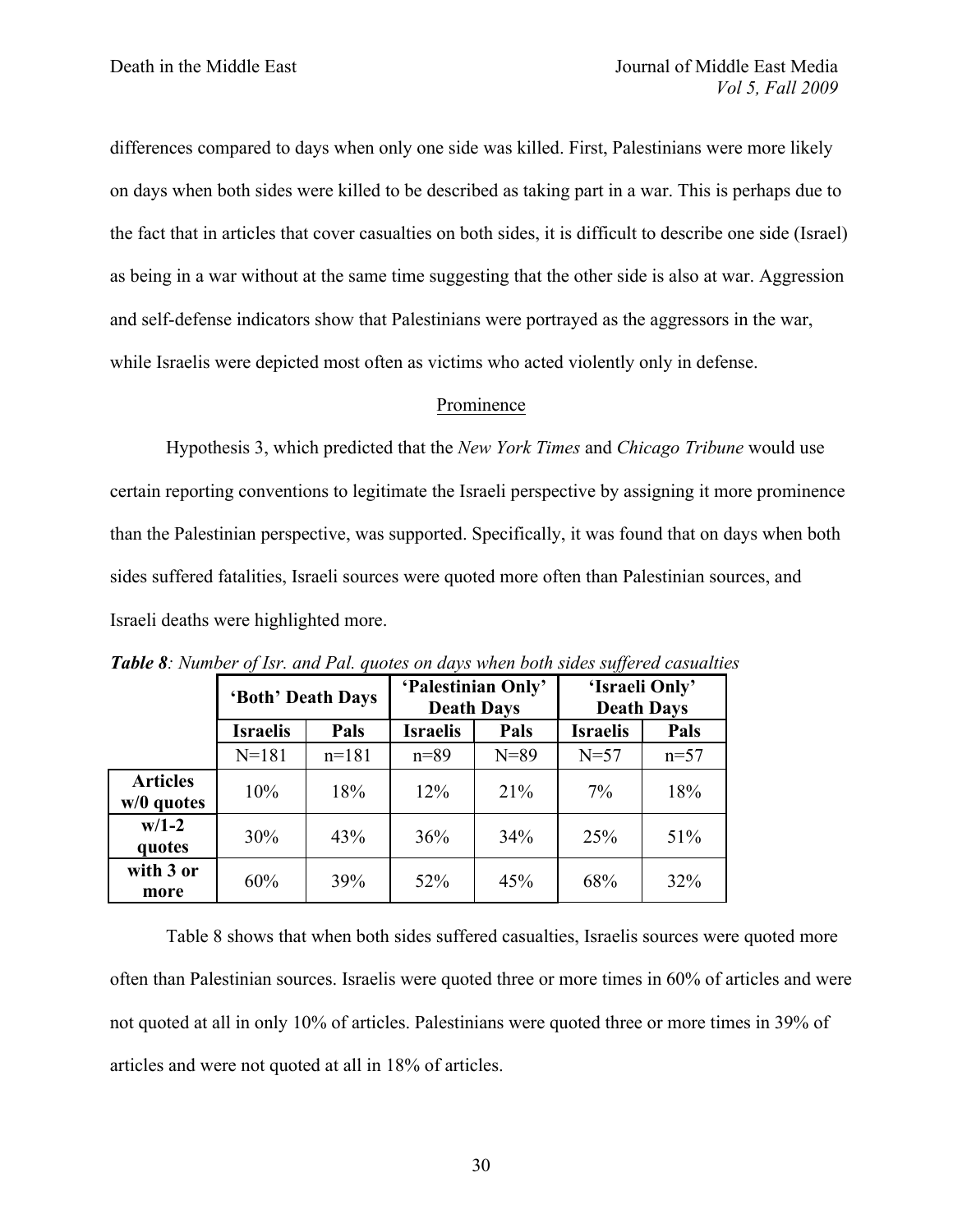Recall that the results of the quote analysis when only one side was killed were mixed.

When Palestinians killed Israelis, the Israeli quote advantage was marked, but when Israelis killed Palestinians the sides were quoted similar amounts. As table 9 shows, the Israeli quote advantage was nearly as marked on days when both sides suffered casualties as it was when only Israelis were killed. Table 9 demonstrates that Israeli deaths were emphasized more than Palestinian deaths on 'both' death days.

*Table 9: First mention of deaths, focus of article (on days when both sides suffered casualties)*

|                         | <b>Deaths</b>  |             |  |
|-------------------------|----------------|-------------|--|
|                         | <b>Israeli</b> | Palestinian |  |
|                         | $n=185$        | $N = 185$   |  |
| <b>Mentioned First</b>  | 60%            | 41%         |  |
| <b>Focus of Article</b> | 27%            | 12%         |  |

Mentioned First:  $X^{2}$ =13.2 (df=1), p<.001; Focus of Articles:  $X^{2}$ =13.6 (df=1), p<.001

When both Palestinian and Israeli deaths were reported in the same article, Palestinian deaths were mentioned first about 40.5% of the time, and Israeli deaths were mentioned first 59.5% of the time. These differences were found to be statistically significant  $[X^{2=1}3.2 \text{ (df=1)}]$ . p<.001]. Table 10 also shows that Israeli deaths were more likely (27%) to be the focus of an article than Palestinian deaths  $(12\%)$ .<sup>7</sup>

## Summary of Results Part II

Some similarities, but also some interesting differences, are revealed when comparing the results of this analysis of days when both sides suffered casualties with the results of the previous analysis that considered days when only one side suffered casualties. Generally speaking, the newspapers – just as they had done on days when only one side was killed – tended to legitimate

 $<sup>7</sup>$  Both sides' deaths were focused on equally in 31% of articles. In 30% of articles, neither sides'</sup> deaths were the focus.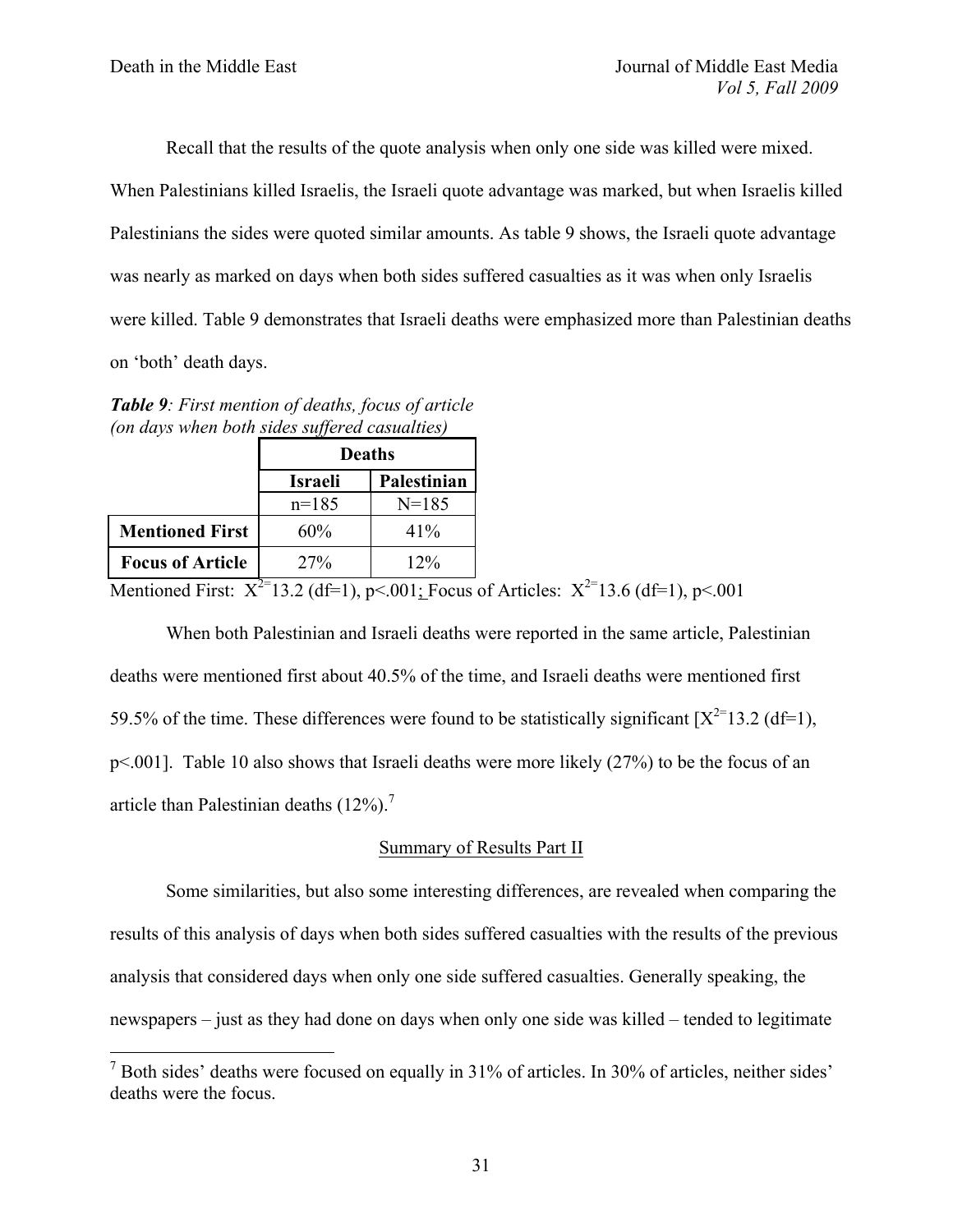Israeli killings on days when both sides suffered fatalities. However, the pro-Israeli bias manifested itself slightly differently. The war/battle frame was more balanced, with Palestinian killings more likely and Israeli killings less likely to be framed as acts of war. The self-defense frame was less balanced, however, with even more Israeli killings framed as self-defense and less Palestinian killings framed as such. Both sides were slightly less likely to have their killings framed as acts of aggression. These changes may be explained by the nature of 'death days'. On days when both sides are killed, it is perhaps easier to resort to a war frame to describe violence, to identify one side as the initiator of the hostilities and the other as victim.

## DISCUSSION AND CONCLUSION

The purpose of this study was to analyze how the *New York Times* and *Chicago Tribune* framed the violent actions of Israelis and Palestinians during the ongoing intifada to find out what framing devices the papers used to express pro-Israeli bias. Legitimation was the key construct of this study because, it was argued, media express support or opposition through processes of legitimation and de-legitimation. Legitimation/de-legitimation of violent actions was of three types: justification, condemnation, and prominence.

Results, which demonstrated support for all three hypotheses, suggest that the *New York Times* and *Chicago Tribune* used frames to justify Israeli killings, assign prominence to the Israeli perspective and tended to condemn Palestinian killings. More precisely, explicit rationale was offered regularly for Israeli killings and Israeli killings were frequently framed as acts of selfdefense and/or war and sometimes as accidents. Palestinian killings, on the other hand, were regularly de-legitimated by being framed as unnecessarily aggressive, and Palestinian killers and killings were often described as cruel and criminal. Also, Israeli sources were quoted more than Palestinian sources and Israeli deaths were displayed more prominently than Palestinian deaths.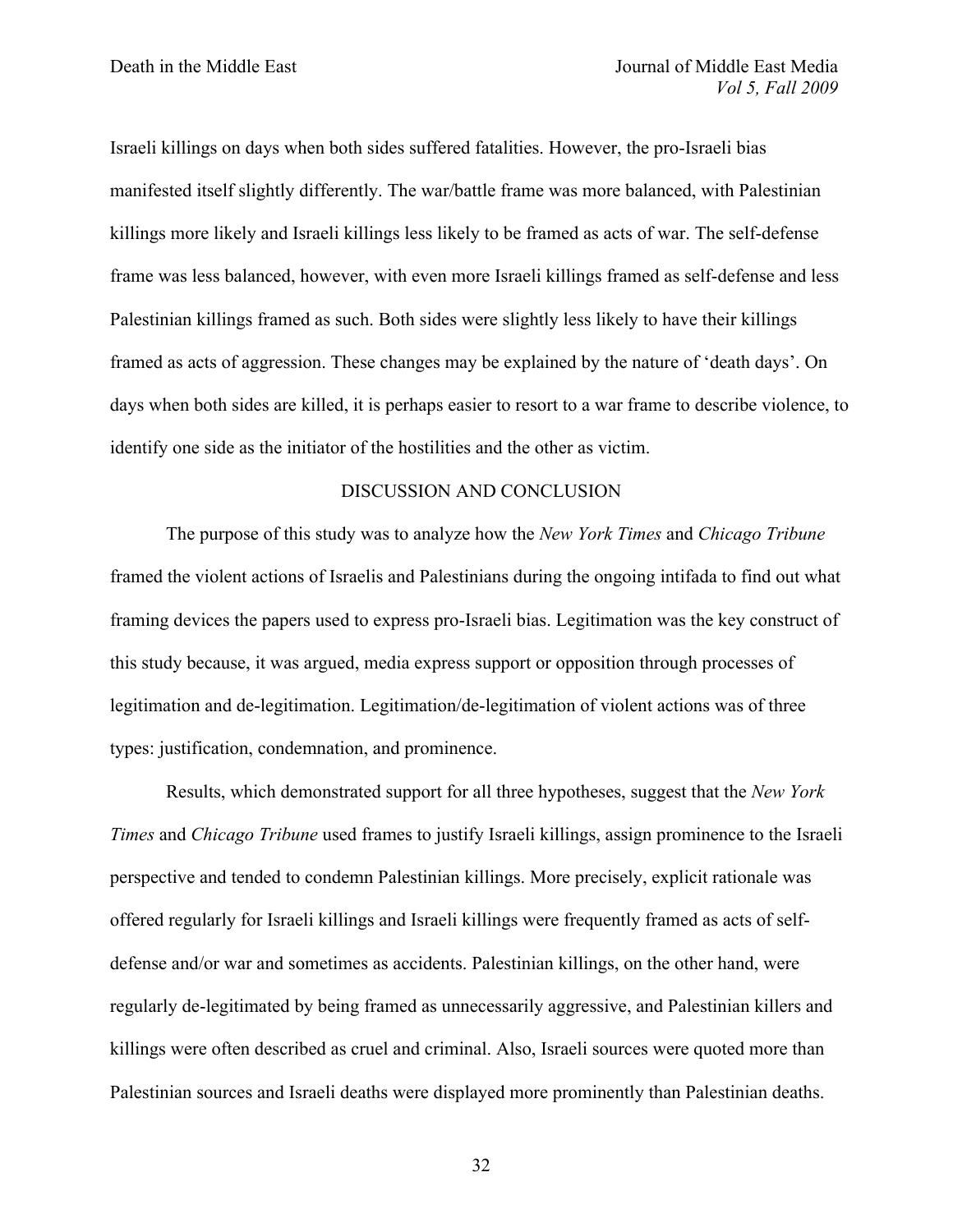The pattern of Israeli legitimation and Palestinian de-legitimation was sustained under both of the major 'death day' conditions — days when only one side suffered casualties, and days when people on both sides died. There was some evidence of increased pro-Israeli bias on days when both sides suffered casualties. For example, on days when people on both sides died, Israeli violent actions were more likely to be explicitly justified and framed as acts of defense/security, and Palestinian violent acts were less likely to be explicitly justified and framed as acts of defense/security. Other variables showed evidence of more balance on days when both sides died. For instance, Palestinian killings were more likely to be framed as acts of war on days when people on both sides died. These apparent inconsistencies can be explained by the nature of days on which both sides suffer fatalities. On such days, the confrontation between Israelis and Palestinians is more direct, and an active battle between the two sides is apparent. Pro-Israeli biases, which generally project Israel as a victim of Palestinian aggression, are expectedly more pronounced in the face of such direct confrontation and obvious comparison. The increased frequency of the battle frame to describe Palestinian perpetrated killings is a consequence of the discussion about violence in articles describing deaths on both sides. It is difficult to describe one side as taking part in a war without at the same time describing the other side as also being part of the war.

The result of such coverage patterns is the projection of Israelis as righteous, helpless victims who only act out violently to protect themselves from Palestinian aggressors who lack civility. Providing explicit rationale for Israeli killings might have the effect of allowing readers to understand why, from an Israeli perspective, Israeli violent actions are carried out. On the other hand, the lack of explicit rationale for Palestinian violent actions might cause readers to assume the actions are carried out for weak, unjustifiable reasons. More Israeli quotes and more prominently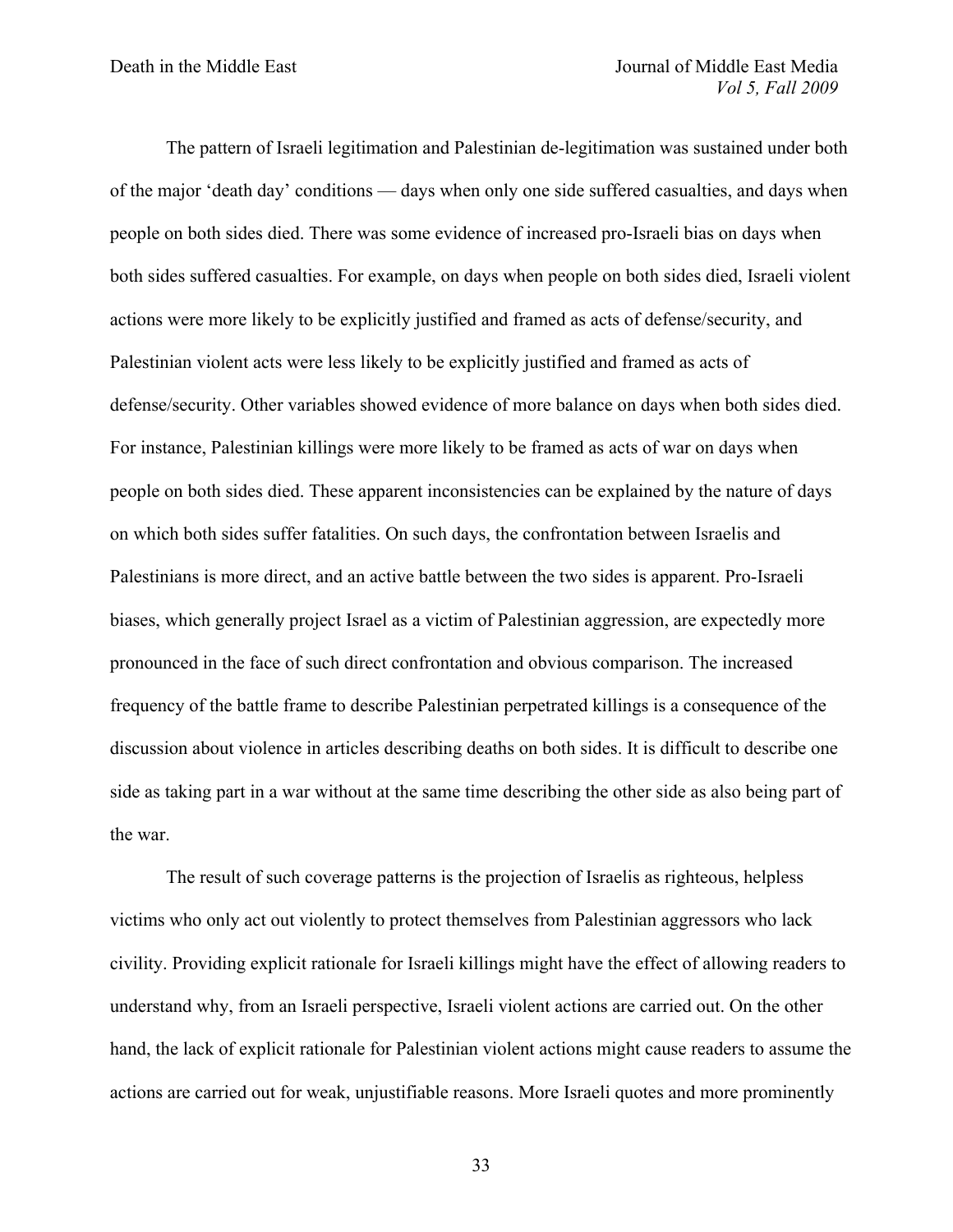displayed Israeli deaths likely cause readers to identify more with the Israeli side than the Palestinian side, which comes across as the prototypical 'other'. These coverage trends are all the more significant when considered in light of actual intifada realities, including casualty figures, which show that for every Israeli death there are about three Palestinian deaths.

The major contribution of this research is that it provides a comprehensive description of the process by which certain framing mechanisms though which bias is expressed in coverage of violent conflicts. Many previous studies assessing media coverage of violent conflicts have attempted only to ascertain the direction and extent of bias, without seeking to outline a set of indicators that can be applied more or less universally. This study's detailed delineations of legitimation through justification, de-legitimation through condemnation, and legitimation through prominence, and the indicators that correspond to each, can be applied to any media analysis of violent conflicts. Bias naturally proceeds through one or more of the indicators identified in this study. The following diagram makes clear the process through which bias is expressed in coverage of violent conflicts: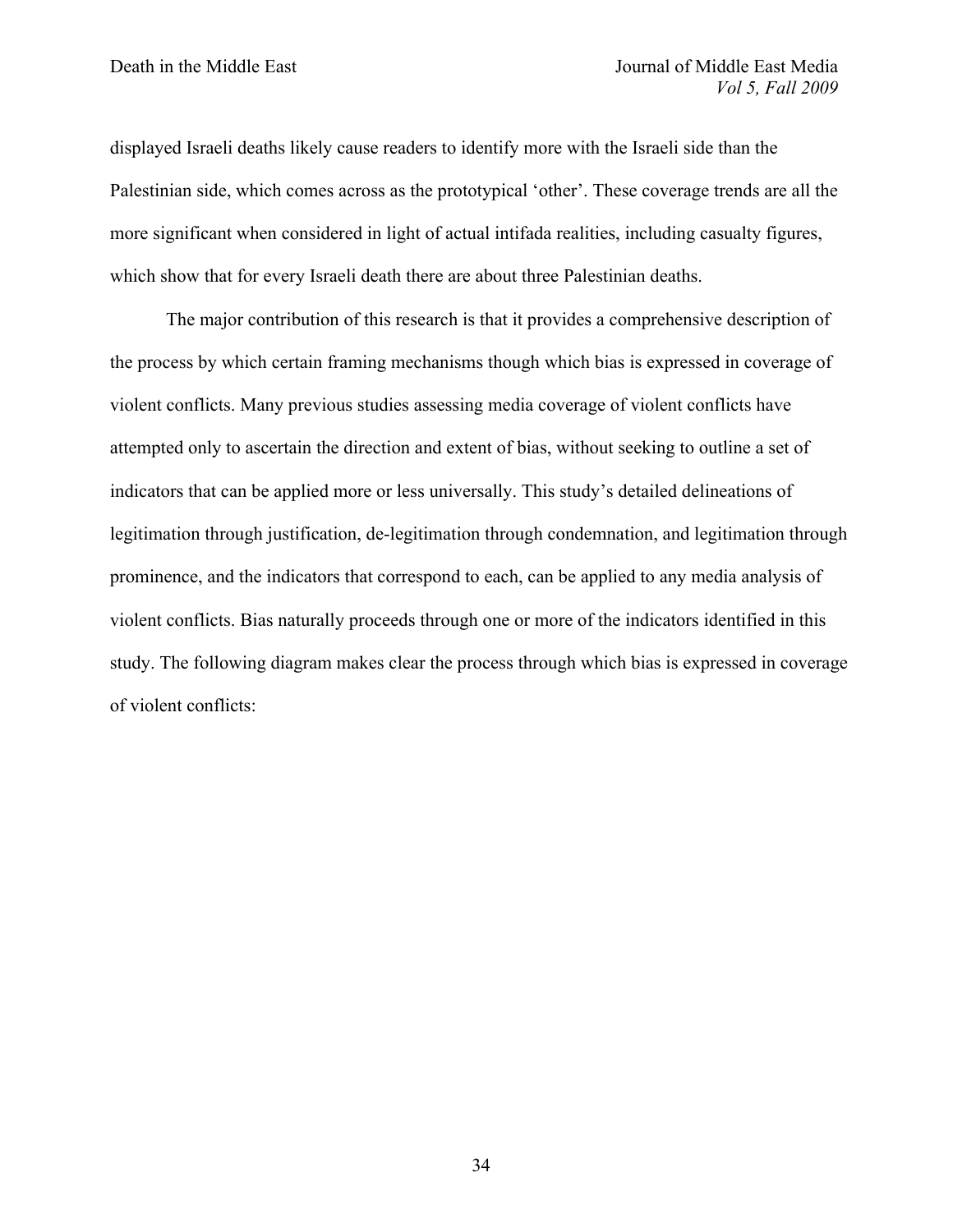*Diagram 1: The process of bias expression in media coverage of violent conflicts*

# **MEDIA BIAS IN COVERAGE OFVIOLENT CONFLICTS**



 **Coverage Patterns/Core Frames** 

A limitation of this research is that it didn't formally assess the impact of coverage on newspaper readers. Although media frames offer preferred readings, audiences negotiate these readings and do not always accept the media's interpretations. Future research should analyze the effects of coverage on readers in order to determine whether readers accept or oppose dominant press accounts.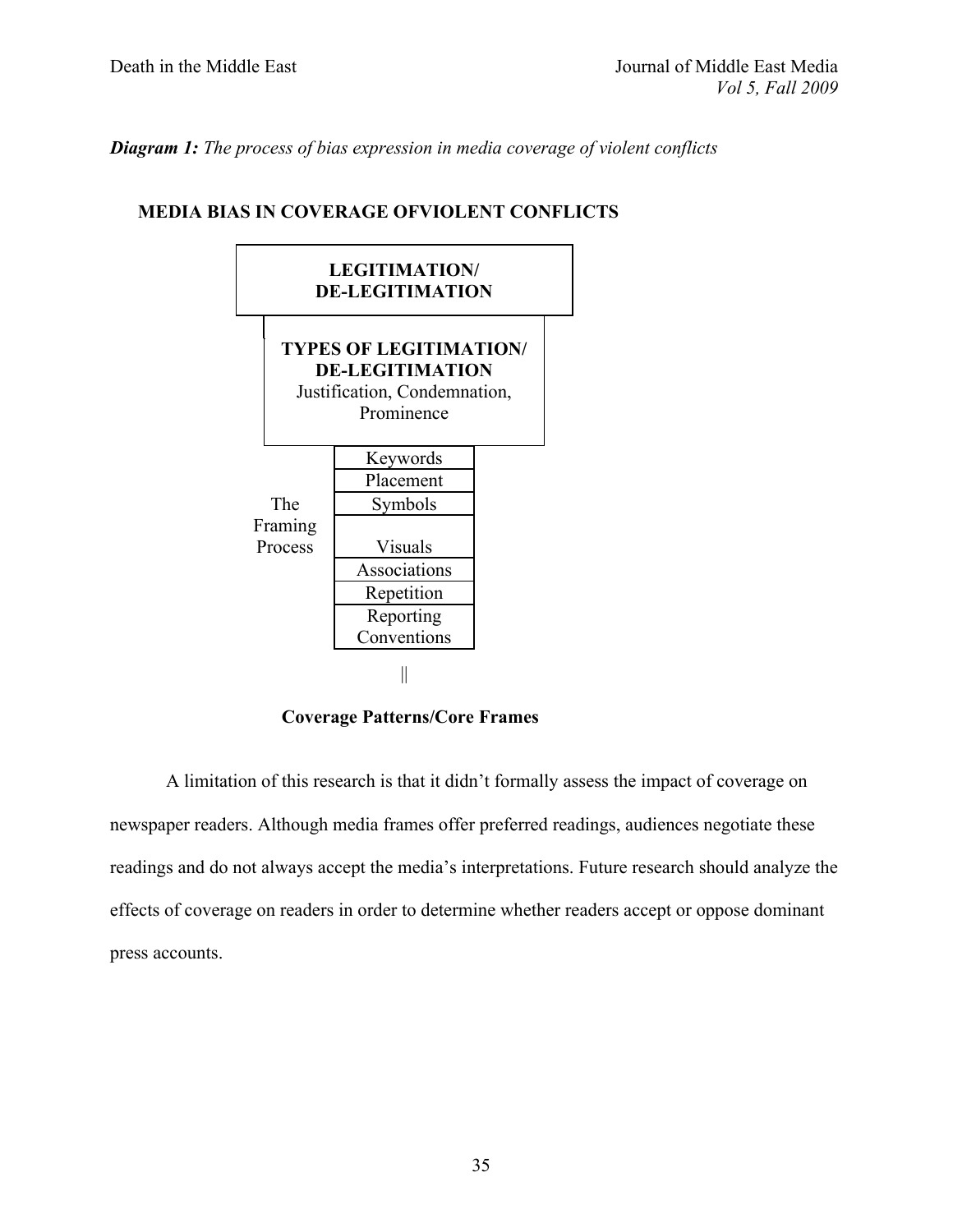## **REFERENCES**

Ackerman, S. (2001a). *The Illusion of Balance: NPR's coverage of Mideast deaths doesn't match reality*. – available at www.fair.org/extra/0111/npr-mideast.html.

Ackerman, S., (2001b). "Al-Aqsa Intifada and the U.S. Media." *Journal of Palestine Studies*, v30 i2 p61.

Adams, W. & Heyl, P. (1981). "From Cairo To Kabul With The Networks, 1972-1980." In *Television Coverage of the Middle East*, Adams, W. Norwood, N.J.:Ablex.

Altschull, J. H. (1995). *Agents of Power: The Media and Public Policy*. White Plains, NY: Longman Publishers.

Amer, M. (2009). "'Telling-it-like-it-is': the delegitimation of the second Palestinian Intifada in Thomas Friedman's discourse." *Discourse & Society*. Vol 20(1): 5-31.

Asi, M. (1981). *Arabs, Israelis, and TV News: A Time-Series, Content Analysis*. In *Television Coverage of the Middle East*. Adams, W. Norwood, N.J.:Ablex.

Bagneid, M. & Schneider, S. (1981). *Sadat Goes To Jerusalem: Televised Images, Themes, And Agenda*. In *Television Coverage of the Middle East*. Adams, W. Norwood, N.J.:Ablex.

Bennet, J. (2001a, November 27). Israeli Analysis Raises New Doubt About Arafat's Power. *New York Times*. p. 3.

Bennet, J. (2001b, November 30). Another Arab Bombing Kills 3 Israelis. *New York Times*, p. 14.

Bennett, L. W. (2007). *The Politics of Illusion*. New York: Pearson-Longman.

Berkowitz, D. (1997). "Why a 'Social Meanings of 'News' Perspective?" In Dan Berkowitz (ed). *Social Meanings of News*. Thousand Oaks, CA: Sage.

Chivers, C.J. (2002, May 4). 3 Killed in Raid in Nablus: Peace Conference Idea Wins Initial Support on Both Sides. *New York Times*, p. 6.

Chomsky, N., (1999). *Fateful Triangle: The United States, Israel & The Palestinians.* South End Press.

Christison, K. (2001). *Perceptions of Palestine: Their Influence on U.S. Middle East Policy.*  Berkeley and Los Angeles: University of California Press.

Dellios, H. (2000a, November 23). Car Bomb Rakes Israeli City, Kills 2: Barak Plots Payback As U.S. Worries About Excessive Use of Force. *Chicago Tribune*, p. 1.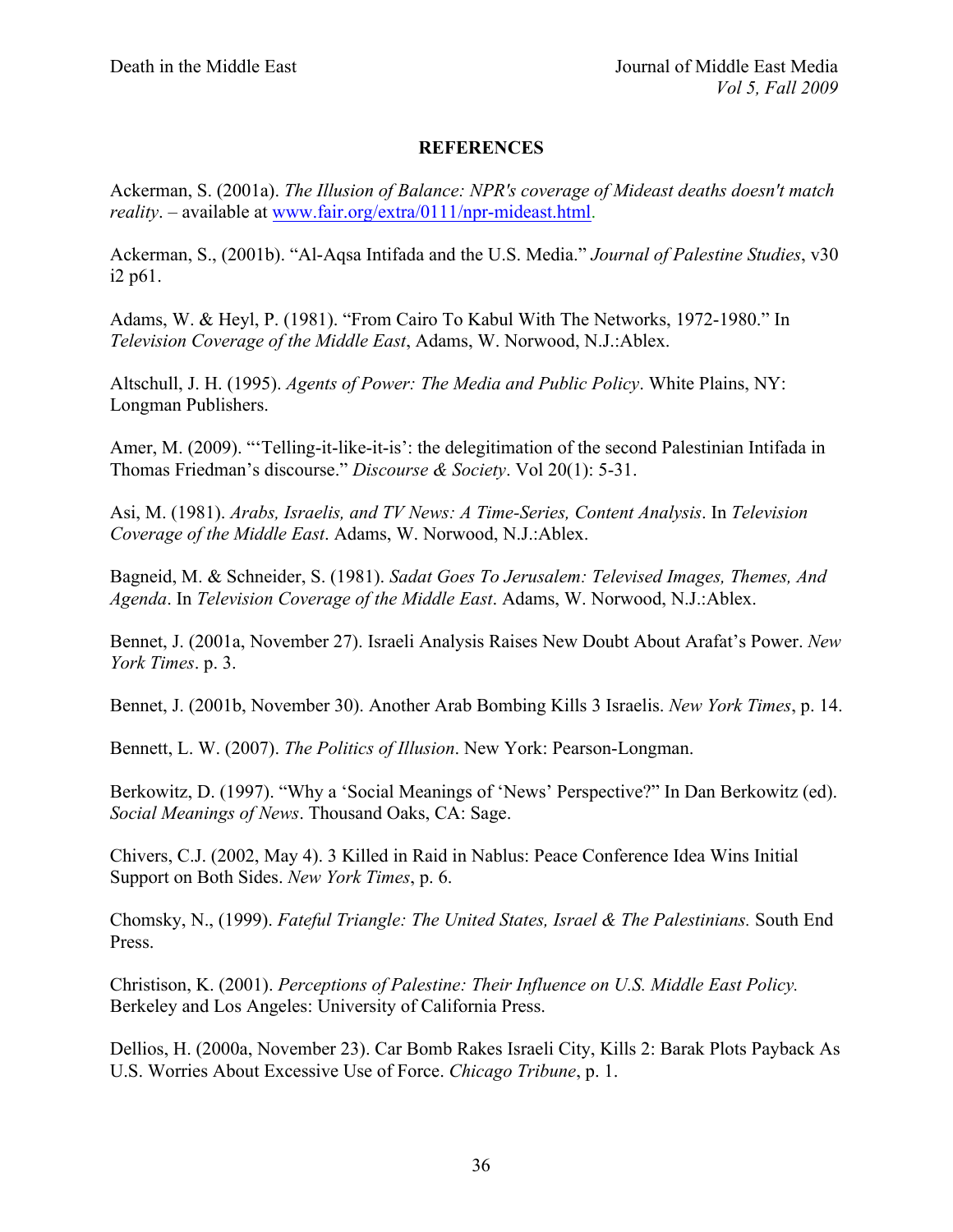Dellios, H. (2000b, December 11). Netanyahu Says He'll Run Despite 'Trick' By Barak. *Chicago Tribune*, p. 1.

Dellios, H. (2001a, May 17). Showdown Over Settlements: Israel Insists on 'Natural Growth'; Palestinians Object. *Chicago Tribune*, p. 3.

Dellios, H. (2001b, September 7). Arafat, Peres Set Talks: Announcement Comes Amid More Mideast Violence. *Chicago Tribune*, p. 3.

Dellios, H. (2001c, November 6). Both Sides Question Israel's Offensive; Debate Sharpens on Move's Worth in Curbing Terror. *Chicago Tribune*. p. 4.

Donohue, G. A., Tichenor, P. J., & Olien, C. N. (1995). "A guard dog perspective on the role of media." *Journal of Communication*, 45(2), 115-132.

Dunsky, M., (2001). "Missing: The Bias Implicit in the Absent." *Arab Studies Quarterly*, v23 i3 p1.

Dunsky, M. (2008). *Pens and Swords: How the American Mainstream Media Reports the Israeli-Palestinian Conflict.* New York: Columbia University Press.

Entman, R. M. (1993). "Framing: Towards clarification of a fractured paradigm." *Journal of Communication, 43*(4), 51-58.

Findley, P. (1995). *Deliberate Deceptions: Facing the Facts About the U.S.-Israeli Relationship*. Chicago, IL: Lawrence Hill Books.

Friel, H. & Falk, R. (2007). *Israel-Palestine On Record: How the New York Times Misreports Conflict in the Middle East.* London-New York: Verso.

Gamson, W.A. (1989). "News as Framing: Comments on Graber." *American Behavioral Scientist*, 33(2): 157-161.

Gamson, W.A., & Modigliani, A. (1987). The changing culture of affirmative action. In R. G. Braungart & M. M. Braungart (Eds.), *Research in political sociology* (Vol. 3, pp. 137-177). Greenwich, CT: JAI Press.

Gans, H. (1979). *Deciding What's News: A Study of CBS Evening News, NBC Nightly News, Newsweek, and Time*. New York: Pantheon Books.

Herman, E. & Chomsky, N. (2002). *Manufacturing Consent: The Political Economy of the Mass Media.* New York: Pantheon.

Holsti, O.R. (1969). *Content Analysis for the Social Sciences and Humanities*. Reading, MA: Addison-Wesley.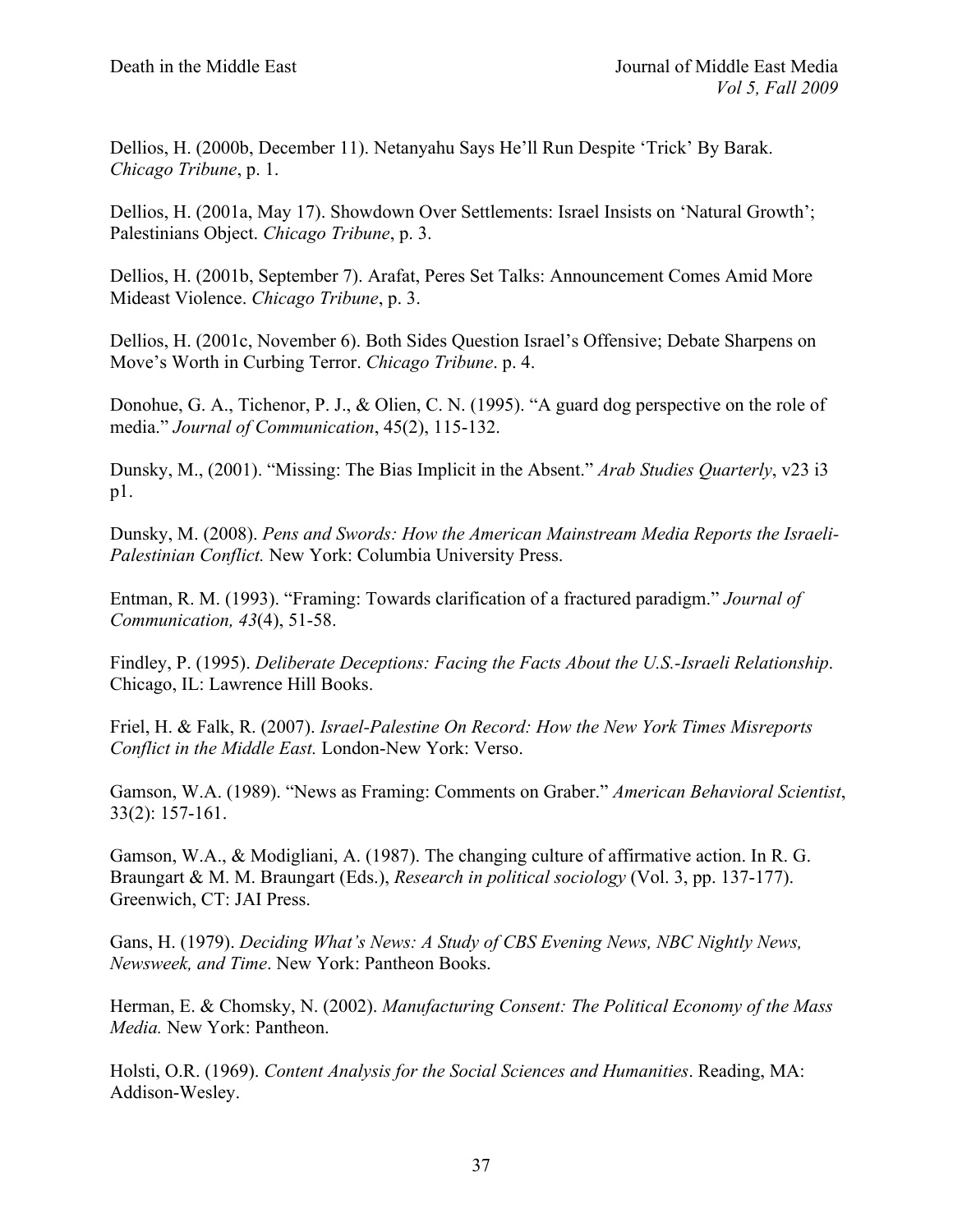Jamieson, K. H. and Waldman, P. (2003). *The Press Effect: Politicians, Journalists, and the Stories That Shape the Political World*. Oxford-New York: Oxford University Press.

Lee, M. A., & Solomon, N., (1990). *Unreliable Sources: A Guide to Detecting Bias in News Media*. New York: Carol Publishing Group.

Lombard, M., Snyder-Duch, J., Bracken, C. C. (2002). "Content Analysis in Mass Communication: Assessment and Reporting of Intercoder Reliability." *Human Communication Research*, Vol. 28, No. 4.

Mearsheimer, J. and Walt, S. (2008). *The Israel Lobby and U.S. Foreign Policy.* New York: Farrar, Straus, and Giroux.

Noakes, J. A., & Wilkins, K. G. (2002). "Shifting Frames of the Palestinian Movement in US News." *Media, Culture & Society*. vol. 24: 649-671.

No author. (2001, July 16). "Israelis, Palestinians wage media war." (2001). *Gulf News Online*.

Parsons, T. (1986). "Power and the Social System." In Steven Lukes (ed.), *Power*. Oxford: Basil Blackwell.

Pew Research Center (2002, April 19). "Record Public Interest in Middle East Conflict." Pew Research Center. Available at www.people-press.org/dataarchive/#2002

Ross, S. D. (2003). "Framing of the Palestinian-Israeli conflict in thirteen months of New York Times editorials surrounding the attack of September 11, 2001." *Conflict & Communication online*, vol. 2, No. 2.

Schudson, M. (1997). "The Sociology of News Production." In Dan Berkowitz (ed). *Social Meanings of News*. Thousand Oaks, CA: Sage.

Shoemaker, P. M. (2003). *Intercoder Reliability*. – available at http://web.syr.edu/~snowshoe/frames/content\_analysis/intercoder\_reliability.doc

Sontag, D. (2000, November 3). Car Bomb Kills 2 in Jerusalem After Truce Pact. *Chicago Tribune*. p. 1.

Torriero, E. (2001, August 28). Top Palestinian Official Assassinated: Infuriated Mob Fills Streets After Faction Chief Dies. *Chicago Tribune*, p. 3.

Tuchman, G. (1978). *Making News: A Study in the Construction of Reality*. New York: Free Press.

Valkenburg, P. M., Semetko, H. A., & de Vreese, C. (1999). "The effect of news frames on readers' recall and thoughts." *Communication Research, 26*, 550-568.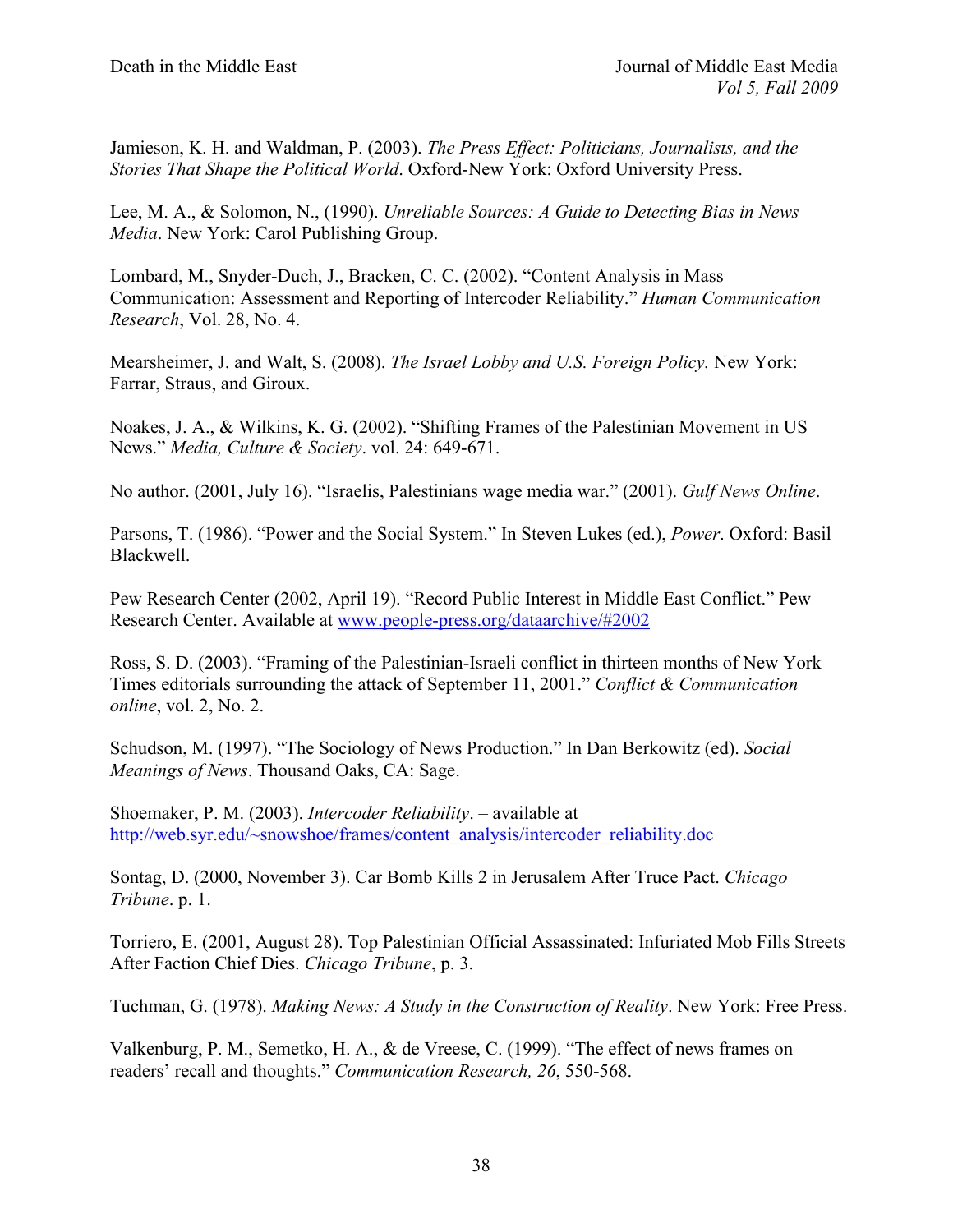Viser, M. (2003). "Attempted Objectivity: An Analysis of the *New York Times* and Ha'aretz and Their Portrayals of the Palestinian-Israeli Conflict." *Harvard International Journal of Press/Politics*, Vol. 8 Issue 4, p114.

# **ONLINE SOURCES**

www.americantaskforce.org www.people-press.org www.fair.org www.Worldnetdaily.com www.mepc.org

www.aljazeera.com www.palestinemonitor.org www.wrmea.com<br>www.zmag.org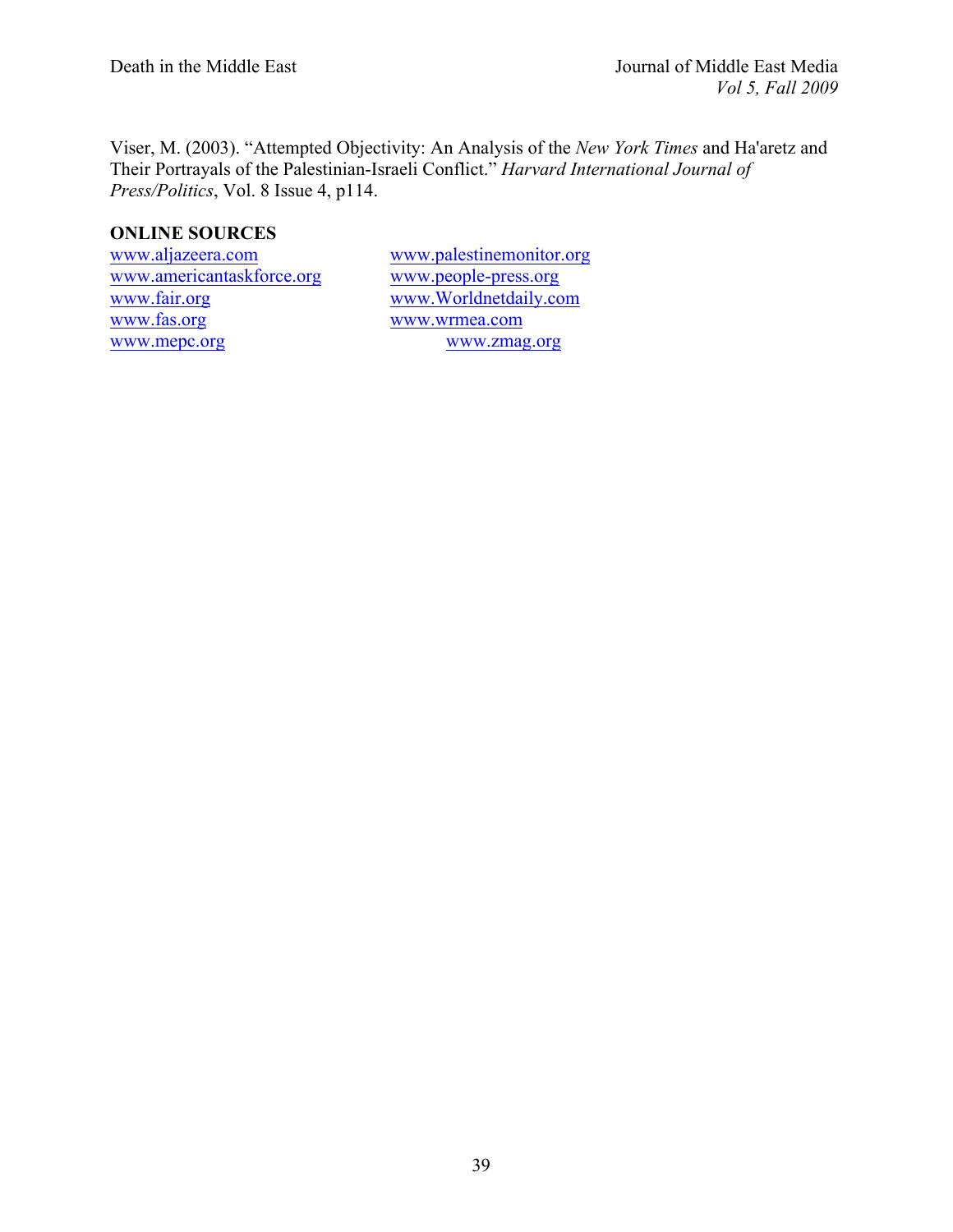# **Appendix 1: CODING SHEET**

#### **NEWSPAPER DATE**

1. Newspaper date \_\_\_\_\_\_\_\_\_\_\_\_

#### **SEPTEMBER 11**

- 2. Was the article before or after 9/11/01?
	- a. Before
	- b. After

#### **NEWSPAPER NAME**

- 3. Newspaper
	- a. New York Times
	- b. Chicago Tribune

#### **ARTICLE NUMBER**

4. What is the article  $\#?$ 

# **DECEASED IDENTIFIER**

- 5. According to the newspaper report, who died on the day in question?
	- a. Palestinian(s) Only
	- b. Israeli(s) Only
	- c. Both
	- d. Not clear

#### **NUMBER OF DEAD**

6. According to the article, how many Palestinians died on the day in question?

#### **NUMBER OF DEAD**

7. According to the article, how many Israelis died on the day in question?

## **NUMBER OF DEAD**

8. According to the article, how many Palestinian children under age 18 died on the day in question? \_\_\_\_\_\_\_\_\_\_\_\_\_\_

#### **NUMBER OF DEAD**

9. According to the article, how many Israeli children under age 18 died on the day in question? \_\_\_\_\_\_\_\_\_\_\_\_\_\_\_

## **INFORMATION SOURCES**

- 10. In the article, who is the source(s) of information about the death(s)?
	- a. Israeli sources only
	- b. Palestinian sources only
	- c. Both Israeli and Palestinian sources
	- d. Other sources or not clear or no sources attributed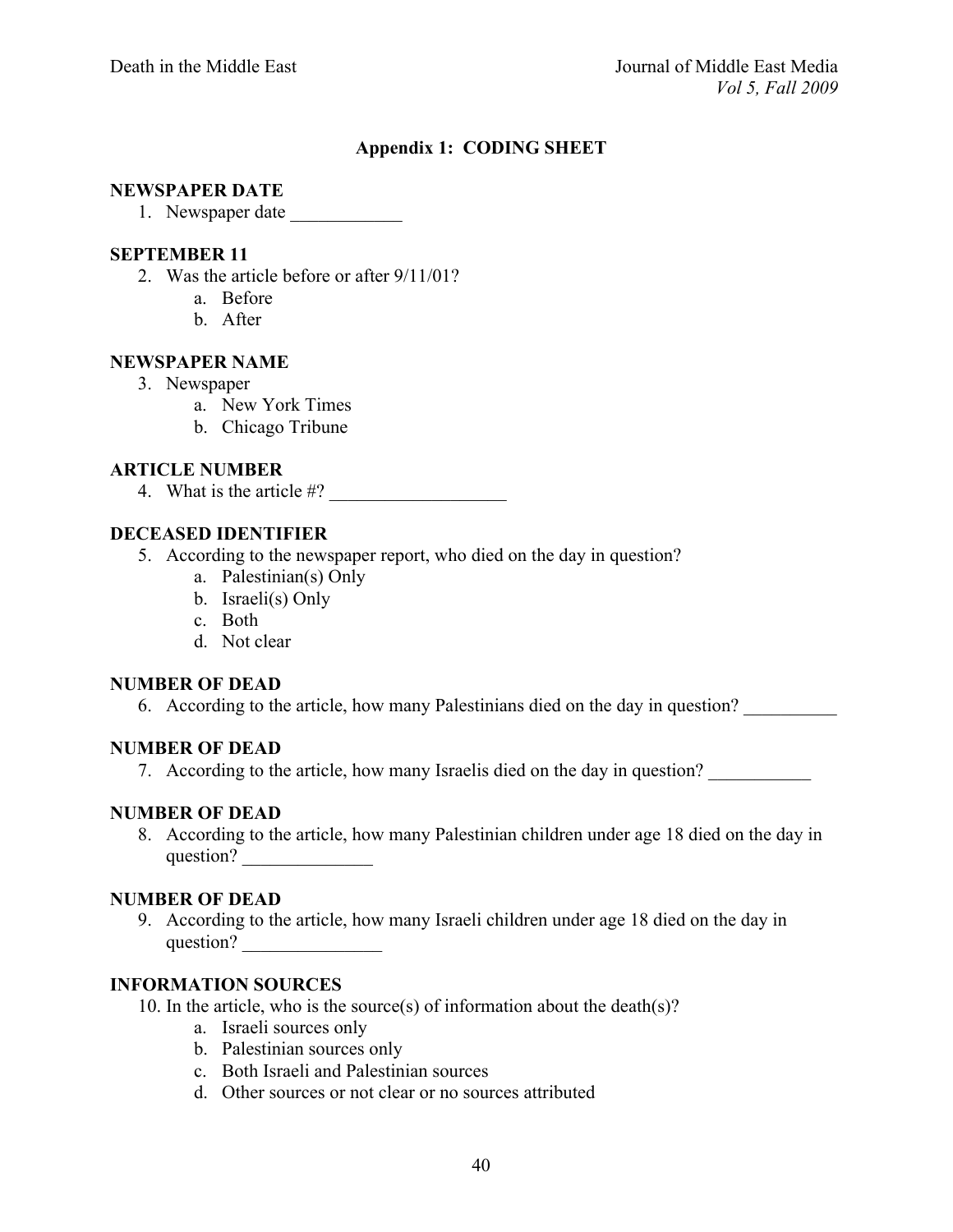#### **STORY PLACEMENT**

- 11. Where is the story placed?
	- a. Front Page
	- b. Inside Page

#### **PROMINENCE: THEME**

12. Is violence the main theme of the article?

- a. Yes
- b. No

## **PROMINENCE: QUOTES**

13. How many times are Palestinians quoted in the article?

- a. 0
- b. 1-2
- c. 3 or more

#### **PROMINENCE: QUOTES**

14. How many times are Israelis quoted in the article?

- a. 0
- $h = 1-2$
- c. 3 or more

#### **DEATH TOLL**

- 15. Is a total intifada death toll given?
	- a. Yes
	- b. No

# *IF YOU ANSWERED 'C' TO QUESTION 5, SKIP AHEAD TO QUESTION 27*

## **PROMINENCE: DEATH PLACEMENT**

- 16. Specifically, where in the article are the deaths first mentioned?
	- a. Headline
	- b. Lead paragraph
	- c. Paragraph  $2 3$
	- d. Paragraph 4-5
	- e. After paragraph 5

## **JUSTIFICATION: SELF-DEFENSE**

17. In the context of the killings only, are any of the following words (or words similar to them) used to describe the killings or the killers?

- Defense, Protection, Response, Retaliation, Revenge, Counter, Retort, Prevent -

- a. Yes
- b. No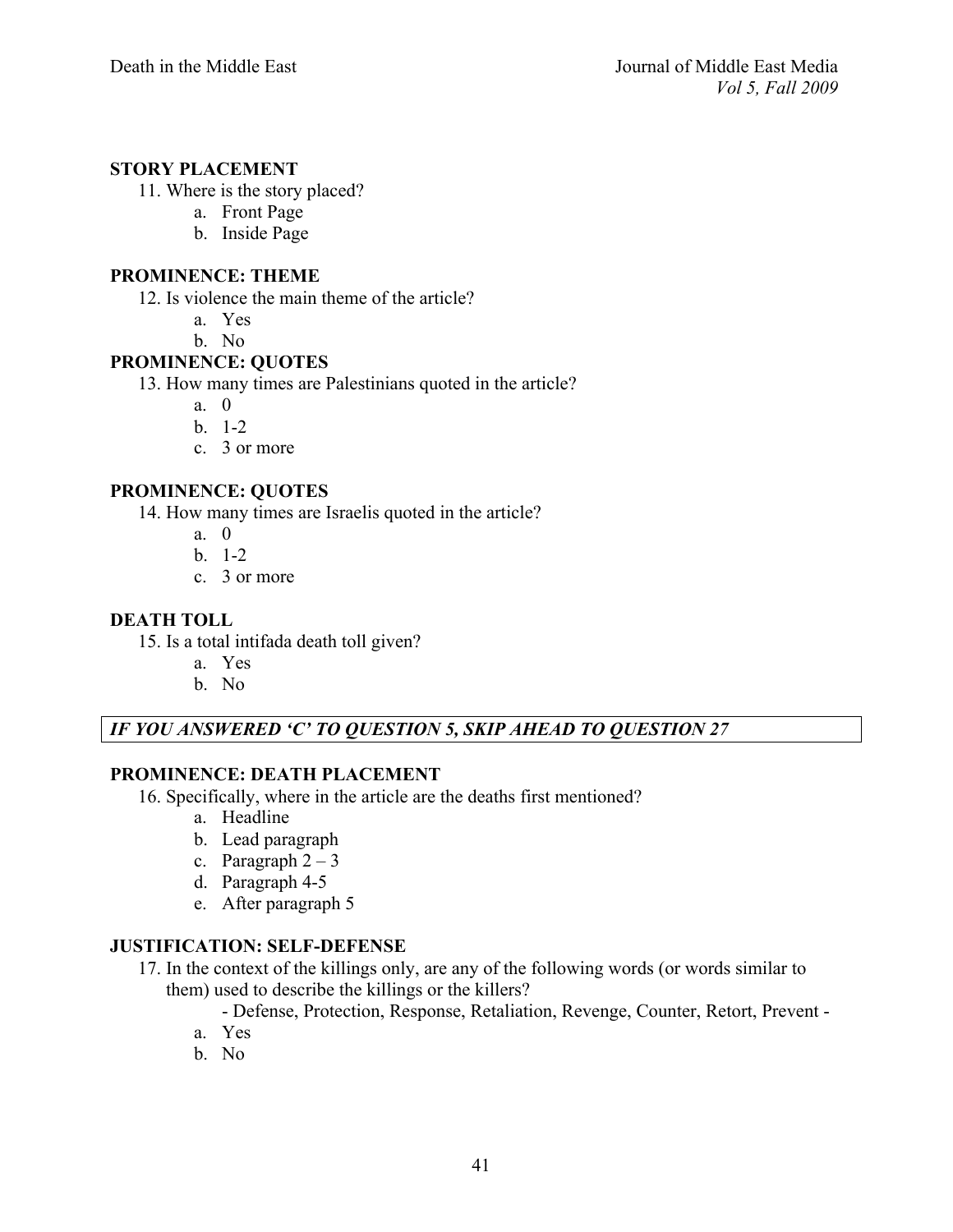# **CONDEMNATION: DEGREE OF CRUELTY**

- 18. In the context of the killings only, are any of the following words (or words similar to them) used to describe the killings or the killers?
	- Murder, ambush, savage, slaughter, massacre, slaying, butchering, rampage -
	- a. Yes
	- b. No

## **CONDEMNATION: HUMANIZATION**

- 19. Are personal details (e.g. name, occupation, hobbies, grieving family, etc.) about any of the deceased given?
	- a. Yes
	- b. No

## **JUSTIFICATION: WAR TERMINOLOGY**

20. At any point in the article, are any of the following words (or words similar to them) used to describe the killings or the killers?

- Military, officer, soldier, security, police, troops, forces -

- a. Yes
- b. No

## **CONDEMNATION: CRIMINALITY**

- 21. At any point in the article, are any of the following words (or words similar to them) used to describe the killings or the killers?
	- militant, extremist, fundamentalist, terrorist, villain, insurgents, criminal -
	- a. Yes
	- b. No

#### **JUSTIFICATION: FRAME**

22. Is a *defense/security* frame used to describe the killings?

- a. Yes
- b. No

#### **CONDEMNATION: FRAME**

- 23. Is an *aggressive violence* frame used to describe the killings?
	- a. Yes
	- b. No

#### **JUSTIFICATION: FRAME**

24. Is a *war/battle* frame used to describe the killings?

- a. Yes
- b. No

#### **JUSTIFICATION: FRAME**

25. Is an *accident* frame used to describe the killings?

a. Yes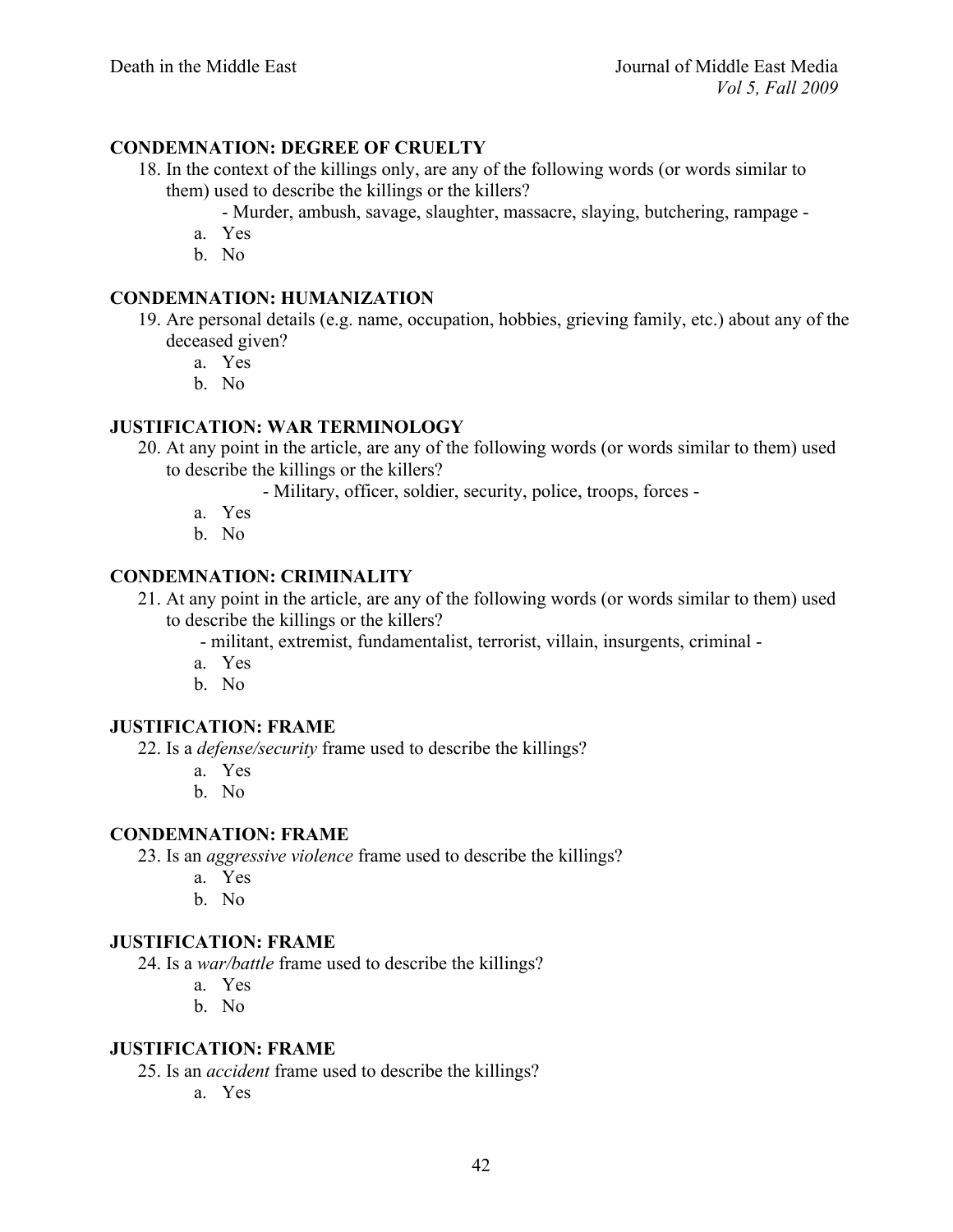b. No

## **JUSTIFICATION: EXPLICIT RATIONALE**

26. Is rationale given for the killings?

- a. Yes, by the reporter
- b. Yes, by the killers
- c. No

*UNLESS BOTH ISRAELIS AND PALESTINIANS DIED ON THE DAY IN QUESTION, DO NOT ANSWER QUESTIONS 27 – 48*

# **PROMINENCE: IMPORTANCE OF DEATH**

27. If both Israelis and Palestinians died, which side's deceased are mentioned first?

- a. Palestinians
- b. Israelis

## **PROMINENCE: IMPORTANCE OF DEATH - FOCUS**

28. Which side's death was the focus of the article?

- a. Israeli
- b. Palestinian
- c. Both
- d. Neither

# **PALESTINIAN JUSTIFICATION: SELF-DEFENSE**

- 29. Are any of the following words (or words similar to them) used to describe the killings carried out by Palestinians or the Palestinian killers (in the context of the killings only)?
	- Defense, Protection, Response, Retaliation, Revenge, Counter, Retort, Prevent -
	- a. Yes
	- b. No

# **ISRAELI JUSTIFICATION: SELF-DEFENSE**

- 30. In the context of the killings only, are any of the following words (or words similar to them) used to describe the killings carried out by Israelis or the Israeli killers?
	- Defense, Protection, Response, Retaliation, Revenge, Counter, Retort, Prevent -
	- a. Yes
	- b. No

# **PALESTINIAN CONDEMNATION: DEGREE OF CRUELTY**

- 31. In the context of the killings only, are any of the following words (or words similar to them) used to describe the killings carried out by Palestinians or the Palestinian killers?
	- Murder, ambush, savage, slaughter, massacre -
	- a. Yes
	- b. No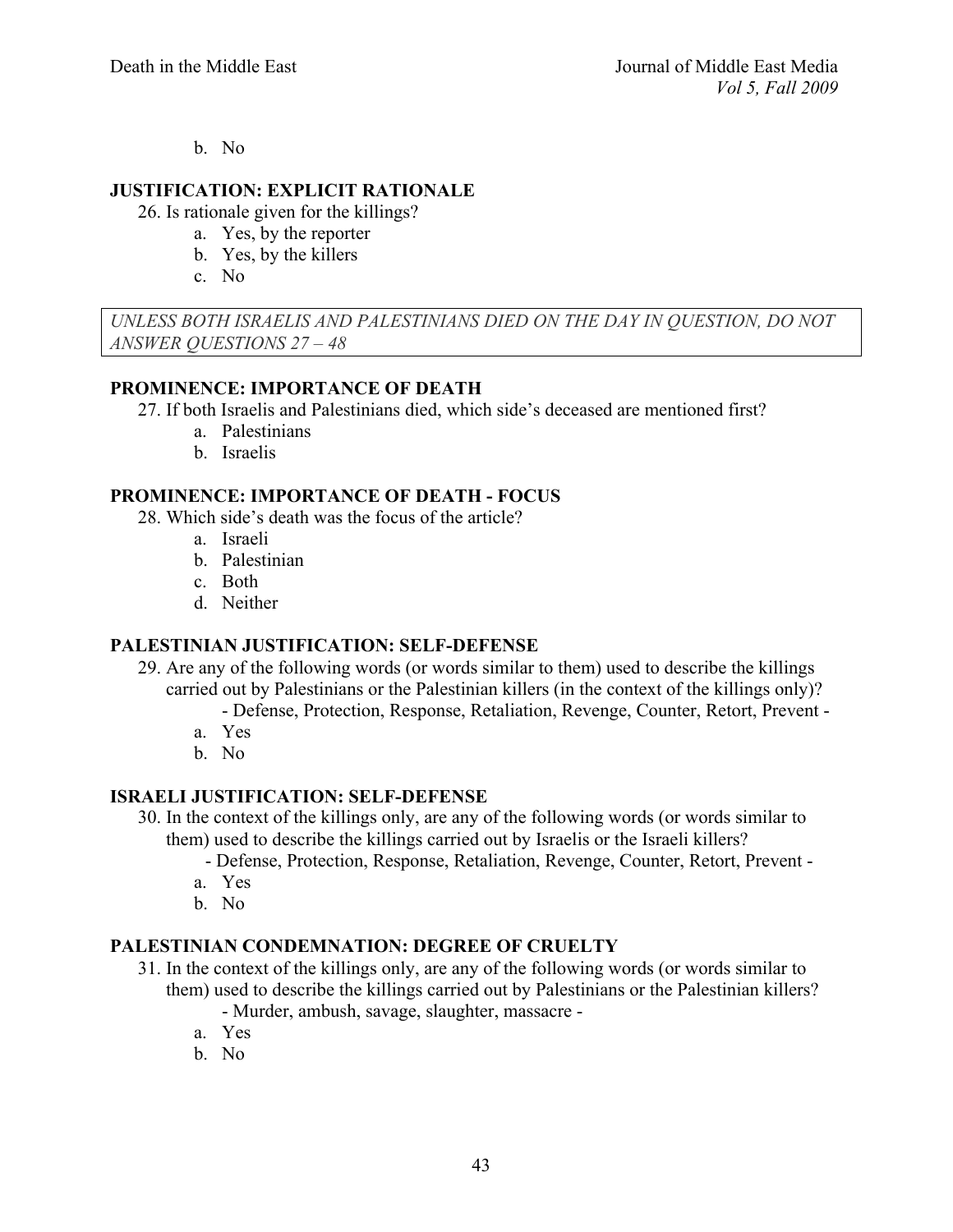# **ISRAELI CONDEMNATION: DEGREE OF CRUELTY**

- 32. In the context of the killings only, are any of the following words (or words similar to them) used to describe the killings carried out by Israelis or the Israeli killers?
	- Murder, ambush, savage, slaughter, massacre -
	- a. Yes
	- b. No

# **ISRAELI CONDEMNATON: HUMANIZATION**

- 33. Are personal details (e.g. name, occupation, hobbies, grieving family, etc.) about any of the Palestinian deceased given?
	- a. Yes
	- b. No

## **PALESTINIAN CONDEMNATION: HUMANIZATION**

- 34. Are personal details (e.g. name, occupation, hobbies, grieving family, etc.) about any of the Israeli deceased given?
	- a. Yes
	- b. No

## **JUSTIFICATION: PALESTINIAN WAR TERMINOLOGY**

35. At any point in the article, are any of the following words (or words similar to them) used to describe the killings carried out by Palestinians or the Palestinian killers?

- Military, officer, soldier, security, police, troops, forces -

- a. Yes
- b. No

# **CONDEMNATION: PALESTINIAN CRIMINALITY**

36. At any point in the article, are any of the following words (or words similar to them) used to describe the killings carried out by Palestinians or the Palestinian killers?

- militant, extremist, fundamentalist, terrorist, villain, insurgents, criminal -

- a. Yes
- b. No

#### **JUSTIFICATION: ISRAELI WAR TERMINOLOGY**

37. At any point in the article, are any of the following words (or words similar to them) used to describe the killings carried out by Israelis or the Israeli killers?

- Military, officer, soldier, security, police, troops, forces -

- a. Yes
- b. No

## **CONDEMNATION: ISRAELI CRIMINALITY**

- 38. At any point in the article, are any of the following words (or words similar to them) used to describe the killings carried out by Israelis or the Israeli killers?
	- militant, extremist, fundamentalist, terrorist, villain, insurgents, criminal -
	- a. Yes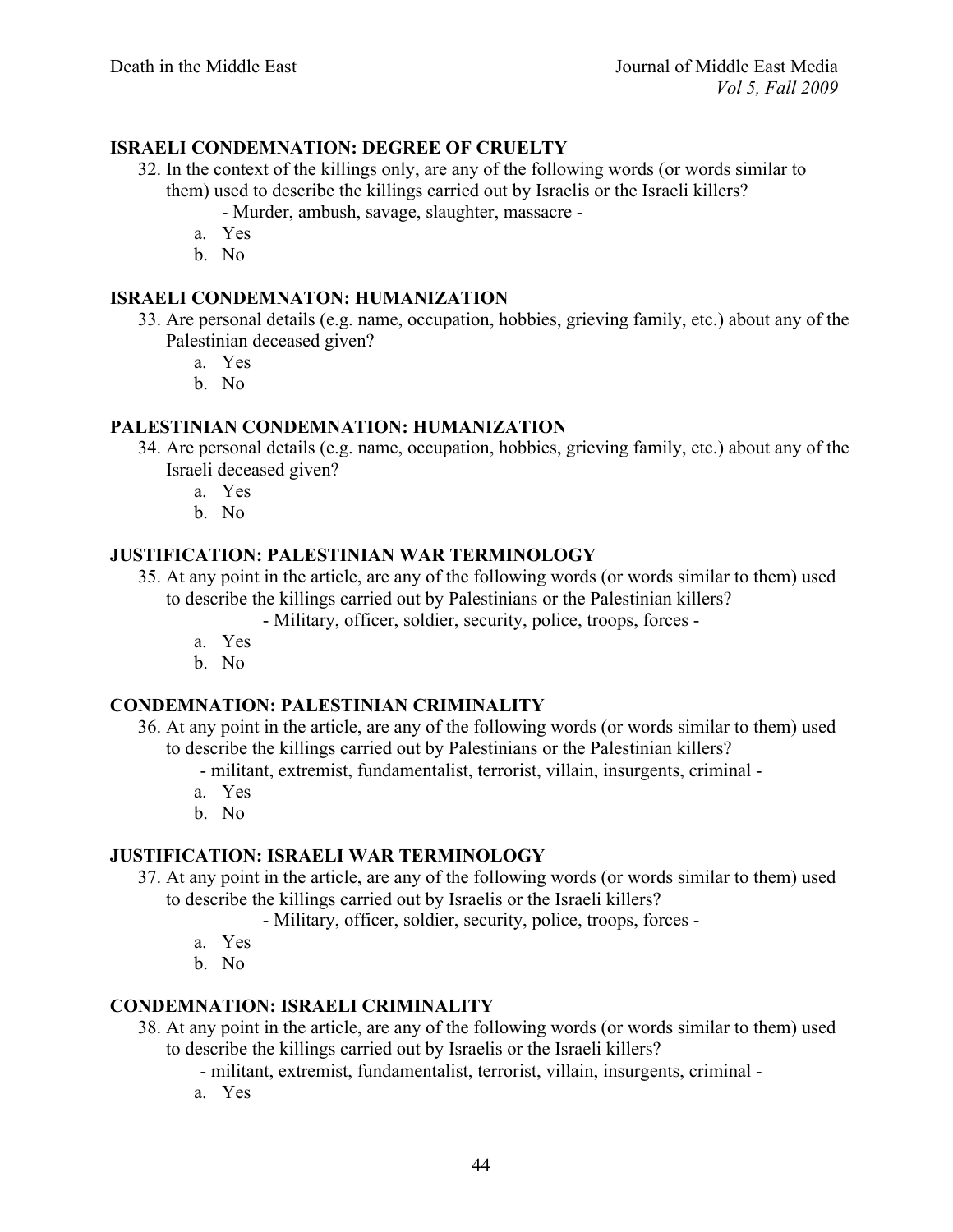b. No

#### **JUSTIFICATION: PALESTINIAN FRAME**

- 39. Is a *defense/security* frame used to describe the Palestinian killings (that killed Israelis)?
	- a. Yes
	- b. No

#### **CONDEMNATION: PALESTINIAN FRAME**

- 40. Is an *aggressive violence* frame used to describe the Palestinian killings (that killed Israelis)?
	- a. Yes
	- b. No

### **JUSTIFICATION: PALESTINIAN FRAME**

41. Is a *war/battle* frame used to describe the Palestinian killings (that killed Israelis)?

- a. Yes
- b. No

# **JUSTIFICATION: PALESTINIAN FRAME**

42. Is an *accident* frame used to describe the Palestinian killings (that killed Israelis)?

- a. Yes
- b. No

#### **JUSTIFICATION: ISRAELI FRAME**

43. Is a *defense/security* frame used to describe the Israeli killings (that killed Palestinians)?

- a. Yes
- b. No

# **CONDEMNATION: ISRAELI FRAME**

- 44. Is an *aggressive violence* frame used to describe the Israeli killings (that killed Palestinians)?
	- a. Yes
		- b. No

#### **JUSTIFICATION: ISRAELI FRAME**

45. Is a *war/battle* frame used to describe the Israeli killings (that killed Palestinians)?

- a. Yes
- b. No

## **JUSTIFICATION: ISRAELI FRAME**

46. Is an *accident* frame used to describe the Israeli killings (that killed Palestinians)?

- a. Yes
- b. No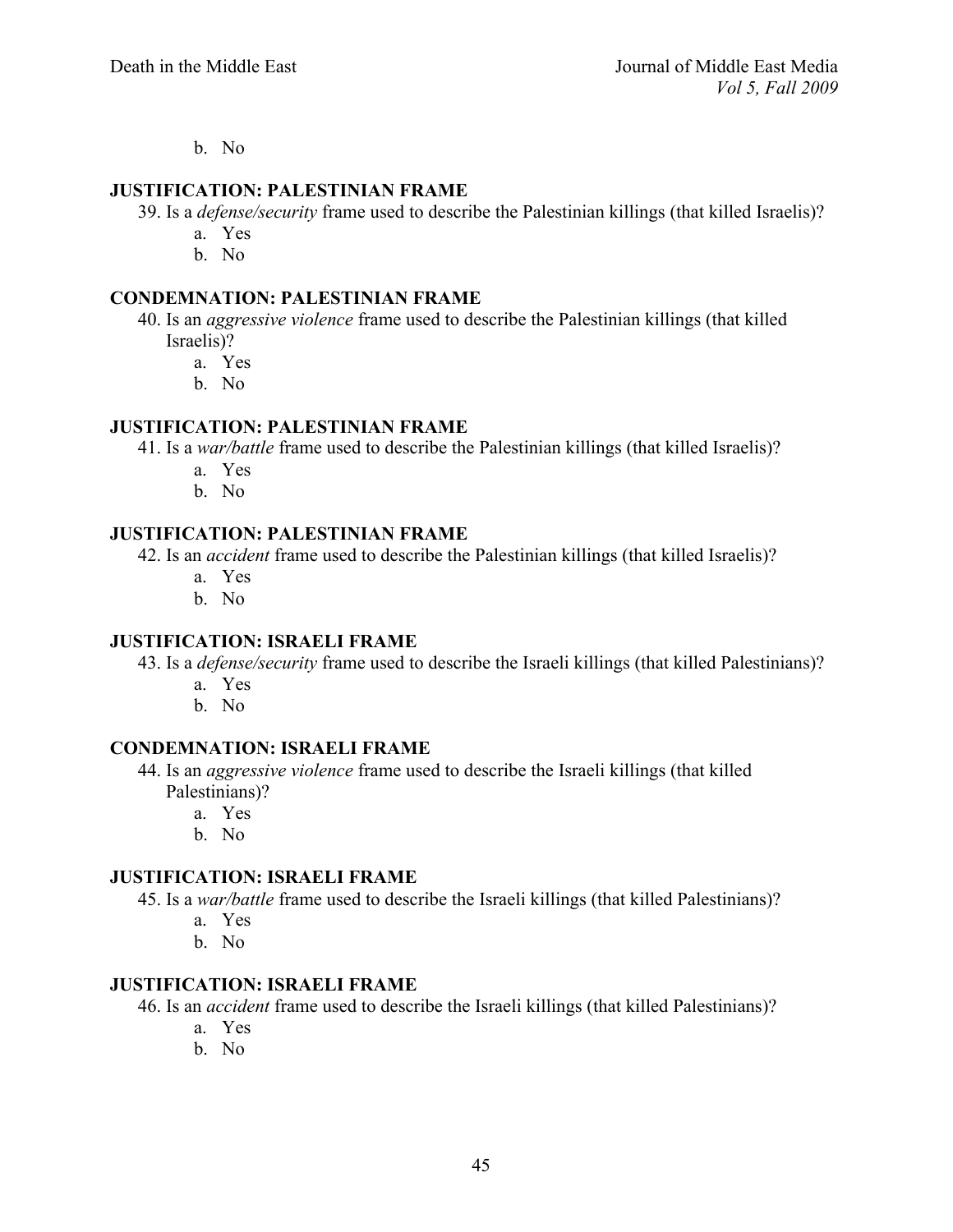## **JUSTIFICATION: PALESTINIAN EXPLICIT RATIONALE**

47. Is justification given for the Palestinian killings?

- a. Yes
- b. No

# **JUSTIFICATION: ISRAELI EXPLICIT RATIONALE**

48. Is justification given for the Israeli killings?

- a. Yes
- b. No

# **Appendix 2: Intercoder Reliability**

The table that follows documents results of the final round of reliability tests:

| Variable                  | Variable #'s | % Agreement   | <b>Scott's Pi</b> |
|---------------------------|--------------|---------------|-------------------|
| Justification: self-      |              |               |                   |
| defense/security          |              |               |                   |
| frame                     | 22, 39, 43   | $(61-80)$ 76% | 0.53              |
| Justification:            |              |               |                   |
| war/battle frame          | 24, 41, 45   | $(57-80)$ 71% | 0.34              |
| Justification: war        |              |               |                   |
| terms                     | 20, 35, 37   | $(68-80) 85%$ | 0.37              |
| <b>Explicit Rationale</b> | 26, 47, 48   | $(69-80) 86%$ | 0.72              |
| Justification:            |              |               |                   |
| accident frame            | 25, 42, 46   | $(71-80) 89%$ | 0.51              |
| Condemnation:             |              |               |                   |
| aggression frame          | 23, 40, 44   | $(61-80)$ 76% | 0.52              |
| Condemnation:             |              |               |                   |
| criminality               | 21, 36, 38   | $(73-80)$ 91% | 0.81              |
| Condemnation:             |              |               |                   |
| degree of cruel           | 18, 31, 32   | $(72-80)$ 90% | 0.7               |
| Condemnation:             |              |               |                   |
| Humanization              | 19, 33, 34   | $(73-80)$ 91% | 0.82              |
| Prominence: Israeli       |              |               |                   |
| quotes                    | 14           | 42-53 (79%)   | 0.61              |
| Prominence:               |              |               |                   |
| Palestinian quotes        | 13           | 45-53 (85%)   | 0.77              |
| Prominence: Story         |              |               |                   |
| Placement                 | 11           | 53-53 (100%)  | $\mathbf{1}$      |
| Prominence: Death         |              |               |                   |
| Placement                 | 16           | $25-26(96%)$  | 0.95              |
| Prominence:               |              |               |                   |
| Violence main             | 12           | 48-53 (91%)   | 0.66              |